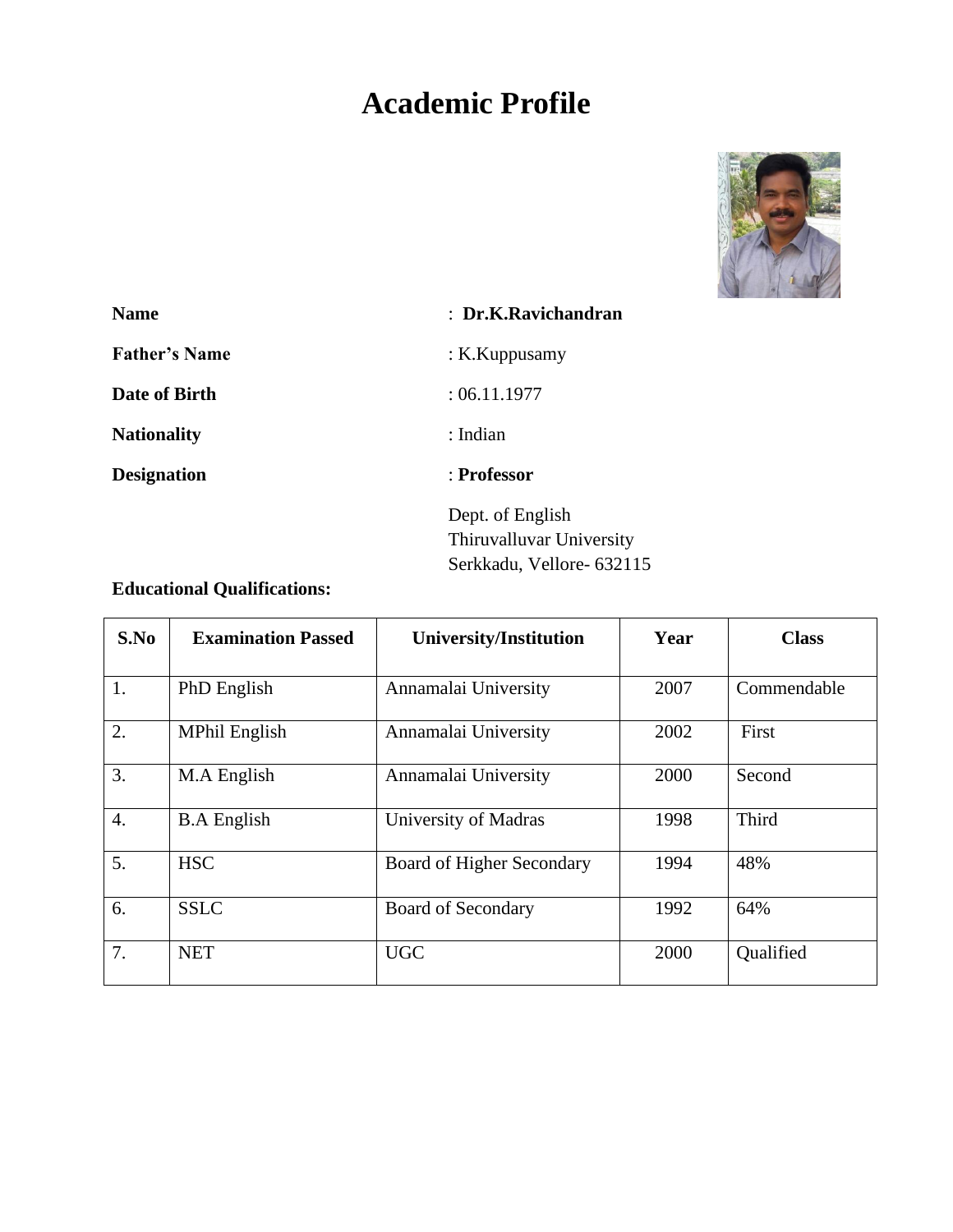| <b>Research Degree Supervised</b> | : M.A., (Projects): $52$ |                          |  |
|-----------------------------------|--------------------------|--------------------------|--|
| <b>Research Degree Supervised</b> |                          | : M.Phil. $: 52$ Awarded |  |
| <b>Research Degree Supervised</b> | $: PhD$ .                | : 10 Awarded             |  |

**Teaching Experience : 19** years **01** Months

| S.No           | Name of the<br><b>Post</b> | <b>Institution</b>          | <b>Period</b> |                | <b>Total Experience</b> |           |
|----------------|----------------------------|-----------------------------|---------------|----------------|-------------------------|-----------|
|                |                            |                             | <b>From</b>   | T <sub>o</sub> | Year                    | Month     |
| 1              | Assistant                  | Annamalai                   | 01.07.02      | 08.03.13       | 10 years                | 08 months |
|                | Professor                  | University                  |               |                |                         |           |
| $\overline{2}$ | Associate                  | Thiruvalluvar               | 09.03.13      | 08.03.16       | 03 years                | - months  |
|                | Professor                  | University                  |               |                |                         |           |
| 3              | Professor                  | Thiruvalluvar<br>University | 09.03.16      | Till date      | 05                      | 05 months |
|                |                            |                             |               |                |                         |           |

| <b>Award received</b>                         | : 1. Dr.Ambedkar Fellowship Award – 2008<br>Bharatiya Dalit Sahitya Akademi, New Delhi 0n 13-<br>14, Dec, 2008<br>2. Best University Faculty Award-2019 for the<br>Outstanding Contribution to Teaching & Research<br>conferred by Kurinji Kabilar Literary Association<br>2019. |
|-----------------------------------------------|----------------------------------------------------------------------------------------------------------------------------------------------------------------------------------------------------------------------------------------------------------------------------------|
| <b>Publication of Books</b>                   | : 03 Books. (List Enclosed)                                                                                                                                                                                                                                                      |
| <b>Books Edited</b>                           | : 05 Books. (List Enclosed)                                                                                                                                                                                                                                                      |
| <b>Publication of Articles</b><br>(Including) | : 61. National: 12 International: 49 (List Enclosed)                                                                                                                                                                                                                             |
| <b>UGC Care List and Impact factor</b> ) : 19 |                                                                                                                                                                                                                                                                                  |
| <b>Publication of Articles in Books</b>       | :17                                                                                                                                                                                                                                                                              |
| <b>Details of Paper Presentations</b>         | : 44<br>$: 23$ (List Enclosed)<br>National<br>International: 19 (List Enclosed)<br>State Level: 02 (List Enclosed)                                                                                                                                                               |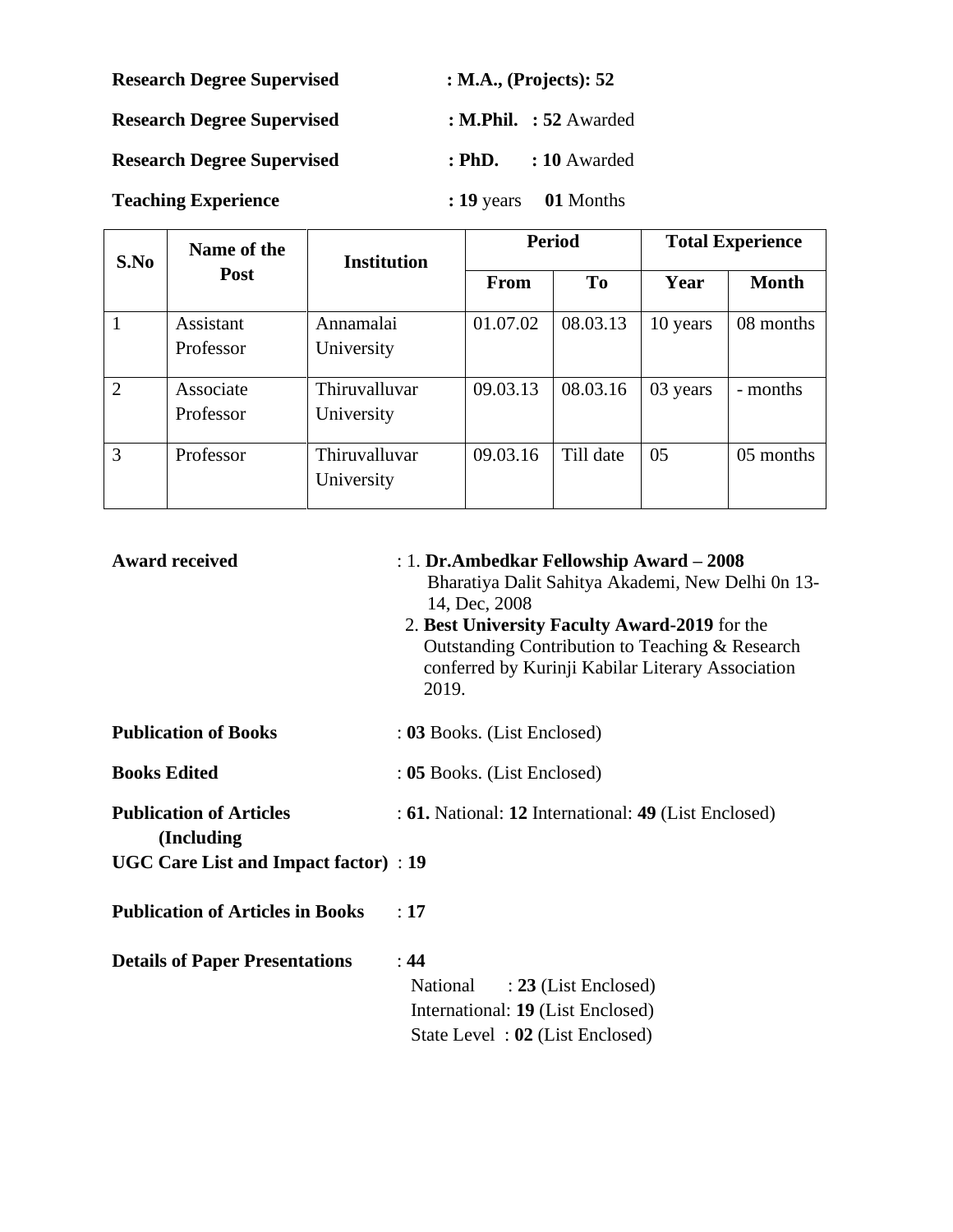## **SPONSORED PROJECTS UNDERTAKEN:**

| <b>Title of the Project</b>                                      | <b>Duration</b> | <b>Sponsoring Agency</b> | <b>Fund</b><br><b>Allotted</b> | Co-Investigator   |
|------------------------------------------------------------------|-----------------|--------------------------|--------------------------------|-------------------|
| Translations of<br>Mrs.Sivakami's Select<br><b>Short Stories</b> | Six Months      | <b>CCSLL</b>             | Rs.15000                       | Dr.K.Ravichandran |

## **RESEARCH PUBLICATIONS/ RESEARCH ARTICLES:**

| S.No | <b>Title</b>                                                                                                                  | Name of the<br><b>Journal</b>                   | Year | <b>Volume</b>     | <b>ISSN/ISBN</b>            | P. No         |
|------|-------------------------------------------------------------------------------------------------------------------------------|-------------------------------------------------|------|-------------------|-----------------------------|---------------|
| 1.   | Gender identity in The<br>Dark Holds No Terrors                                                                               | <b>Aspirations</b><br><b>National</b>           | 2004 | Vol.1<br>$Iss1$ . |                             | 112-125       |
| 2.   | <b>Blacks Cultural Heritages</b><br>in Paule Marshall's Praise<br>song for the Widow                                          | Voice International<br><b>International</b>     | 2007 | Vol.IV<br>Iss.4   | 2229-3248                   | 106-113       |
| 3.   | Male Hegemony and<br>Erasing a Long Silence in<br>Shashi Deshpande's That<br>Long Silence                                     | Humanities<br><b>National</b>                   | 2007 | Vol.44            | 0517-872X                   | 203-208       |
| 4.   | <b>Ecological Consciousness</b><br>in Wordsworth's Poetry                                                                     | <b>TINAI</b><br><b>National</b>                 | 2007 | Vol.2 Iss.2       |                             | $6-9$         |
| 5.   | Minorities as Second Class<br><b>Citizens in Mahesh</b><br>Dattani's Final Solutions                                          | Voice International<br><b>International</b>     | 2009 | Vol.V<br>Iss.5    | 2229-3248                   | 67-81         |
| 6.   | The Predicament of Black<br>Women in America: A<br>Reading of Paule<br>Marshall's "Reena"                                     | The Rainbow<br><b>National</b>                  | 2009 |                   | ISBN: 978-93-<br>5001-224-6 | 127-141       |
| 7.   | The Epistolary Technique<br>in Alice Walker's The<br>Color Purple                                                             | Voice,<br>International<br><b>International</b> | 2010 | Vol. VI,<br>Iss.6 | 2229-3248                   | 32-36         |
| 8.   | A Scrutiny of Vallalar's<br>Philanthropic glimpses on<br>Education                                                            | Vallalar Padaipugal<br><b>National</b>          | 2010 | Vol. 6            | ISBN:978-81-<br>909790-0-9  | 1197-<br>1200 |
| 9.   | No outlet for the Blues-<br>The Frustrated State of<br>Silla Boyce in Paule<br>Marshall's, Brown Girl,<br><b>Brown Stones</b> | Humanities<br><b>National</b>                   | 2011 | Vol. 47           | 0517-872X                   | 263-266       |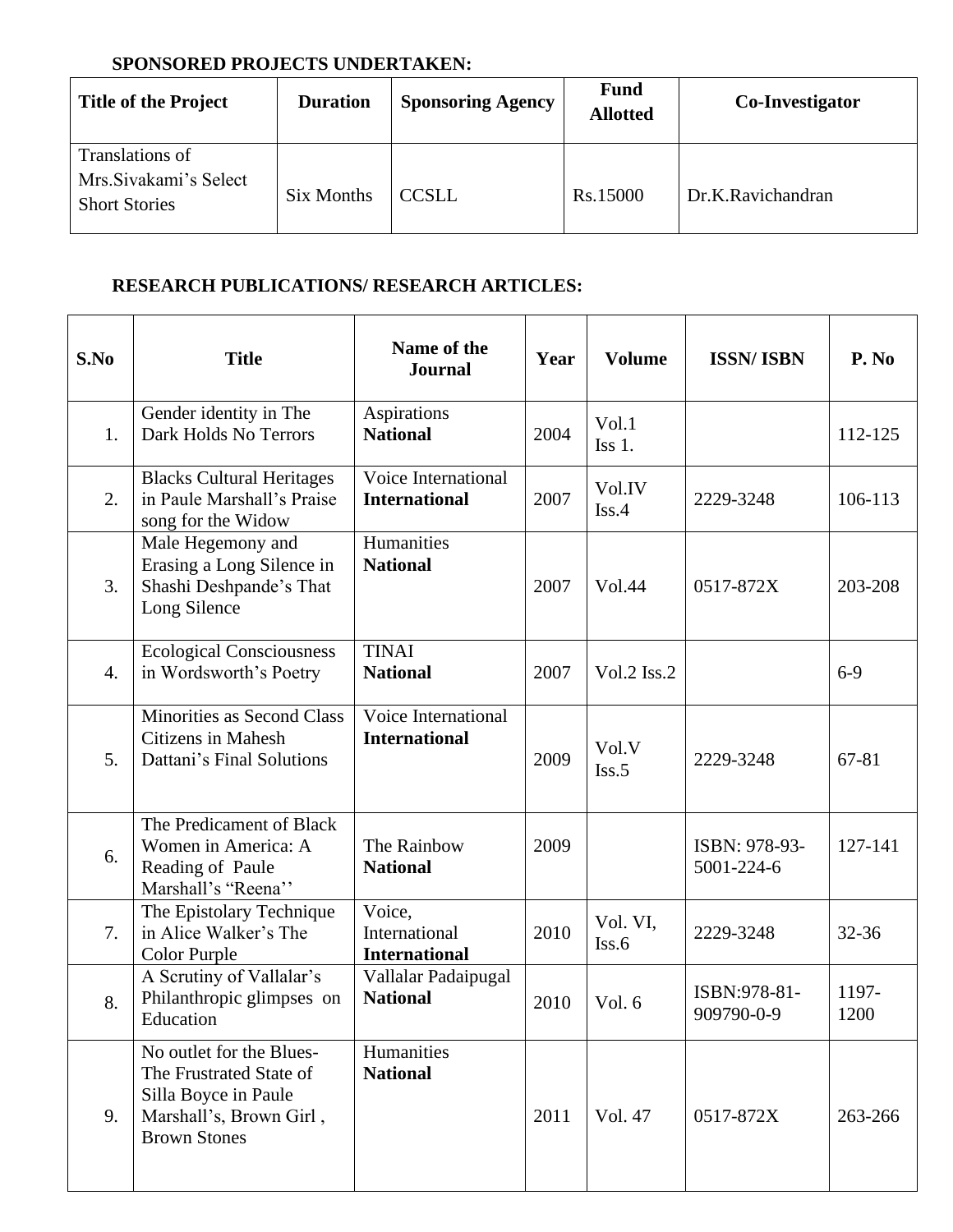| 10. | Emily Dickinson's "There"<br>is no Frigate like a Book":<br>A semantic Analysis                                                     | Agathiyam<br><b>National</b>                         | 2011 |                            |              | 402-406 |
|-----|-------------------------------------------------------------------------------------------------------------------------------------|------------------------------------------------------|------|----------------------------|--------------|---------|
| 11. | The Existential<br>Predicament of Parsi<br>Women in Bapsi Sidhwa's<br>The Crow Eaters                                               | <b>Literary Innovations</b><br><b>International</b>  | 2012 | Vol. 1, Iss.<br>1          | 2279-01-0128 | $1 - 7$ |
| 12. | The Narrative strategies of<br>Resistance: A Comparative<br>Study of Bama's Karukku<br>and Miriam Tlali's Muriel<br>at Metropolitan | Voice of Dalit<br><b>National</b>                    | 2012 | Vol. 5, Iss.<br>1          | 0974-3545    | 119-129 |
| 13. | The Fractured Psyche of a<br>Tribal Women in<br>Mahasweta Devi's Mother<br>of 1084                                                  | <b>Literary Innovations</b><br><b>International</b>  | 2012 | Vol. 1, Iss.<br>2          | 2279-0128    | $1 - 7$ |
| 14. | Human Identity Vs<br>Cultural Identity: A Re-<br>Reading of Ernest J.<br>Gaines A Lesson Before<br>Dying                            | Contemporary<br><b>Vibes</b><br><b>International</b> | 2012 | Vol. 8,<br>Iss.29          | 0975-1750    | 57-58   |
| 15. | Ethnicity: A critique of<br>Paule Marshall's The<br>Chosen Place, The<br><b>Timeless People</b>                                     | <b>Literary Innovations</b><br><b>International</b>  | 2012 | Vol. 1,<br>Iss.3           | 2279-0128    | 13-22   |
| 16. | Post Colonialism: A<br>scrutiny of Amitav<br>Ghosh's The Circle of<br>Reason                                                        | Literary<br>Explorations<br><b>International</b>     | 2012 | Vol. 1,<br>Iss.1           | 2319-9946    | $1 - 7$ |
| 17. | Inter-Caste Animosity in<br>Bama's Karukku                                                                                          | Voice<br>International<br><b>International</b>       | 2013 | Vol. 10,<br>Iss.10         | 2229-3248    | 162-169 |
| 18. | Socialist Realism and<br><b>Black Manhood: A Study</b><br>of Ernest Gaine's Novels                                                  | Voice<br>International<br><b>International</b>       | 2013 | Vol.9,<br>Iss.9            | 2229-3248    | 71-81   |
| 19. | Victimization of Women:<br>A Critical Study of Bama's<br>Sangati and Miriam Tlali's<br>Amandla                                      | Voice<br>International<br><b>International</b>       | 2013 | Vol.9,<br>Iss.9            | 2229-3248    | 105-115 |
| 20. | <b>Marxist Reading of Ernest</b><br>J. Gaines Of Love and<br>Dust and A Gathering of<br>Old Man                                     | Labyrinth<br><b>International</b>                    | 2013 | Vol.4,<br>Iss.2            | 0976-0814    | 118-122 |
| 21. | An Anamolous<br>Amalgamation of<br>orientalism and<br>Occidentalism n Amitav<br>Gosh's The Shadow Lines                             | Literary<br>Explorations<br><b>International</b>     | 2014 | Vol. II,<br>$\text{Iss.3}$ | 2319-9946    | 24-30   |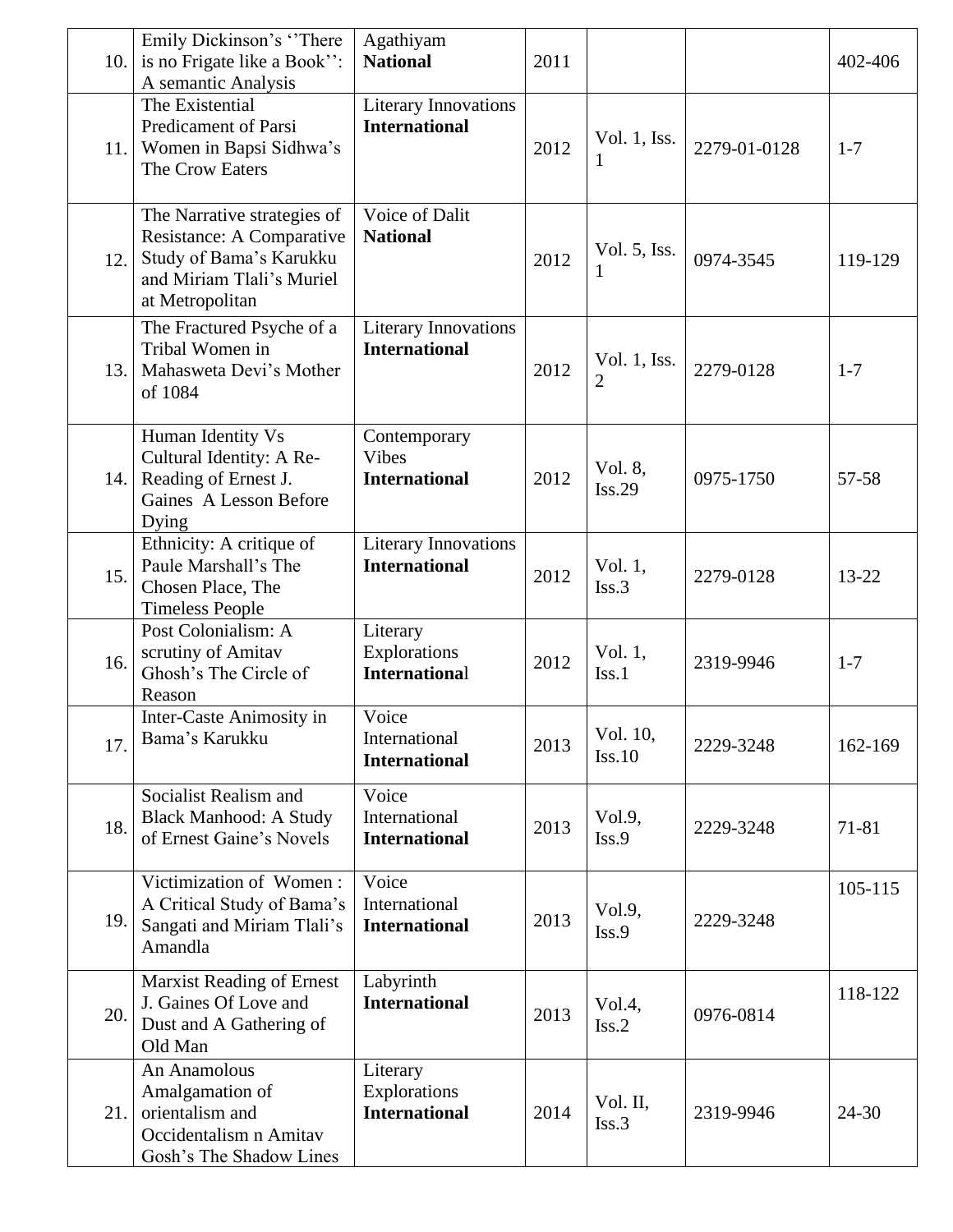| 22. | The Phenomenal Usage of<br>Dialect in Hardy's Tess of<br>the Dubervilelles                                                  | Language and<br>Literature<br><b>National</b>                             | 2014 |                    | ISBN:97893515<br>67097      | 29-30         |
|-----|-----------------------------------------------------------------------------------------------------------------------------|---------------------------------------------------------------------------|------|--------------------|-----------------------------|---------------|
| 23. | The Language Intercourse<br>of Mungo Dialect in<br><b>Harlem Society</b>                                                    | Language and<br>Literature<br><b>National</b>                             | 2014 |                    | ISBN:97893515<br>67097      | 239           |
| 24. | <b>Native Dialectical</b><br><b>Acquisition: A Syntax</b><br>Discourse of Stein Becks's<br>The Grape of Wrath               | Language and<br>Literature<br><b>National</b>                             | 2014 |                    | ISBN:97893515<br>67097      | $253-$<br>254 |
| 25. | Magical Realism in Chitra<br>Banerjee Divakaruni's The<br><b>Mistress of Spices</b>                                         | <b>Emerging Trends in</b><br>Indian English<br><b>Literature National</b> | 2015 |                    | ISBN: 978-93-<br>84446-05-5 | 202-206       |
| 26. | Diasporic Intricacies in<br>Bharati Mukherjee's<br>"Jasmine"                                                                | <b>Literary Innovations</b><br><b>International</b>                       | 2015 | Vol: IV-<br>Iss:1  | <b>ISSN: 2279-</b><br>0128  | $26 - 31$     |
| 27. | A Cult of Maya Angelou's<br>Themes in her<br>Autobiographies                                                                | <b>Literary Innovations</b><br><b>International</b>                       | 2015 | Vol: IV-<br>Iss: 1 | ISSN: 2279-<br>0128         | $41 - 44$     |
| 28. | The Existential<br>Predicament of Modern<br>Man in Arun Joshi's "The<br>Apprentice"                                         | <b>Literary Innovations</b><br><b>International</b>                       | 2015 | Vol: IV-<br>Iss: 1 | ISSN: 2279-<br>0128         | 51-61         |
| 29. | <b>Black Aesthetics in</b><br>Langston Hughes: A<br>Decisive Exploration from<br>the Select Poetries of<br>Langston Hughes. | <b>Literary Innovations</b><br><b>International</b>                       | 2015 | Vol: IV-<br>Iss:1  | <b>ISSN: 2279-</b><br>0128  | 79-88         |
| 30. | A Study of Subaltern: The<br>Portrayal of Gender<br>Inequality in Dattani's<br>"Tara"                                       | Literary<br>Innovations<br><b>International</b>                           | 2015 | Vol:IV-<br>Iss: 1  | <b>ISSN: 2279-</b><br>0128  | 104-108       |
| 31. | The Matrix of Culture and<br>Society: An Appraisal of<br>Theodore Dreiser's Sister<br>Carrie.                               | Literary<br>Innovations<br><b>International</b>                           | 2015 | Vol:IV-<br>Iss: 1  | ISSN: 2279-<br>0128         | 113-122       |
| 32. | Cultural Traumatize: A<br>Psychopathological<br>dynamics of Immigrants in<br>Jumpha Lahiri's The Name<br>Sake               | Literary<br>Innovations<br><b>International</b>                           | 2015 | Vol:IV-<br>Iss: 1  | <b>ISSN: 2279-</b><br>0128  | 132-143       |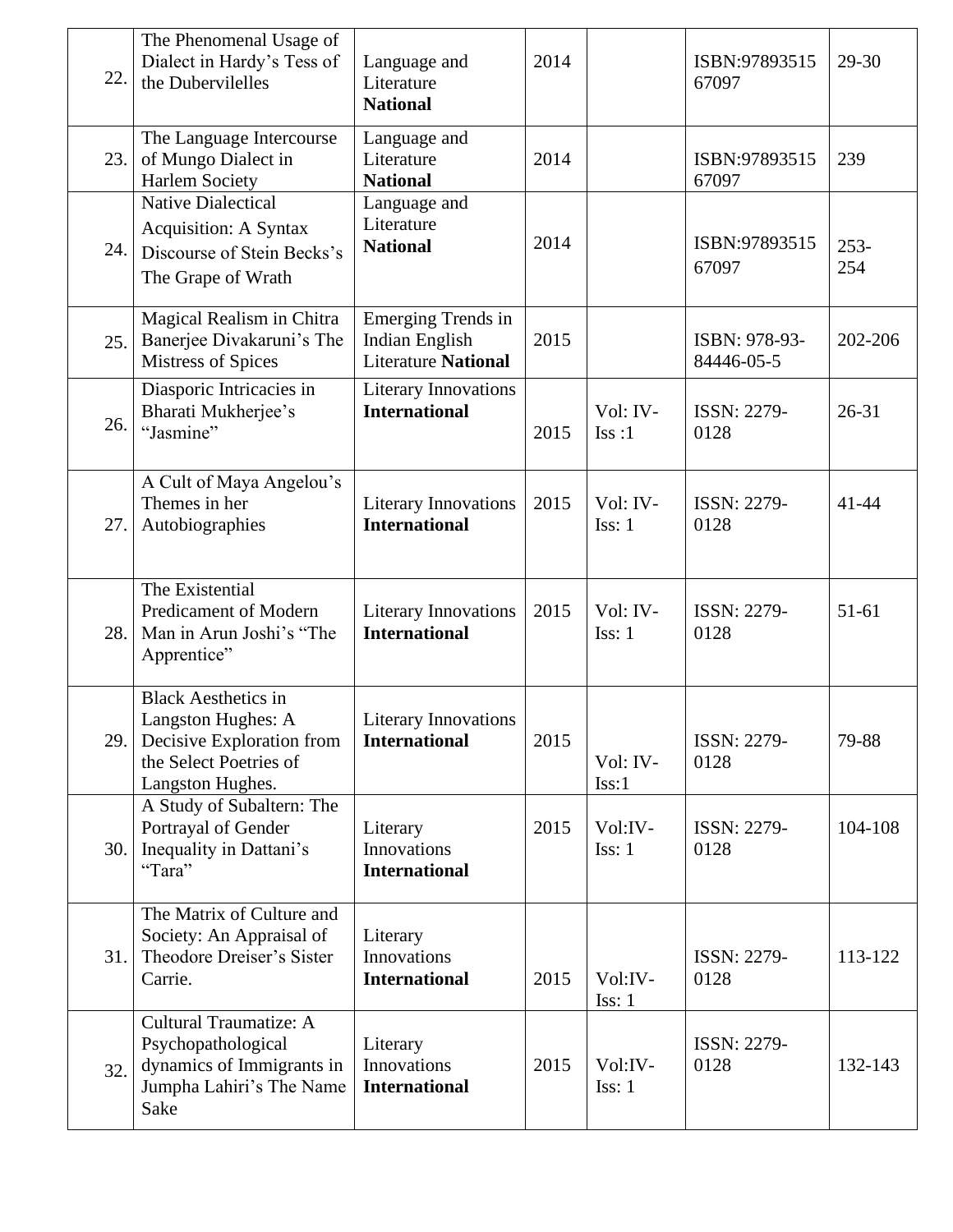| 33. | Breaking the Long Silence:<br>A Critique of Shashi<br>Deshpande's That Long<br>Silence                                  | Literary<br>Innovations<br><b>International</b>                                                                      | 2015 | Vol:IV-<br>Iss: 1 | <b>ISSN: 2279-</b><br>0128 | 144-151   |
|-----|-------------------------------------------------------------------------------------------------------------------------|----------------------------------------------------------------------------------------------------------------------|------|-------------------|----------------------------|-----------|
| 34. | The Cruel Phase of<br>Violence in Alice<br>Walker's: The Third Life<br>of Grange Copeland.                              | Literary<br>Innovations<br><b>International</b>                                                                      | 2015 | Vol:IV-<br>Iss: 1 | ISSN: 2279-<br>0128        | 179-185   |
| 35. | Post Coloniality in Vikram<br>Seth's The Golden Gate                                                                    | Literary<br>Innovations<br><b>International</b>                                                                      | 2015 | Vol:IV-<br>Iss: 1 | ISSN: 2279-<br>0128        | 194-199   |
| 36. | Gender and Post-<br>Coloniality in Chitra<br>Banerjee Divakaruni's the<br>palace of illusions                           | Literary<br>Innovations<br><b>International</b>                                                                      | 2015 | Vol:IV-<br>Iss: 1 | ISSN: 2279-<br>0128        | 205-214   |
| 37. | The Black (Female) As An<br>Artist in Negativity of<br>Whites Culture in<br>Walker's The Temple of<br>my Familiar.      | <b>Roots</b><br>International<br>Multidisciplinary<br>Researches<br><b>International</b><br>(Impact Factor<br>0.811) | 2016 | Vol: 2            | <b>ISSN: 2349-</b><br>8684 | 150-152   |
| 38. | The Polemics of the World<br>of Woman: A Study of<br>Chitra Bamrjee<br>Divakaruni's Sister of my<br>Heart               | Roots<br>International<br>Multidisciplinary<br>Researches<br><b>International</b><br>(Impact Factor<br>0.811)        | 2016 | Vol: 3            | ISSN: 2349-<br>8684        | 90-91     |
| 39. | A panorama of Taboo<br><b>Relationship and Queer</b><br>Issue of Homosexuality in<br>Mahesh Dattani's Do the<br>Needful | <b>Roots</b><br>International<br>Multidisciplinary<br>Researches<br><b>International</b><br>(Impact Factor<br>0.811) | 2016 | Vol: 3            | ISSN: 2349-<br>8684        | $25 - 27$ |
| 40. | Quest for Love and Sexual<br>Liberation: AN<br>Exploration into Shashi<br>Deshpande's In the<br>Country of Deceit       | Roots<br>International<br>Multidisciplinary<br>Researches<br><b>International</b><br>(Impact Factor<br>0.811)        | 2016 | Vol: 3            | ISSN: 2349-<br>8684        | 51-54     |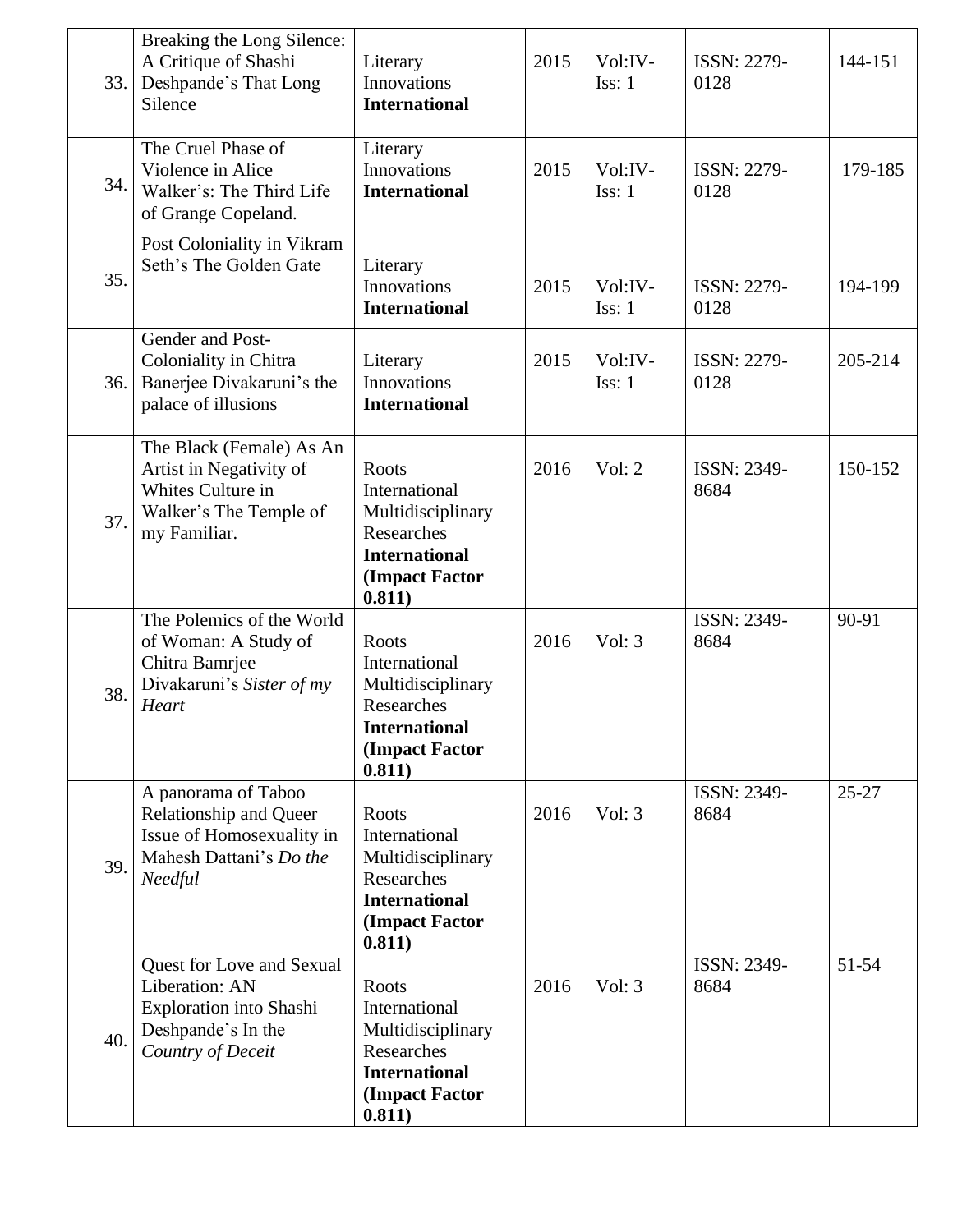| 41. | The Portrayal of Socil<br>Realism: A Study of<br>Theodor Dresiser's Select<br><b>Novels</b>                                    | Roots<br>International<br>Multidisciplinary<br>Researches<br><b>International</b><br>(Impact Factor<br>0.811) | 2016 | Vol: $2$                              | ISSN: 2349-<br>8684                           | 83-86     |
|-----|--------------------------------------------------------------------------------------------------------------------------------|---------------------------------------------------------------------------------------------------------------|------|---------------------------------------|-----------------------------------------------|-----------|
| 42. | Diasporic Perspectives in<br>Chitra Banerjee<br>Divakarunai's The Palace<br>of Illusions.                                      | <b>Research Journal</b><br>Language and<br>Literature<br>(RJELAL)<br><b>International</b>                     | 2017 | Vol.5.Issu<br>e 3.2017                | ISSN:2395-2636                                | 728-733   |
| 43. | Social Constraints for<br><b>Educated Women in India:</b><br>An Analysis of Sashi<br>Deshpande's The Dark<br>Holds No Terrors. | Literary<br><b>Explanations (Bi-</b><br>Annual<br>International<br>Refereed Journal)<br><b>International</b>  | 2017 | Vol: IV<br>No:5                       | ISSN:2319-9946                                | 18-25     |
| 44. | Racial Consciousness: A<br>Critique of Richard<br>Wright's Native son                                                          | Literary<br><b>Explanations</b> (Bi-<br>Annual<br>International<br>Refereed Journal)<br><b>International</b>  | 2017 | Vol: IV<br>No:5                       | ISSN:2319-9946                                | 140-145   |
| 45. | Theory of Omission in<br>Hemingway's The Old<br>Man and the Sea                                                                | International<br>Journal of<br>Multidisciplinary<br><b>Research Review</b><br><b>International</b>            | 2017 | Vol no-1                              | E-ISSN2395-<br>1885<br>ISSN 2395-1877         | $4 - 8$   |
| 46. | Prejudices on Feminism in<br>Alice Walker's Meridian                                                                           | Research Journal of<br>English Language<br>and<br>Literature(RJELAL)<br><b>International</b>                  | 2017 |                                       | ISSN: 2321-<br>3108                           | 251-253   |
| 47. | The Tedious Tyranny on<br>Female Gender in Alice<br>Walker's Color Purple                                                      | Literary<br>Explorations<br><b>International</b>                                                              |      |                                       | 2319-9946                                     | 146-153   |
| 48. | Rehabilitations of Space in<br>A Fine Balance                                                                                  | <b>SJI</b> International<br>and<br>Multidisciplinary<br>Research<br><b>International</b>                      | 2019 | V.XII<br><b>Issue XII</b><br>Nov 2019 | P-ISSN: 1945-<br>3019<br>E-ISSN:1936-<br>6264 | 439-447   |
| 49. | The Worsening Culture<br>and the Immediate Needs<br>for its Destruction in<br>Arundhati Roy's The God<br>of Small Things       | <b>SJI</b> International<br>and<br>Multidisciplinary<br>Research<br><b>International</b>                      | 2019 | V.XII<br><b>Issue XII</b><br>Dec 2019 | P-ISSN: 1945-<br>3019<br>E-ISSN:1936-<br>6264 | $22 - 27$ |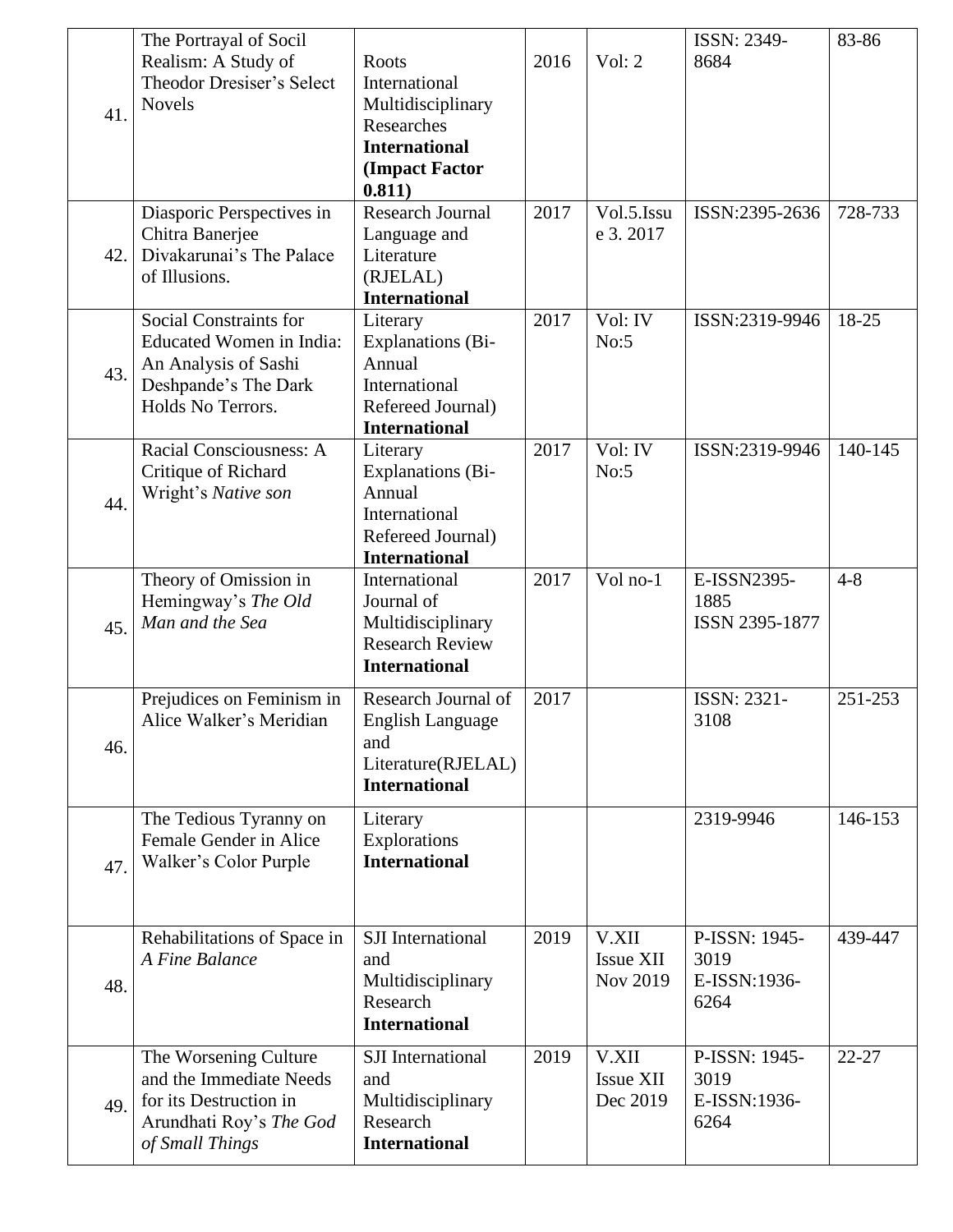| 50. | The Survival Difficulties<br>Of Human And Non -<br>Human In Perumal<br>Murugan's Poonachi Or<br>The Story Of A Black<br>Goat           | Alochana Chakara<br>Journal<br>International<br><b>International</b><br>(Impact Factor<br>6.3)             | 2020         | Volume<br>IX, Issue<br>V,<br>May/2020            | <b>ISSN NO:2231-</b><br>3990                  | 4780-4788     |
|-----|----------------------------------------------------------------------------------------------------------------------------------------|------------------------------------------------------------------------------------------------------------|--------------|--------------------------------------------------|-----------------------------------------------|---------------|
| 51. | The Empowerment of<br>Women through Education:<br>A Reading of chimanda<br>Ngozi Adichie's Half a<br>Yellow sun                        | Juni Khyat<br><b>International</b><br>(Impact Factor<br>6.625)                                             | 2020         | $Vol-10$<br>Issue-5 No.<br>7 May,<br>2020        | ISSN: 2278-4632                               | 31-38         |
| 52. | Gender-Violence and<br>Domestic-Violence in<br>Chimamanda Ngozi<br>Adichie's Purple Hibiscus                                           | Juni Khyat<br><b>International</b><br>(Impact Factor<br>6.625)                                             | 2020         | Vol-X,<br>Issue-V<br>NO.I<br>Month<br>May, 2020. | ISSN: 2278-<br>4632                           | 232-239       |
| 53. | <b>Womens Unawareness</b><br>about Castiest Society in<br>Perumal Murugans Pyre                                                        | Alochana Chakara<br>Journal<br><b>International</b><br>(Impact Factor<br>6.3)                              | 2020         | Volume<br>IX, Issue<br>V,<br>May/2020            | <b>ISSN NO:2231-</b><br>3990                  | 6817-<br>6824 |
| 54. | The Phoney Honours of<br><b>Upper-Caste in Executing</b><br>Honour Killing in the<br>Imayam's Pethavan: The<br><b>Begetter Novella</b> | Juni Khyat<br><b>International</b><br>(Impact Factor<br>6.625)                                             | 2020         | $Vol-10$<br>Issue-7<br>No. 7 July<br>2020        | <b>ISSN: 2278-</b><br>4632                    | 205-213       |
| 55. | An Exploited and<br>Disrupted Lives of Dalits<br>in Imayam's Beasts of<br><b>Burden Novel</b>                                          | <b>Utkal Historical</b><br><b>Research Journal</b><br>(UGC Care List)                                      | 2021         | Vol<br><b>XXXIV</b><br>2021                      | ISSN 0976-2132                                | 168-170       |
| 56. | An Intensified Caste-<br><b>Cultural Politics of</b><br>Subalterns in Perumal<br>Murugan's Select Novels.                              | <b>Utkal Historical</b><br><b>Research Journal</b><br>(UGC Care List)                                      | 2021         | Vol<br><b>XXXIV</b><br>2021                      | ISSN 0976-2132                                | 171-73        |
| 57. | The Depiction of 'New<br>Women' in Manju Kapur's<br>Home                                                                               | International<br>Journal of English<br>Language.<br>Literature &<br>Humanities                             | June<br>2021 | Vol.9,<br>Issue 6                                | E-ISSN: 2582-<br>3574                         | 37-44         |
| 58. | The Marginalisation of<br>Women: A Critique of<br>Manju Kapur's Difficult<br>Daughters                                                 | International<br>Journal of English<br>Language,<br>Literature and<br><b>Translation Studies</b><br>(IEEE) | 2019         | Vol.6,<br>Issue 1                                | ISSN(P)<br>2395628<br>ISSN (O): 2349-<br>9451 | 89-92         |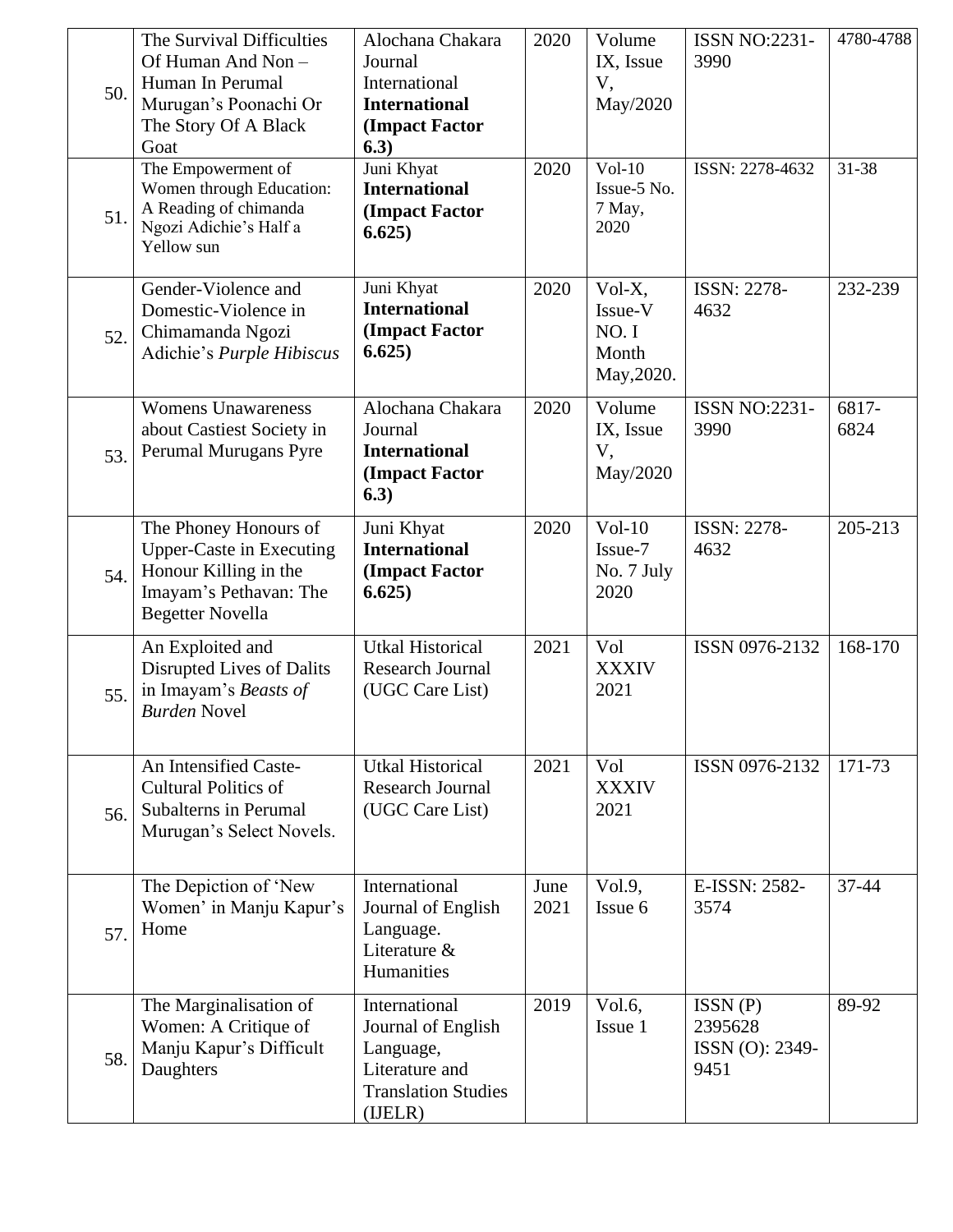| 59. | Feministic Analysis of<br>MAnju Kapur's A Married<br>Women                                  | International<br>Journal of in Social<br>Sciences (IJRSS)                                                       | June<br>2021 | Vol. 11<br>Issue 06      | <b>ISSN: 2249-</b><br>2496                               | 1-6     |
|-----|---------------------------------------------------------------------------------------------|-----------------------------------------------------------------------------------------------------------------|--------------|--------------------------|----------------------------------------------------------|---------|
| 60. | The Caste-Cultural<br><b>Conflicts in Perumal</b><br>Murugan's Select Novels                | International Journal<br>Of English and<br>Studies (IJOES) An<br><b>International Peer-</b><br>Reviewed Journal | 2021         | Volume-3,<br>$Issue-8$ , | ISSN: 2581-8333;<br><b>Impact Factor:</b><br>5.421(SJIF) | 152-157 |
| 61. | The Subjugated and<br>Disordered Lives of Dalits<br>in Imayam's "Beasts of<br>Burden" Novel | International Journal<br>Of English and<br>Studies (IJOES) An<br><b>International Peer-</b><br>Reviewed Journal | 2021         | Volume-3,<br>$I$ ssue-8, | ISSN: 2581-8333;<br><b>Impact Factor:</b><br>5.421(SJIF) | 158-162 |

# **RESEARCH PUBLICATION IN BOOKS**

| S.No             | <b>Title</b>                                                                                                            | Name of the<br><b>Journal</b>                                  | Year | <b>Volume</b>      | <b>ISSN/ISBN</b>             | P. No     |
|------------------|-------------------------------------------------------------------------------------------------------------------------|----------------------------------------------------------------|------|--------------------|------------------------------|-----------|
| 1.               | A Comparative Study of<br>the Feminine predicament<br>in the Novels of Paule<br>Marshall and Shashi<br>Deshpande        | Comparative<br>Literature                                      | 2006 | Vol. I<br>$I$ ss.1 |                              | 168-176   |
| 2.               | Hamlet's Insanity as<br><b>Defence Mechanism</b>                                                                        | Reconstructing<br>Shakespeare                                  | 2011 |                    | ISBN: 978-81-<br>7273-563-0  | 124-130   |
| 3.               | The traumatic<br>Conflagrations of<br>Apartheid in Omprakash<br>Valmiki's Joothan: An<br><b>Interrogative Discourse</b> | Writing as<br>Resistance:<br>Discourses on<br>Dalit Literature | 2012 |                    |                              | 118-128   |
| $\overline{4}$ . | A Critique of Mythical<br><b>Elements in Girish</b><br>Karnad's- Naga Mandala                                           | Third World<br>Literatures:<br>Innovations and<br>Explorations | 2014 |                    | ISBN: 978-81-<br>926667-9-2  | $62 - 67$ |
| 5.               | Symbols of Untouchable<br>and Coolie: A Thematic<br>Discourse-                                                          | Third World<br>Literatures:<br>Innovations and<br>Explorations | 2014 |                    | ISBN: 978-81-<br>926667-9-2  | 231-236   |
| 6.               | Lifting the Veil of<br><b>Subalterns in Mahesh</b><br>Dattani's Thirty Days in<br>September                             | Epistemic<br>Boundaries of<br>Subalternity An<br>Appraisal     | 2018 |                    | <b>ISBN</b><br>9788179664698 | 208-212   |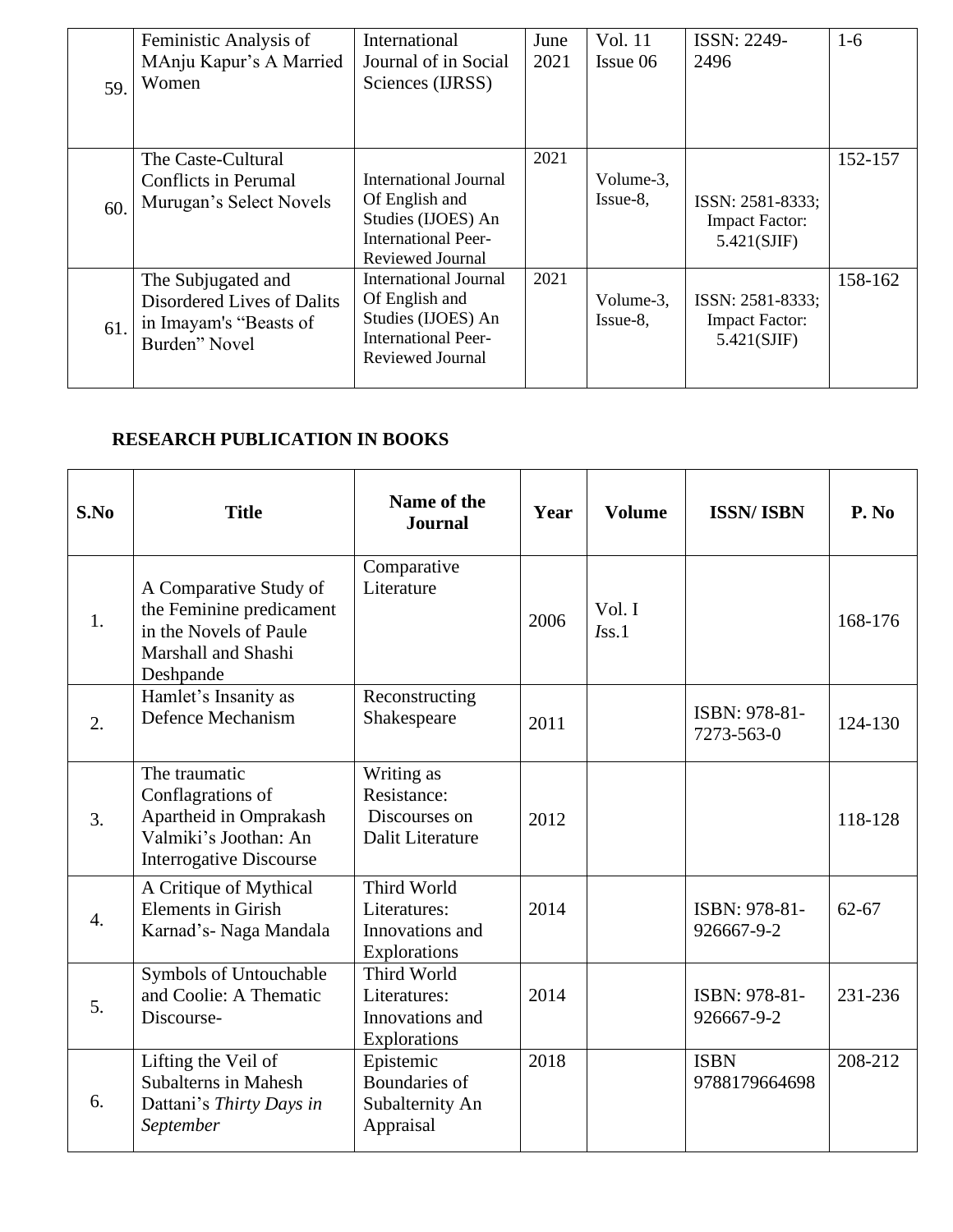| 7.  | The Alienated Psyche of<br>Modern Men in Arun<br>Joshi's The Foreigner                                              | Epistemic<br><b>Boundaries of</b><br>Subalternity An<br>Appraisal | 2018 | <b>ISBN</b><br>9788179664698 | 219-226   |
|-----|---------------------------------------------------------------------------------------------------------------------|-------------------------------------------------------------------|------|------------------------------|-----------|
| 8.  | Domestic Violence: A<br>Feministic Discourse of<br>Chimamanda Ngopi<br>Adichie's Purple Hibiscus                    | Epistemic<br>Boundaries of<br>Subalternity An<br>Appraisal        | 2018 | <b>ISBN</b><br>9788179664698 | 244-249   |
| 9.  | Feministic Consciousness:<br>A Scrutiny of<br>Hemingway's To Have<br>and Have Not                                   | Epistemic<br>Boundaries of<br>Subalternity An<br>Appraisal        | 2018 | <b>ISBN</b><br>9788179664698 | 250-256   |
| 10. | A Study of Theodore<br>Dreiser's Novels: An<br>Appraisal                                                            | Epistemic<br><b>Boundaries of</b><br>Subalternity An<br>Appraisal | 2018 | <b>ISBN</b><br>9788179664698 | 281-288   |
| 11. | The Inner struggle and<br>Sufferings: A Feministic<br>Critique of Shashi<br>Deshpande's Roots and<br><b>Shadows</b> | Cultural<br>Perspective in<br><b>Modern Literature</b>            | 2018 | <b>ISBN</b><br>9788194004257 | 85-88     |
| 12. | <b>Culture Shock: A Critique</b><br>of Grenville's The Secret<br>River                                              | Cultural<br>Perspective in<br><b>Modern Literature</b>            | 2018 | <b>ISBN</b><br>9788194004257 | 93-96     |
| 13. | Feminism in Charlotte<br>Bronte's Jane Eyre                                                                         | Polemics of<br>Subaltern<br>Consciousness in<br>Academia          | 2018 | 9788179664889                | $1 - 4$   |
| 14. | A New Perspective of<br>Subalternity in Kiran<br>Desai's Inheritance                                                | Polemics of<br>Subaltern<br>Consciousness in<br>Academia          | 2018 | 9788179664889                | 82-87     |
| 15. | The Resistance: Allice<br>Walker's Possessing<br>Secret of Joy                                                      | Polemics of<br>Subaltern<br>Consciousness in<br>Academia          | 2018 | 9788179664889                | 189-194   |
| 16. | Castiesm and Racism: An<br>Ethno-racial and Socio<br><b>Cultural Stance</b>                                         | Contemporary<br>Social<br>Consciousness in<br>Literature          | 2020 | 78814846512                  | $24 - 30$ |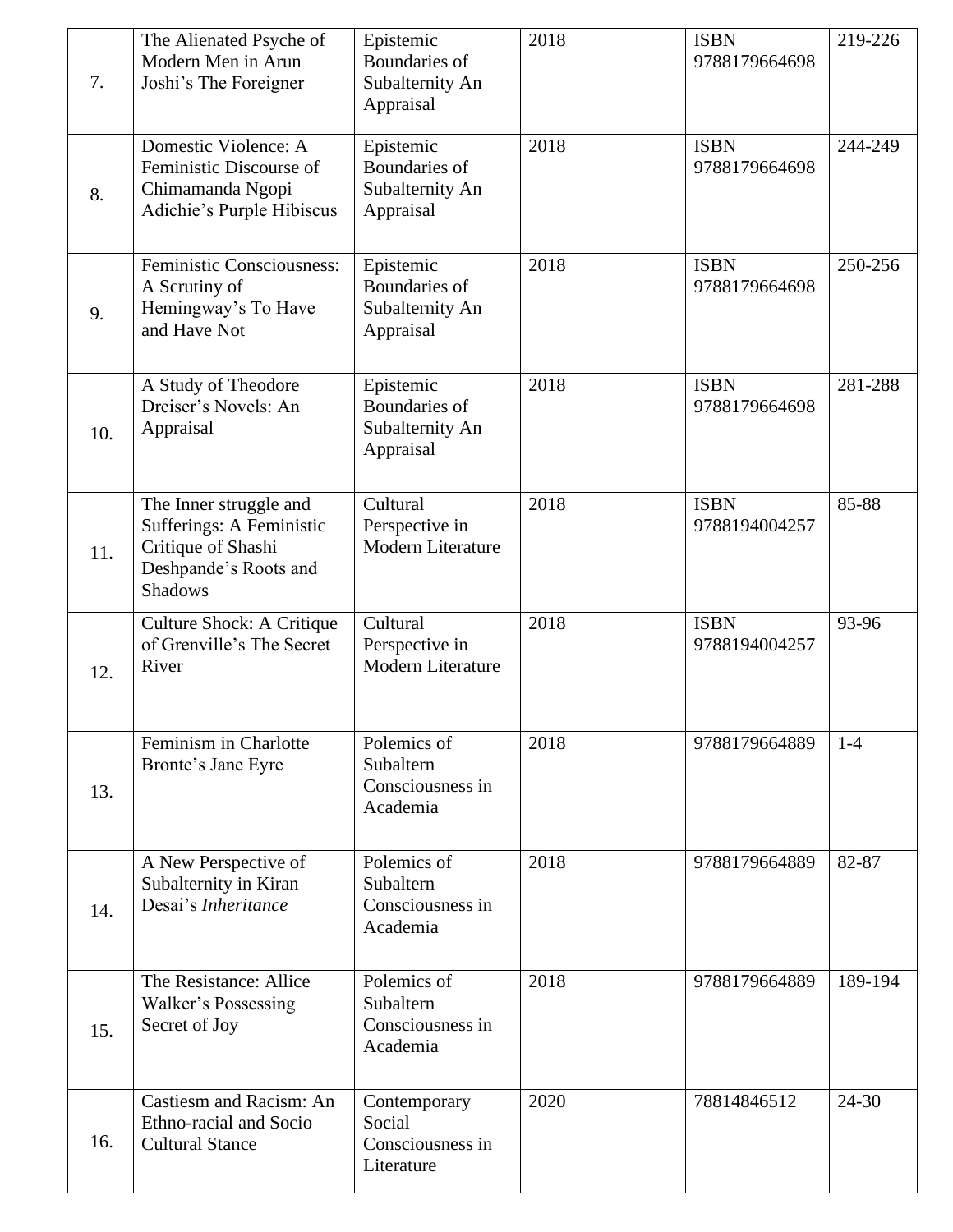# **PUBLICATION OF BOOKS:**

| S.No | <b>Title</b>                                                         | <b>Author</b>       | <b>Publication</b>      | <b>ISBN No</b>    | Year |
|------|----------------------------------------------------------------------|---------------------|-------------------------|-------------------|------|
| 1.   | Shashi Deshpande: The Voice<br>of the Voiceless                      | Dr. K. Ravichandran | Pallavi<br>Publications | 978-93-80406-38-1 | 2013 |
| 2.   | <b>Smart English</b>                                                 | Dr. K. Ravichandran | Sidhu<br>Publications   | 978-81-908804-9-7 | 2013 |
| 3.   | <b>Immigrants and Marginal</b><br>Men in Paule Marshall's<br>Fiction | Dr. K. Ravichandran | Pallavi<br>Publications | 978-93-80406-37-4 | 2013 |

#### **BOOKS EDITED**

| S.No           | <b>Title</b>                                                      | <b>Editor</b>                       | <b>Publication</b>                                                       | <b>ISBN No</b>      | Year |
|----------------|-------------------------------------------------------------------|-------------------------------------|--------------------------------------------------------------------------|---------------------|------|
| $\mathbf{1}$   | <b>Subaltern Narratives: A</b><br><b>Critical Stance</b>          | Dr. K.Ravichandran/<br>Dr. C. Anita | Emerald<br>Publishers                                                    | 9788179664704       | 2018 |
|                |                                                                   |                                     | Chennai                                                                  |                     |      |
| 2              | Epistemic Boundaries of                                           | Dr. V. Peruvalluthi/                | Emerald                                                                  | 9788179664698       | 2018 |
|                | Subalternity An Appraisal                                         | Dr. K. Ravichandran                 | Publishers                                                               |                     |      |
|                |                                                                   |                                     | Chennai                                                                  |                     |      |
| 3              | <b>Relocating Subalternity:</b><br><b>Changing Configurations</b> | Dr. K. Ravichandran                 | Roots<br>International<br>Journals of<br>Multidisciplinary<br>Researches | 2349-<br>8684(ISSN) | 2018 |
| $\overline{4}$ | Polemics of Subaltern<br>Consciousness in Academia                | Dr. K. Ravichandran                 | Emerald<br>Publishers                                                    | 9788179664889       | 2018 |
|                |                                                                   |                                     | Chennai                                                                  |                     |      |
| $\mathfrak{S}$ | Subalternity and Inter-                                           | Dr. K. Ravichandran                 | Emerald                                                                  | 9788179664919       | 2018 |
|                | <b>Textuality A Poststructuralist</b>                             |                                     | Publishers                                                               |                     |      |
|                | Perspective                                                       |                                     | Chennai                                                                  |                     |      |

## **SEMINAR/CONFERENCE/ WORKSHOP ORGANISED**

| S.No | Title of the<br><b>Conference</b>                             | <b>National/International</b>                               | <b>Organised by</b>                 | <b>Department</b>                       | <b>Year/Date</b> |
|------|---------------------------------------------------------------|-------------------------------------------------------------|-------------------------------------|-----------------------------------------|------------------|
|      | Organizing<br>Secretary                                       | UGC-Sponsored<br>National Seminar on<br>Confessional poetry | Dr. K. Ravichandran                 | English<br>Annamalai<br>University      | 2012             |
| 2    | <b>Indian Literature</b><br>Interrogating<br>Dalit Literature | <b>ICSSR</b> Sponsored<br><b>National Seminar</b>           | Dr. K. Ravichandran<br>Co-Ordinator | English,<br>Thiruvalluvar<br>University | 2014             |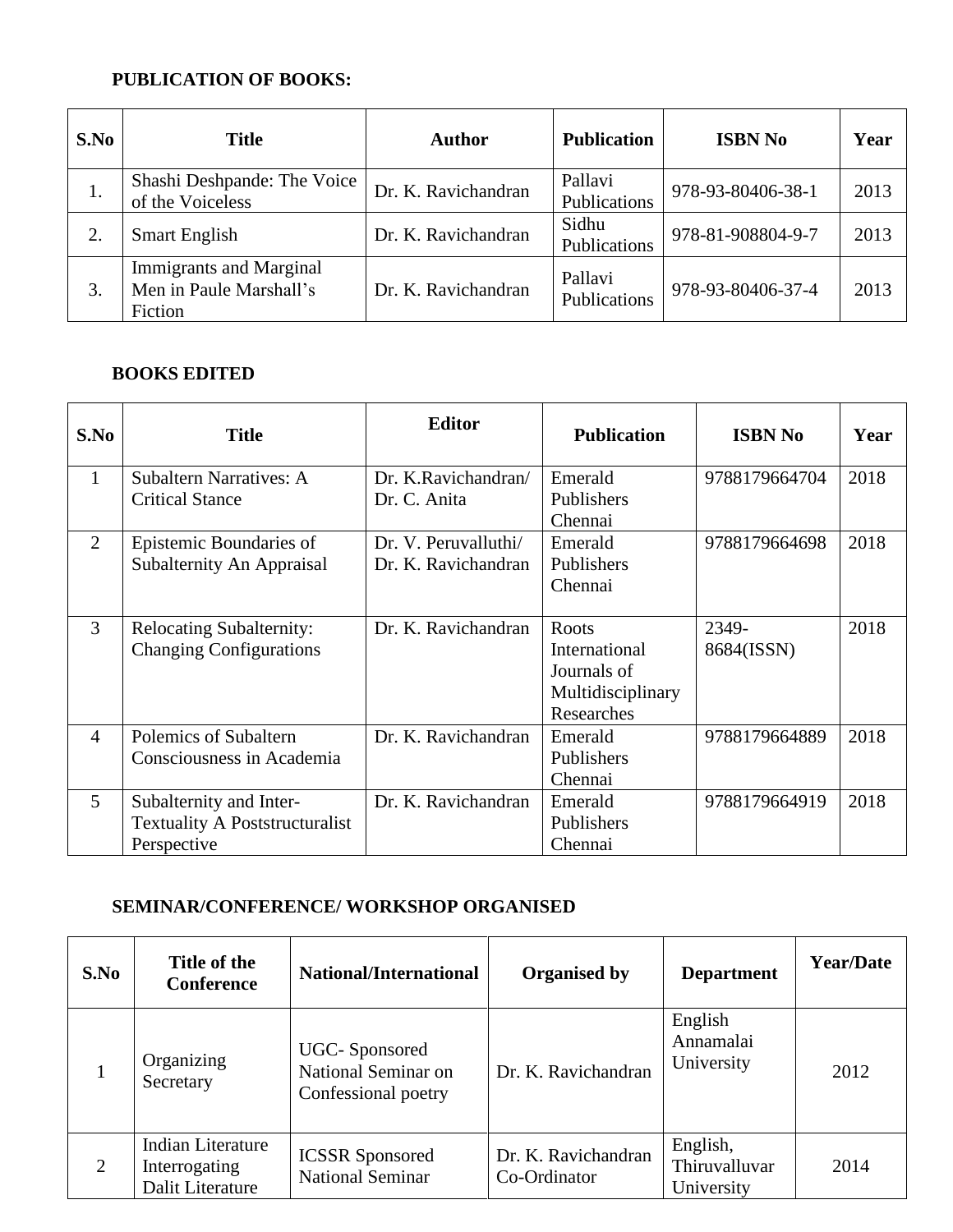|                | (NSILIDL)                                                   |                         |                     |                                         |                                |
|----------------|-------------------------------------------------------------|-------------------------|---------------------|-----------------------------------------|--------------------------------|
| 3              | Relocating<br>Subalternity:<br>Changing<br>Configurations   | International           | Dr. K. Ravichandran | English,<br>Thiruvalluvar<br>University | Feb 15 and<br>16 2018          |
| 4              | International<br>Workshop on<br>ELT through<br>Literature   | International           | Dr. K. Ravichandran | English,<br>Thiruvalluvar<br>University | 05 <sup>th</sup> March<br>2019 |
| $\mathfrak{S}$ | The Importance f<br><b>Consumer Rights</b><br>and Awareness | <b>National Webinar</b> | Dr. K. Ravichandran | English,<br>Thiruvalluvar<br>University | 31 <sup>st</sup><br>Aug. 2021  |

## **PH.D GUIDED/ THESIS SUBMITTED**

| S.No           | <b>Name of the Scholar</b> | <b>Title of the Thesis</b>                                                                                           | <b>Year of award</b>  | Commended/<br><b>Highly</b><br><b>Commended</b> |
|----------------|----------------------------|----------------------------------------------------------------------------------------------------------------------|-----------------------|-------------------------------------------------|
| $\mathbf{1}$   | J. Joe Shanthakumar        | The Celebration of Blacks'<br>Cultural Heritage in Langston<br><b>Hughes Poetry</b>                                  | 2018                  | Commendable                                     |
| $\overline{2}$ | Mary Epsiba Gnana          | Cultural Heritage: A Study of<br>Maya Angelou's Fictions                                                             | 2018                  | Commendable                                     |
| 3              | N. Harit Portia            | The Portrayal of Subalterns: A<br>Study of Mahesh Dattani's<br><b>Select Plays</b>                                   | 2018                  | Commendable                                     |
| $\overline{4}$ | I. Ilaiyakumar             | The Fractured Psyche of Modern<br>Men: A Study of Arun Joshi's<br><b>Select Novels</b>                               | 2018                  | Commendable                                     |
| 5              | G. Narayanasamy            | Social Realism: A Study of<br><b>Theodre Dreiser's Novels</b>                                                        | 2019                  | Commendable                                     |
| 6              | I. Rufus Sathish<br>Kumar  | Psychological Perspectives in<br>Hemingway's Novels                                                                  | 2019                  | Commendable                                     |
| $\overline{7}$ | G.S Chitra                 | Diasporic Sensibility: A Study<br>of Bharati Mukherjee's Fiction                                                     | 2020                  | Commendable                                     |
| 8              | P. Kaniyaval               | Feministic Consciousness in<br>Shasi DeshPande's Novels                                                              | 2020                  | Commendable                                     |
| 9              | E. Ramesh                  | Racial Discrimination: A<br>feminist Discourse of Alice<br>Walker's Select Novels                                    | 2021                  | Commendable                                     |
| 10             | R. Lakshmi                 | Diasporic sensibility: A Study of<br>Chitra Banerjee Divakaruni's<br><b>Select Novels</b>                            | Awaiting<br>Viva-Voce |                                                 |
| 11             | A.Mohan                    | <b>Subaltern Consciousness: A</b><br>Sociological Discourse on the<br>Novels of Rohinton Mistry and<br>Arundhati Roy | 2021                  | Commendable                                     |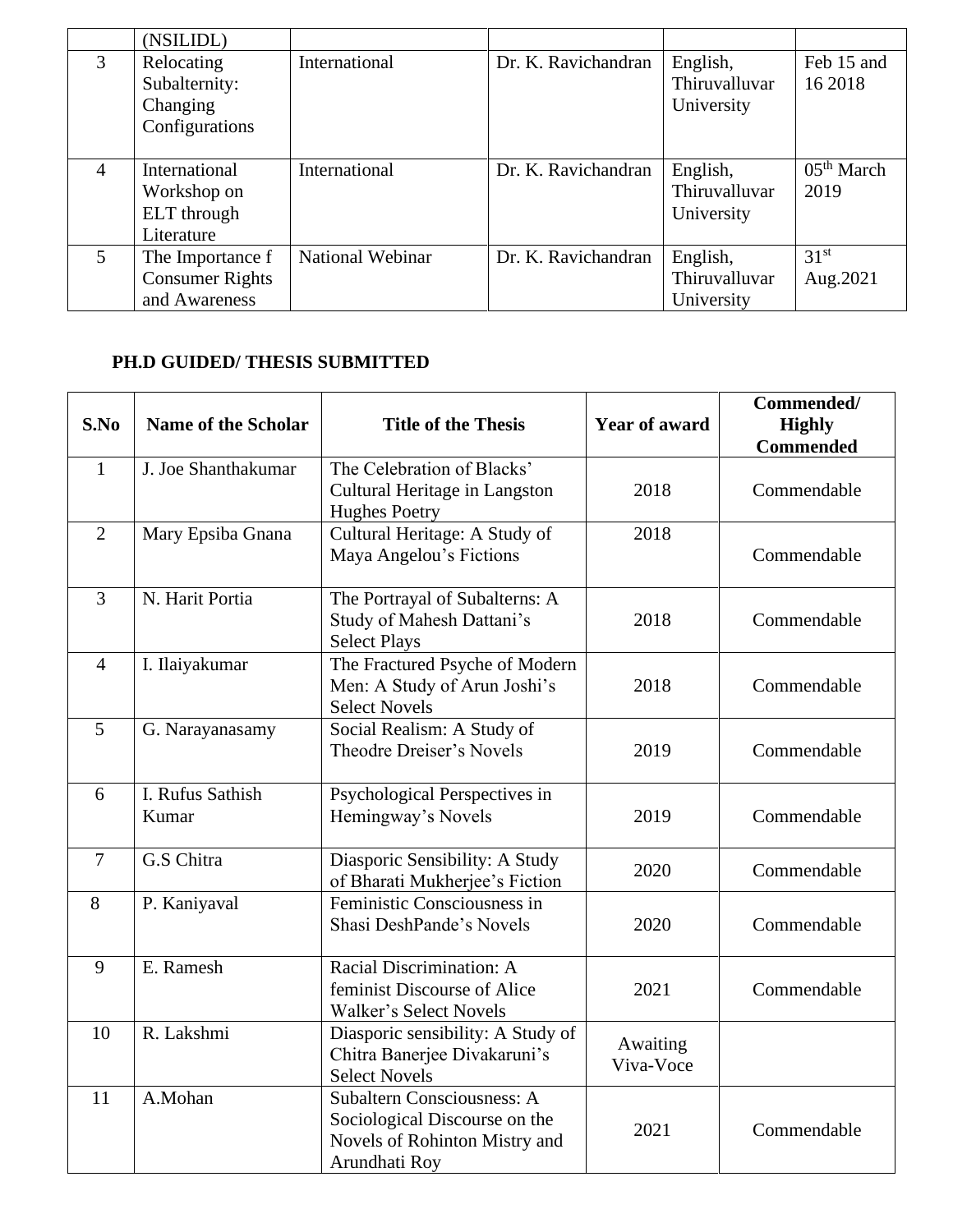|    | S. Indumathi   | Feministic Consciousness: A<br>Postcolonial Discourse of<br>Chimamanda Ngozi Adichie's<br><b>Fictional Writings</b> | 2021                  | Commendable |
|----|----------------|---------------------------------------------------------------------------------------------------------------------|-----------------------|-------------|
| 13 | G. Naveenkumar | The Societal Syndromes: A<br>Sociological Study of Perumal<br>Murugan and Imayam's Select<br><b>Novels</b>          | Awaiting<br>Viva-Voce |             |

# **PAPERS PRESENTED/ ATTENDED/ AT NATIONAL/INTERNATIONAL CONFERENCES/WORKSHOPS**

| S.No.            | Title of the papers                                                                                                                                        | Conference,<br><b>Seminar</b><br>/International/<br><b>National/state</b>                 | Organizer                                            | Year                        |
|------------------|------------------------------------------------------------------------------------------------------------------------------------------------------------|-------------------------------------------------------------------------------------------|------------------------------------------------------|-----------------------------|
| 1.               | Preservation of Eco<br>System of Coastal Area                                                                                                              | <b>South Arcot District</b><br>Environmental<br><b>Protection Movement</b>                | <b>Human Resource</b><br>Development, New Delhi      | 1993                        |
| 2.               | No outlet for the Blues:<br>The Frustrated State of<br>Silla Boyce in Paule<br>Marshall's Brown<br>Girl, Brownstones                                       | "Disability Studies in<br>English Literature"<br>National                                 | Dept. Of English Annamalai<br>University             | Mar 2<br>6&27<br>2003       |
| $\overline{3}$ . | The Murder of<br>"Democracy in the<br><b>Reserved Panchayat</b><br>Constituencies of<br>Pappapatti, Keeripatti,<br>Nattarmangalam and<br>Kottakachiyendal" | Evaluation of the<br>Functioning of<br>Panchayat Raj<br>Institutions in India<br>National | Political Science Wing, DDE,<br>Annamalai University | Feb.<br>16&17<br>2005       |
| $\overline{4}$ . | Male Hegemony and<br>Erasing a Long Silence in<br>Shashi Deshpande's That<br>Long Silence                                                                  | <b>Indian English</b><br>Literature<br>National                                           | English Wing, DDE,<br>Annamalai University           | <b>Nov</b><br>08&09<br>2005 |
| 5.               | A Comparative Study of<br>Feminine Predicament in<br>the Novels of Paule<br>Marshall and Shashi<br>Deshpande                                               | Comparative<br>Literature:<br>Problems and<br>Prospects<br>National                       | Dept. Of English, Annamalai<br>University            | Mar 13-15<br>2006           |
| 6.               | <b>Ecological Consciousness</b><br>in Wordsworth's poetry                                                                                                  | "Nature and Human"<br>Nature"<br>International                                            | Dept. Of English,<br>Pondicherry<br>University       | Sep.21-23<br>2006           |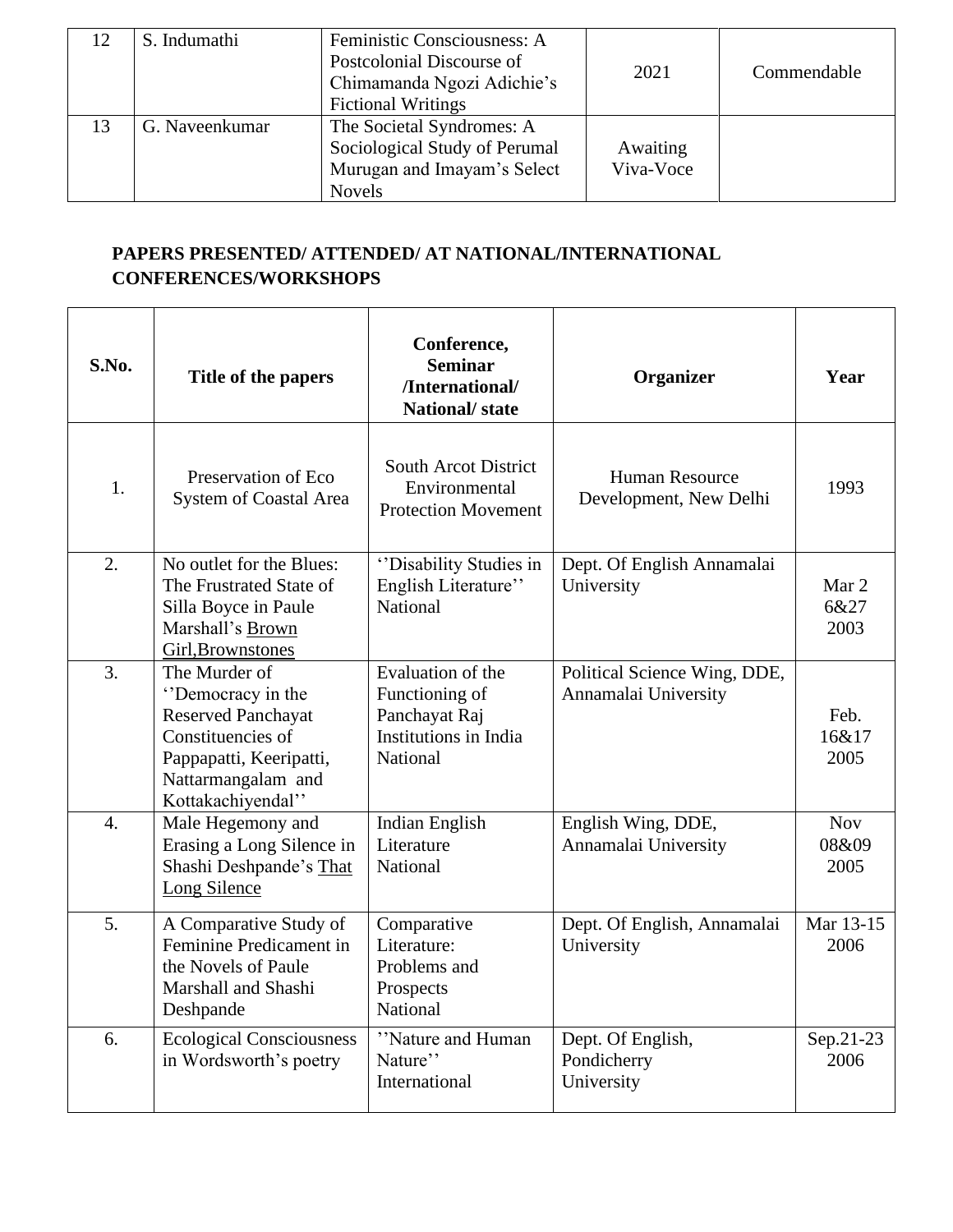| 7.  | Newspaper Headlines in                                                                                                  | Communication                                                                                 | Dept. Of English                                                            |                           |
|-----|-------------------------------------------------------------------------------------------------------------------------|-----------------------------------------------------------------------------------------------|-----------------------------------------------------------------------------|---------------------------|
|     | Language Learning                                                                                                       | Strategy and<br>Literature<br>National                                                        | Annamalai University                                                        | Apr<br>03&04<br>2007      |
| 8.  | A Study of the Materials<br>for the Teaching of<br><b>Reading Skills</b>                                                | Perspectives on the<br><b>Teaching of Reading</b><br>Skills and Spoken<br>English<br>National | Dept. Of English<br>Annamalai University                                    | Dec 14<br>2007            |
| 9.  | The Art of Narrative<br>Technique in Kamala<br>Markandaya's Nectar in a<br>Sieve                                        | Feminist Writers in<br><b>Indian English</b><br>Literature<br>National                        | Dept. Of English<br>Annamalai University.                                   | Dec 14<br>2007            |
| 10. | Emily Dickenson's There<br>is no Frigate like a Book:<br>A Semantic Analysis                                            | "Dravidian<br>Linguistics, in<br>Honour of prof.<br>S.Agesthialingam'<br>International        | <b>Centre for Advance Studies</b><br>in Linguistics<br>Annamalai University | Aug.<br>19&21<br>2009     |
| 11. | Hamlet's Insanity as<br>Defence Mechanism                                                                               | Reconstructing<br>Shakespeare<br>National                                                     | Dept. Of English<br>Annamalai<br>University                                 | Mar <sub>02</sub><br>2010 |
| 12. | A Scrutiny of Vallalar's<br>Philanthropic Glimpses<br>on Education                                                      | Vallalar Padaipugal:<br>Panmuga Parvai<br>National                                            | Dept. Of Tamil<br>Annamalai University                                      | Mar<br>17&18<br>2010      |
| 13. | The Epistolary Technique<br>in Alice Walker's The<br>colour Purple                                                      | Recent Trends in<br>African American<br>Literature<br>National                                | Dept. Of English Annamalai<br>University                                    | Mar<br>30&31<br>2010      |
| 14. | The Traumatic<br>Conflagrations of<br>Apartheid in Omprakash<br>Valmiki's Joothan: An<br><b>Interrogative Discourse</b> | Production and<br>Reception of Dalit<br>Literature<br>National                                | Dept. Of English Pondicherry<br>University                                  | Mar<br>30&31<br>2011      |
| 15. | An Eco Critical Reading<br>of Shakespeare's<br>As You Like It                                                           | New Bearings in Eco<br>Criticism<br>National                                                  | Dept. Of English Pondicherry<br>University                                  | Oct<br>20&21<br>2011      |
| 16. | The Otherness Confessed<br>in Sylvia Palth's<br>"Daddy"                                                                 | <b>Confessional Poetry</b><br>in English: Current<br>Trends<br>National                       | Dept. Of English<br>Annamalai University                                    | Feb<br>21&22<br>2012      |
| 17. | Magic Realism: A Study<br>of Salman Rushdies<br>Midnight's Children"                                                    | Themes and<br>Techniques in the<br>Post-Colonial Indian<br>Writing in English<br>National     | Mass College of Arts and<br>Science<br>Kumbakonam                           | Mar <sub>08</sub><br>2013 |
| 18. | Human Rights in Tamil<br>Dalit Writings                                                                                 | Literature and Human<br><b>Rights National</b>                                                | Dept. Of English Pondicherry<br>University                                  | Aug<br>07&08<br>2013      |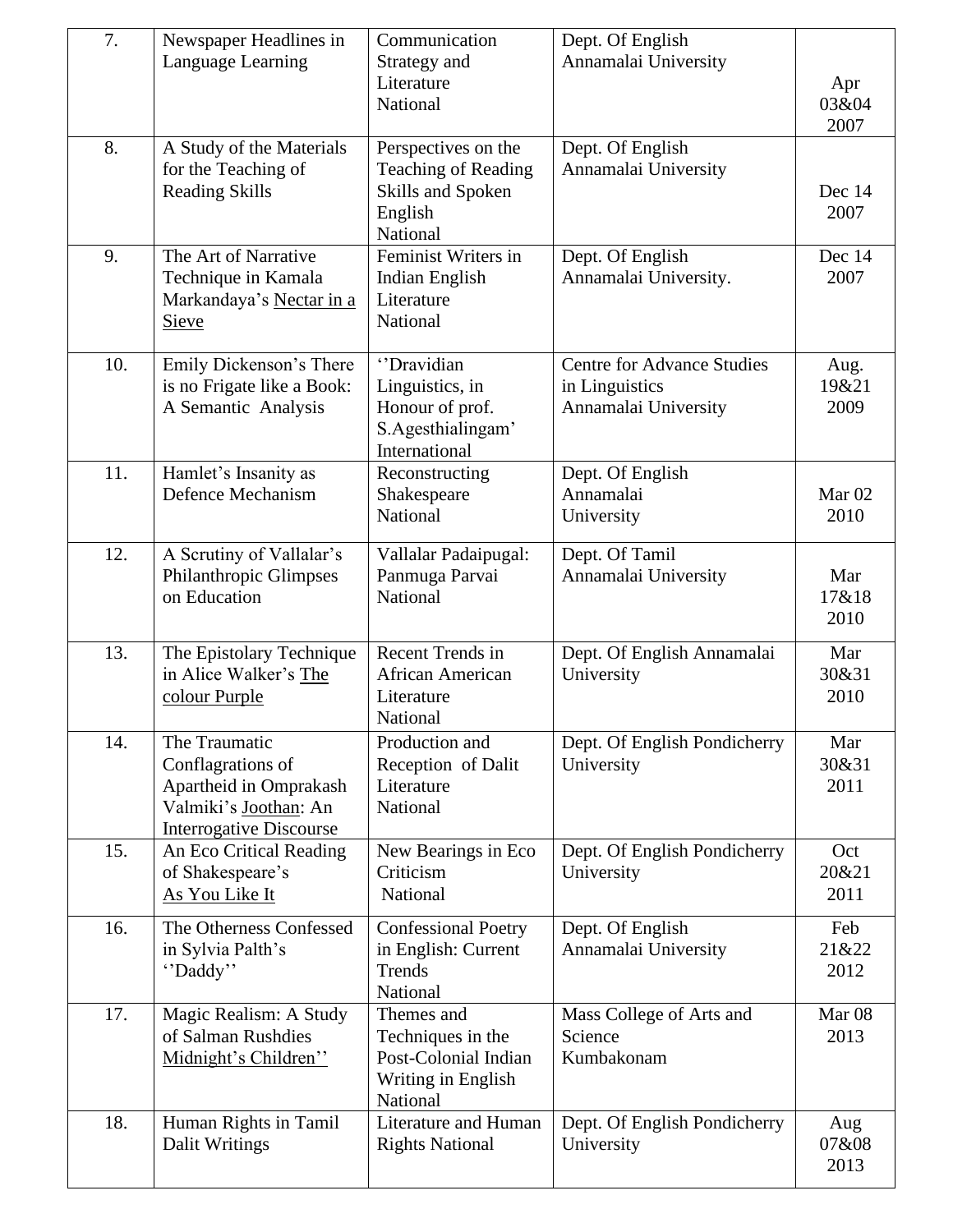| 19. | A Synthesis of Rural and<br>Urban: A Study of<br>Kamala Markandaya's<br>Nectar in a Sieve                          | <b>Urban Rural</b><br>Amalgamation in<br>Modern Literature<br><b>State</b>                                     | Dept. Of English Sri Vidya<br><b>Mander Arts and Science</b><br>College     | Aug 24<br>2013              |
|-----|--------------------------------------------------------------------------------------------------------------------|----------------------------------------------------------------------------------------------------------------|-----------------------------------------------------------------------------|-----------------------------|
| 20. | Cross – Cultural Matrix in<br>Jumpha Lahiri's<br><b>Unaccustomed Earth</b>                                         | Diaspora and Culture<br><b>Exploring the Works</b><br>of Expatriate Writers<br>National                        | Department of English<br>Periyar E.V.R College<br>Tiruchi                   | Dec<br>27<br>2013           |
| 21. | National Identity in<br>Chinua Achebe's Things<br>Fall Apart                                                       | Third World<br>Literatures<br>National                                                                         | Dept. Of English<br>Pannaikadu Veerammal<br>Paramasivam College             | Jan 10<br>2014              |
| 22. | Marginalization: A<br>Comparative Discourse of<br>Mahasweta Devi's<br>Mother of 1084 and<br>Sharon Pollock's Walsh | <b>National Conference</b><br>on Comparative<br>Literature                                                     | Dept. Of English and Foreign<br>Languages<br>Alagappa University            | Feb 28<br>2014              |
| 23. | <b>Expatriate Sensibilities in</b><br>Salman Rushdie's The<br>Midnight Children                                    | Tapestries of<br><b>Expatriate Writings</b><br>National                                                        | Department of English<br>Periyar E.V.R College<br>Tiruchi                   | Aug<br>21 & 22<br>2014      |
| 24. | The Phenomenal Usage<br>of Dialect in Hardy's Tess<br>of the Durbervilles                                          | Dialectics of<br>Language and<br>Literature<br>National                                                        | Dept. Of English<br>Vikrama Simhapuri<br>University,<br><b>SPSR Nellore</b> | <b>Nov</b><br>03&04<br>2014 |
| 25. | Bird's Eye View on Dalit<br>Literature                                                                             | <b>State Level Seminar</b><br>on Subaltern<br>Literature                                                       | Dept. Of English<br><b>Sacred Heart College</b>                             | Dec 12<br>2014              |
| 26. | Relish of Romanticism,<br>Realism, and Patriotism<br>in the Poem My Country<br>by Dorathea Mackelller              | <b>International Seminar</b>                                                                                   | Dept. Of English<br>University of Madras                                    | Dec,08 &<br>10, 2014        |
| 27. | The Assertion of Self-<br>Identity in Kamala Das's<br><b>My Story</b>                                              | Representation of<br>Women in Literature:<br><b>Global Perspectives</b><br>National                            | Dept. Of English<br>Vivekanandha College of<br>Arts & Science for Women     | Jan $23&$<br>24<br>2015     |
| 28. | English as a means of<br>Global intelligibility                                                                    | <b>English Language:</b><br>Developing<br><b>Employability Skills</b><br>of College Graduates<br>International | English Language Institute<br><b>VIT University</b>                         | Jan 30&31<br>2015           |
| 29. | The Use of Technology in<br><b>Adult Language Teaching</b>                                                         | Recent Trends in<br>Teaching and<br>Learning of Language<br>Subjects<br>International                          | Sri Raaja Raajan College of<br><b>Engineering College</b><br>Karaikudi      | Feb 7&8<br>2015             |
| 30. | The confrontation of Dalit<br>Woman's Social and<br>Caste Hierarchy in<br>Sivakami's The Grip of<br>Change         | Dalit Writing's:<br>Resistance and<br>Reconstruction<br>National                                               | Dept. Of English<br>Annamalai University                                    | July 27-29<br>2015          |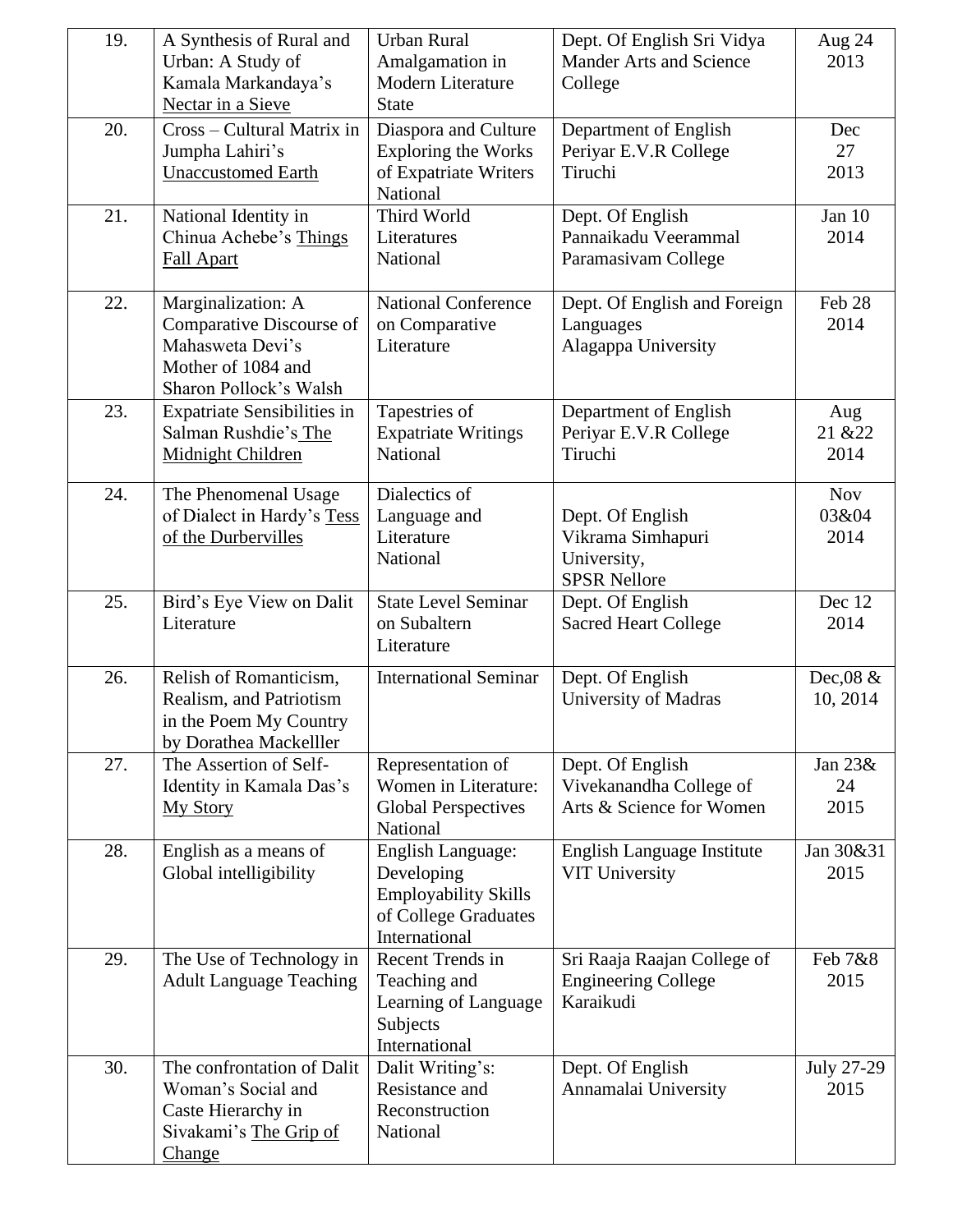|     | The Psycho-Pathological<br>Psyche of Indian Dalits:                                                               | Genres in Indian<br>Novel                                                                       | Dept. Of English<br>Karnataka State Women's                                             | $7th$ & $8th$<br>Aug 2015                              |
|-----|-------------------------------------------------------------------------------------------------------------------|-------------------------------------------------------------------------------------------------|-----------------------------------------------------------------------------------------|--------------------------------------------------------|
| 31. | An Appraisal of<br>Arundhati Roy's The God<br>f Small Things                                                      |                                                                                                 | University                                                                              |                                                        |
| 32. | The Plight of Dalit<br>Women: A Case Study of<br><b>Select Indian Dalit</b><br>Autobiographies                    | Indian Literature and<br>Human Rights<br>National                                               | Dept. Of English<br>Islamiah Women's Arts and<br>Science College-<br>Vaniyambadi        | Oct 08<br>2015                                         |
| 33. | The Role of Technology<br>in English Language<br>Teaching: An Appraisal                                           | Science, Engineering<br>& Technology<br>International                                           | School of Social Sciences and<br>Language<br><b>VIT University</b>                      | <b>Nov</b><br>03&04<br>2015                            |
| 34. | Multicultural Impacts in<br>Bharati Mukherjee's<br>Jasmine                                                        | Multicultural India:<br>Inclusiveness and<br><b>New Humanities</b><br>International             | Dept. Of English<br>Pondicherry University                                              | Feb<br>22&23<br>2016                                   |
| 35. | Poetics and Politics of<br>Dalits: A Critique of<br>Sivakami's The Grip of<br><b>Change</b>                       | Literature and The<br>Politics of<br>Representation<br>National                                 | Dept. Of English<br>Muthurangam Govt. Arts<br>College                                   | Mar<br>03&04<br>2016                                   |
| 36. | The Polemics of the<br>World of Woman: A<br><b>Study of Chitra Banerjee</b><br>Divakaruni's Sister of My<br>Heart | Social Perspectives in<br>Contemporary<br>English Literarure                                    | Dept. Of English<br>Mangayarkarasai College of<br>Arts and Science for Women<br>Madurai | 10 Sept<br>2016                                        |
| 37. | <b>Feministic Consciousness</b><br>in Paule Marshall's<br>Brown Girl and Brown<br>Stones.                         | New Feminist<br>Writings:<br>Emancipation to<br>Representation                                  | Dept. Of English<br>Pondicherry University                                              | 16 <sup>th</sup><br>and $18^{\rm th}$<br>March<br>2017 |
| 38. | <b>Cultural Conflicts: A</b><br>Diasporic Study of<br>Bharati Mukerjee's<br>Jasmine".                             | Presented a Paper/<br>Two days<br>International<br>Conference                                   | Department of English<br>Islamia Women's Arts and<br><b>Science College</b>             | Feb 18,<br>2018                                        |
| 39. | Dalit Literary<br>Movements: An overview                                                                          | Subaltern Literature:<br>Resistance and<br>Reconstruction                                       | Dept. Of English<br>Annamalai<br>University                                             | Jan 23-25,<br>2018                                     |
| 40. | Patriarchal oppression: A<br>critique of Tsits<br>Dangrembaga's Nervous<br>Conditions                             | Towards the<br>Subaltern in<br>Knowledge:<br>Literature, Nature,<br>Culture, Society &<br>Media | Dept. Of English<br>Pondicherry University                                              | Oct 4&5<br>2018                                        |
| 41. | Cultural Diversity: A<br>Study of Bharati<br>Mukherjee's Jasmine                                                  | Culture and<br>Literature:<br>Convergence $&$<br>Divergence(ICCLCD)                             | Dept. Of English<br>Thiruvalluvar University                                            | 27 & 28,<br>Sept 2018                                  |
| 42. | Subalternity in Mahesh<br>Dattani's Dance Like a<br>Man                                                           | Relocating<br>Subalternity:<br>Changing<br>Configurations                                       | Dept. Of English<br>Thiruvalluvar University                                            | $15^{th}$ & $16^{th}$<br>Feb<br>2019                   |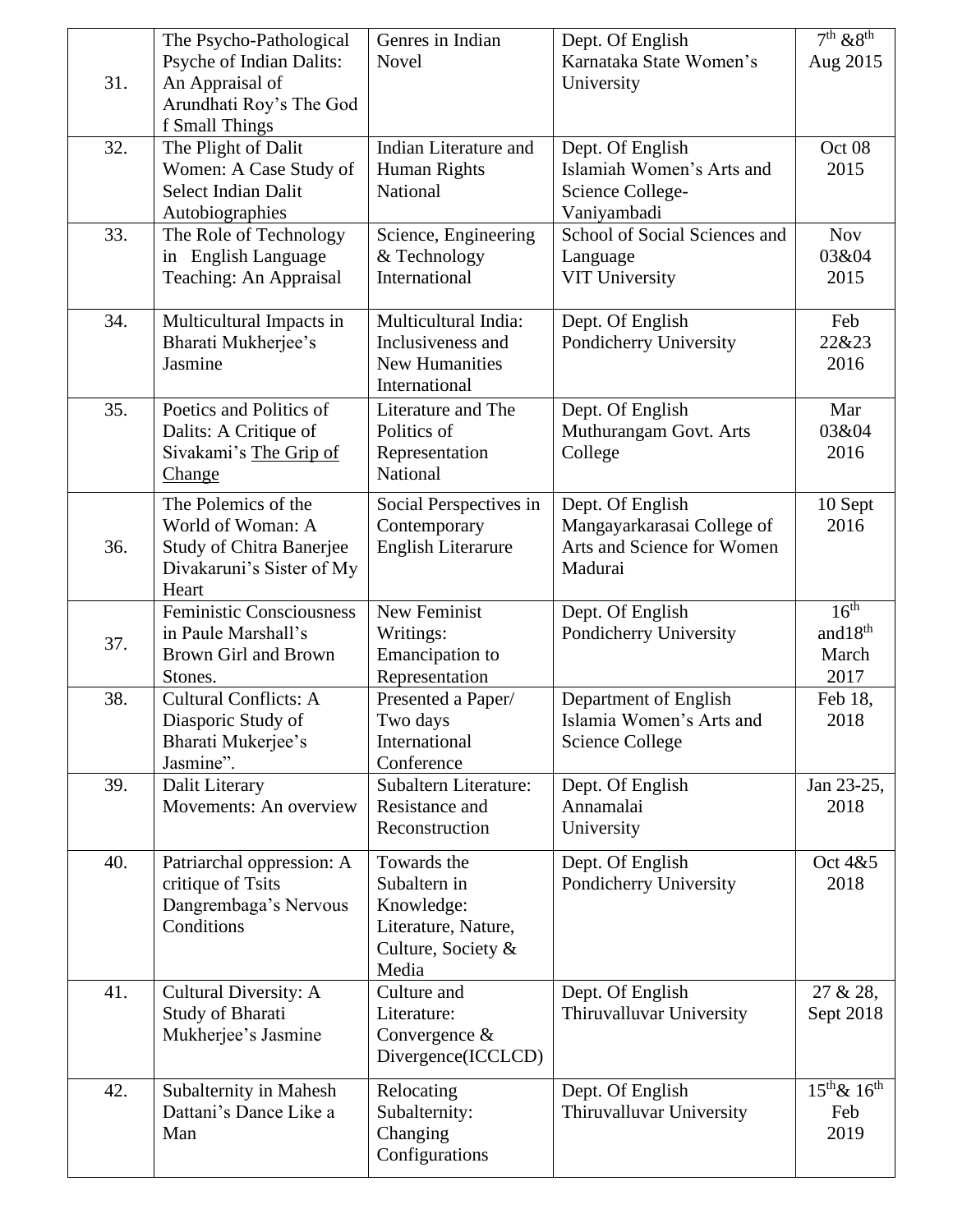| 43. | Ethics of Innovative<br>Research                                            | Language, Literature:<br><b>Newer Perspectives</b>                                   | <b>PG</b> Department of English<br>Don Bosco College, Yelagiri<br>Hills 635853                                            | $01st$ Feb<br>2019             |
|-----|-----------------------------------------------------------------------------|--------------------------------------------------------------------------------------|---------------------------------------------------------------------------------------------------------------------------|--------------------------------|
| 44. | The Symbolic<br>Relationship between<br>Language and Literature             | One Day International<br>Conference on<br>Language, Literature,<br>Media and Culture | PG & Research Department<br>of English, Islamiah<br>Women's Arts & Science<br>College-Vaniyambadi.                        | 06 <sup>th</sup> March<br>2019 |
| 45. | <b>Translation and Subaltern</b><br>Literature                              | Three-Say<br>International<br>Conference                                             | PG & Research Department<br>of English, Kanchi<br>Mamunivar Centre for<br>Postgraduate Studies<br>(autonomous) Puducherry | $23rd$ Sept<br>2019            |
| 46. | Introduction to<br><b>International Journal</b><br>Publication (IWIIP 2020) | International<br>Workshop                                                            | Dept. Of English<br>Thiruvalluvar University                                                                              | 31 Jan.<br>2020                |

# **CHAIRED TECHNICAL SESSION/CONFERENCE/SEMINAR**

| S.No           | <b>Chaired Session</b>                                   | Conference,<br><b>Seminar</b><br>/International/<br><b>National/state</b>                        | Organizer                                                       | Year                     |
|----------------|----------------------------------------------------------|--------------------------------------------------------------------------------------------------|-----------------------------------------------------------------|--------------------------|
| $\mathbf{1}$   | Confessional Poetry in<br>English: Current Trends        | U.G.C. Sponsored<br><b>National Seminar</b>                                                      | Dept. Of English<br>Annamalai University                        | Feb<br>$21 - 22$<br>2012 |
| $\overline{2}$ | <b>Recent Trends in African</b><br>American Literature.  | <b>UGC</b> Sponsored<br><b>National Seminar</b>                                                  | Dept. Of English<br>Annamalai University                        | Mar<br>$30 - 31$<br>2010 |
| 3              | Contextualizing Marathi Dalit<br><b>Lived Lives</b>      | Centre for<br>Comparative<br>Literature<br>University of<br>Hyderabad<br><b>National Seminar</b> | School of Humanities,<br>University of Hyderabad                | Feb<br>$17 - 18$<br>2011 |
| $\overline{4}$ | New English Literature                                   | <b>UGC</b> National<br>Seminar                                                                   | Dept. Of English<br>Annamalai University                        | Mar<br>$9-10$<br>2011    |
| 5              | Production and Reception of<br>Dalit Literature          | Pondicherry<br>University<br><b>National Seminar</b>                                             | Dept. Of English<br>Pondicherry University                      | Mar<br>$30 - 31$<br>2011 |
| 6              | Third world literature :<br>innovations and Explorations | One day<br><b>National Seminar</b>                                                               | Dept. Of English<br>Pannaikadu Veerammal<br>Paramasivam College | Jan 10-<br>2014          |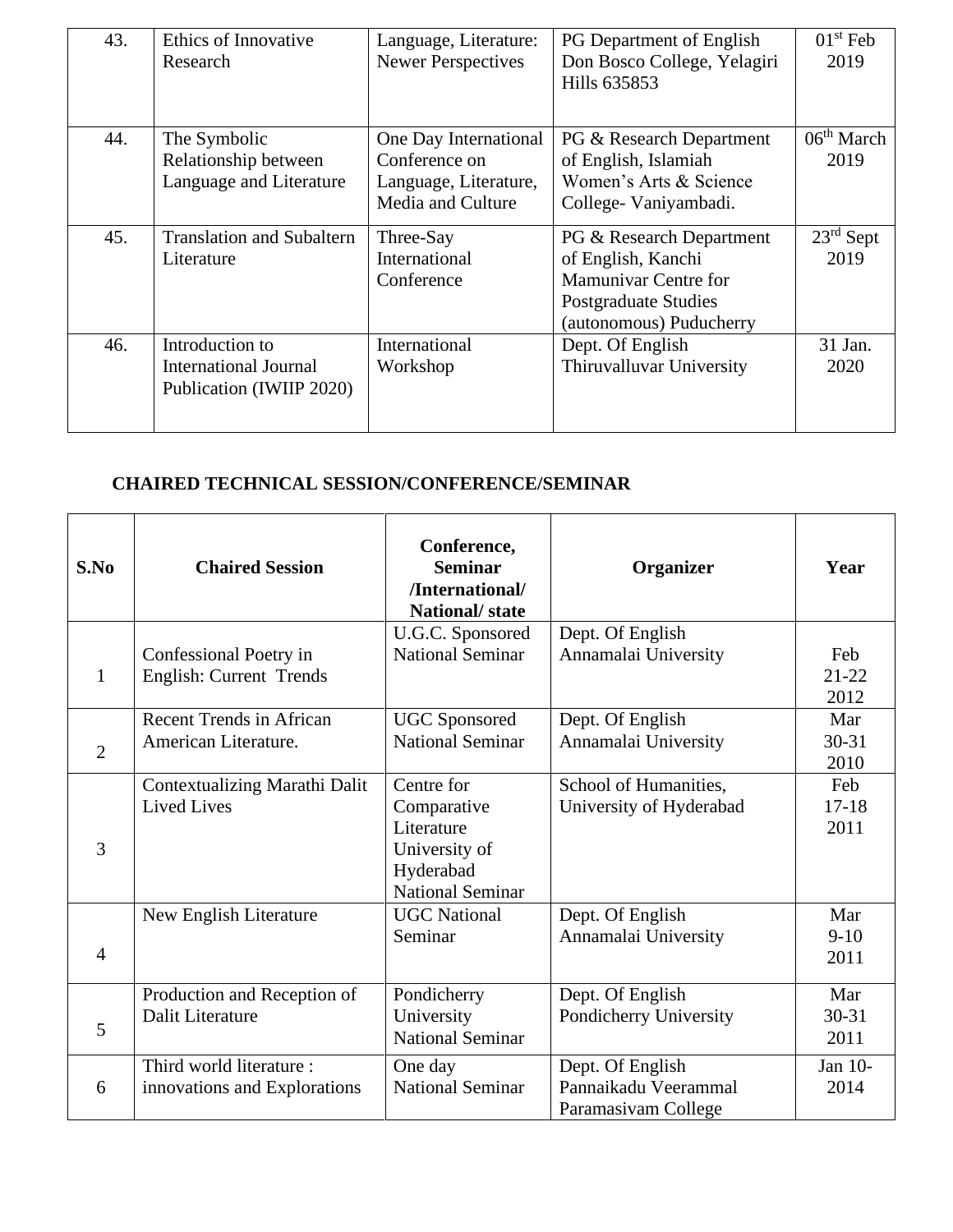|    | Multicultural Impacts in        | Multicultural India:    | Dept. Of English         | Feb                   |
|----|---------------------------------|-------------------------|--------------------------|-----------------------|
| 7  | Bharati Mukherjee's Jasmine     | Inclusiveness and       | Pondicherry University   | 22&23                 |
|    |                                 | New Humanities          |                          | 2016                  |
|    |                                 | International           |                          |                       |
|    | Literature and the Politics of  | <b>Two-Day National</b> | Dept of English          | Mar                   |
| 8  | Representation                  | Seminar                 | Muthurangam Govt. Arts   | $3-4$                 |
|    |                                 |                         | College.                 | 2016                  |
|    | Towards the Subaltern in        | <b>National Seminar</b> | Dept. Of English         | Oct 4&5               |
| 9  | Knowledge: Literature,          |                         | Pondicherry University   | 2018                  |
|    | Nature, Culture, Society &      |                         |                          |                       |
|    | Media                           |                         |                          |                       |
|    | <b>Culture and Literature</b>   | International           | Dept. Of English         | Sept 27               |
| 10 | Convergence & Divergence        | Conference              | Thiruvalluvar University | &28, 2018             |
|    |                                 |                         |                          |                       |
|    | <b>Relocating Subalternity:</b> | International           | Dept. Of English         | $15^{th}$ & $16^{th}$ |
|    | <b>Changing Configurations</b>  | Conference              | Thiruvalluvar University | Feb 2018              |
| 11 |                                 |                         |                          |                       |
|    |                                 |                         |                          |                       |

## **M.A. (ENGLISH) PROJECT GUIDED**

| Sl.No | <b>Name of the Student</b> | <b>Title of the Project</b>                                                               | <b>Year of</b><br><b>Award</b> |
|-------|----------------------------|-------------------------------------------------------------------------------------------|--------------------------------|
| 1.    | D. Ramya                   | Crime Reporting as Viewed by the Deccan Chronicle                                         | 2007                           |
| 2.    | S. Pradeepa                | The Art of Reporting as Viewed by Jaya TV                                                 | 2008                           |
| 3.    | T.K. Raja                  | A Study of the Growth and Development of Mass Media<br>in India                           | 2009                           |
| 4.    | V.Pugazhendhi              | The Advent of the Online Journalism : A Study                                             | 2009                           |
| 5.    | R.Sathiya                  | The Role of Public Relations in Media: A Study                                            | 2010                           |
| 6.    | S.Ranjith Kumar            | The Emergence of Cyber Media: A Study                                                     | 2010                           |
| 7.    | K.Padmavathi               | The Role of Mass media in Multi-Cultural society: A<br>Study                              | 2011                           |
| 8.    | J.Paramasivam              | The Rise and Development of Traditional and Modern<br>Communication in India: An Overview | 2011                           |
| 9.    | M.Manobala                 | The Power of media: A Study                                                               | 2011                           |
| 10.   | A.Natarajan                | The Growth and Development of Indian Cinema: A Study                                      | 2011                           |
| 11.   | Parthasarathi              | A Short Film on "Mother Love"                                                             | 2012                           |
| 12.   | P.SuryaBabu                | Exploring Dalit Issues in Bama's Karukku                                                  | 2013                           |
| 13.   | M.Ragavendran              | Marginalization: A Study of Mahesweta Devi's Mother of<br>1084                            | 2013                           |
| 14.   | A. Sandhya                 | The Tyranny of Caste System: A Study of Mulk Raj<br><b>Anand's Untouchable</b>            | 2014                           |
| 15.   | P. Dhansekar               | A Critique of Arundhati Roy's The God of Small Things                                     | 2014                           |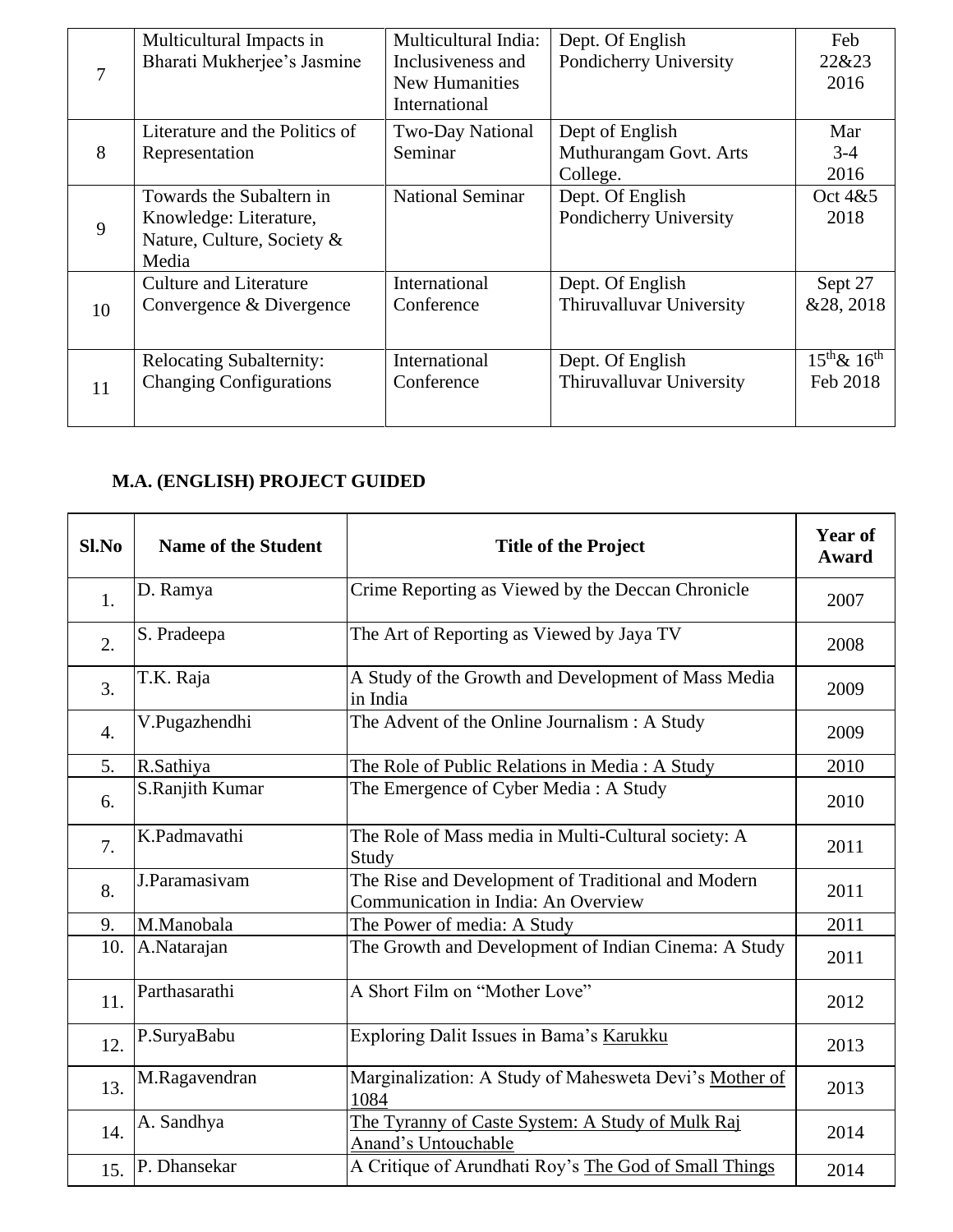| 16. | M.Dhanalakshmi      | Myth and Folk Tale: A Study of Girish Karnad's<br>Nagamandala                                        | 2014 |
|-----|---------------------|------------------------------------------------------------------------------------------------------|------|
| 17. | R.Vidhya            | Romance and Reality: A Study of Charlotte Bronte's Jane<br>Iyre                                      | 2014 |
| 18. | R.Jayaraj           | Wit and Humour: A Study of William Congreve's The<br>Way of the World                                | 2015 |
| 19. | S.Saikrishna        | Historical and Political Intercourses: A Critique of Girish<br>Karnad's Tughlaq                      | 2015 |
| 20. | A.Monish            | The Portrayal of Art and Beauty: A Study of James<br>Joyce's A Portrait of the Artist As A Young Man | 2015 |
| 21. | R.Rajakumari        | Revolt and Resistance of Subalterns: A Study of Aravind<br>Adiga's The White Tiger                   | 2015 |
| 22. | J.Janagiraman       | Casteist Overtones: A Study of Rohinton Mistry's A Fine<br><b>Balance</b>                            | 2016 |
| 23. | S. Dinesh Babu      | The Hypocrisy of Patriarchy: A Feministic Study of Anita<br>Desai's "Where Shall We Go This Summer   | 2016 |
| 24. | P.Dhivya            | Social Taboos: A Sociological Discourse on R.K<br>Narayan's Malgudi Days                             | 2016 |
| 25. | <b>B.Govindaraj</b> | Quest for Spirituality: A Study of Rabindranth Tagore's<br>The Post Office                           | 2016 |
| 26. | A.R Geetha          | The Complexity of the Struggles of Black Women: A<br>Study of Alice walker's The Color Purple        | 2017 |
| 27. | N. Leelavathy       | Familial Relationships Vs Slavery: A Study of Toni<br>Morrison's Beloved                             | 2017 |
| 28. | M. Mahalakshmi      | Feministic Discourse of Virginia Wolf's Mrs. Dalloway                                                | 2017 |
| 29. | S. Nivetha          | Race and Displacement: A Study of Maya Angelou's I<br>Know Why Caged Bird Sings                      | 2017 |
| 30. | N. Durgadevi        | Emancipation Through Jazz: A Cultural Study of Amiri<br>Barak's Dutchman                             | 2017 |
| 31. | G. Ganeshbabu       | Ove and Life: A Study of Durjoy Datta and Niktha Sigh's<br>If It's Forever It's Not Love             | 2017 |
| 32. | P. Leelavathy       | The Fractured Identity of a Dalit: A Study of Sharankumar<br>Limbale's The Outcaste                  | 2018 |
| 33. | Vijayalakshmi<br>M. | Sociological Critique of Dr. B.R Ambedkar's<br>A<br><b>Annihilation of Caste</b>                     | 2018 |
| 34. | K. Chinnarasu       | Revisiting of History and Caste in Omprakash Valmiki's<br>Joothan                                    | 2018 |
| 35. | S. Nivetha          | Dalit Feminism: A Study of Sivakami's The Grip of<br>Change                                          | 2018 |
| 36. | S. Gnanamurthy      | Subaltern Consciousness in Aravind Adiga's The White<br>Tiger                                        | 2018 |
| 37. | S. Naveena          | A Postcolonial reading of Shahi Tharoor's The Great<br><b>Indian Novel</b>                           | 2019 |
| 38. | K. Nithya           | Alienation and Cultural Assimilation: A Critique of Anita<br>Desai's In Custody                      | 2019 |
| 39. | M. Muniyappan       | Suffering and Humiliation of Women: A Feministic Study<br>of Perumal Murugan's One Part Woman        | 2019 |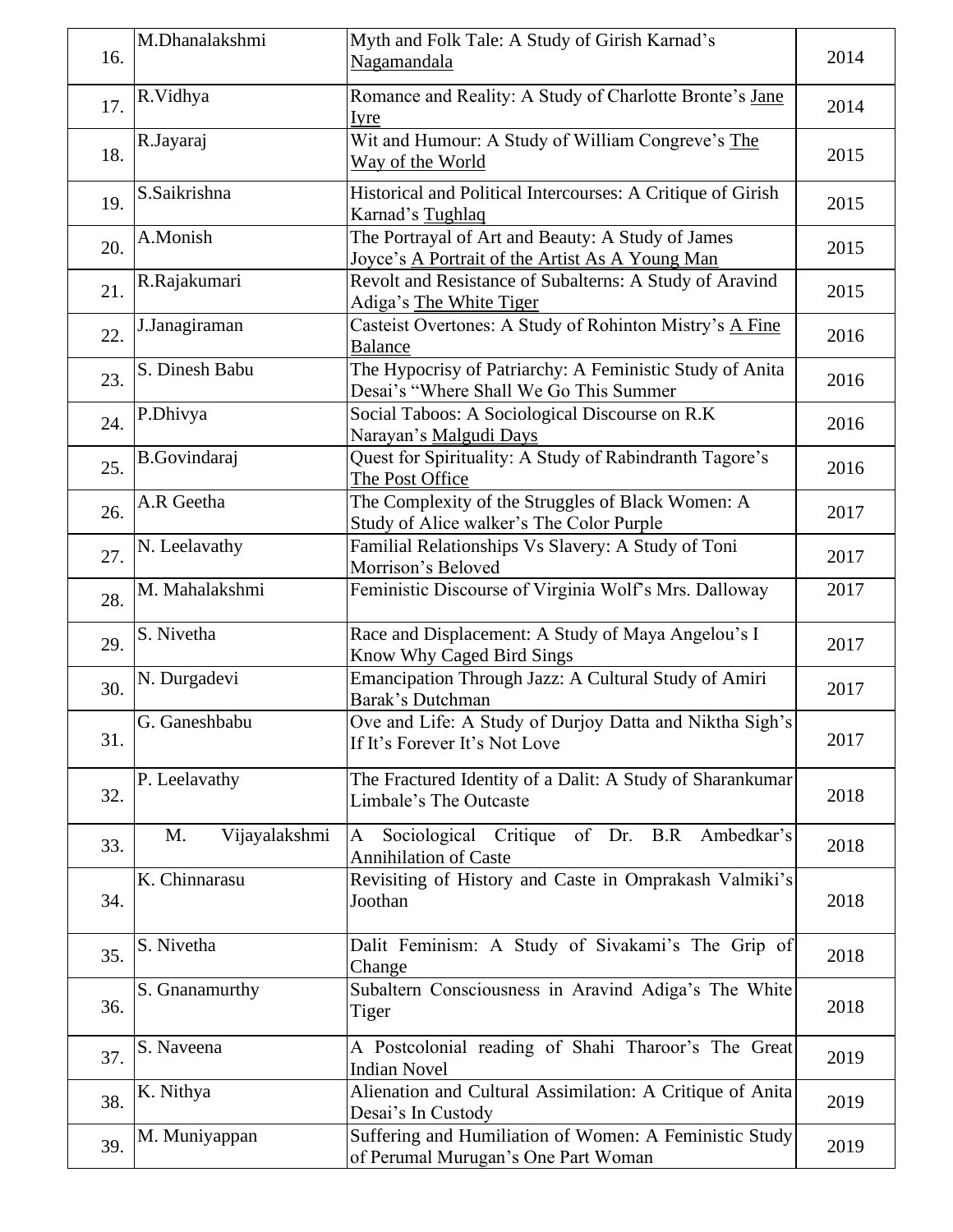| 40. | C. Sangeetha        | A Comparative Study of Race, Gender and Class in the<br><b>Inherent of Loss and Brick Lane</b>   | 2019 |
|-----|---------------------|--------------------------------------------------------------------------------------------------|------|
| 41. | M. Pavithra         | A Feminist Analysis of Chitra Banerjee Divakarini's The<br>Place of Illusion                     | 2019 |
| 42. | T. Rathika          | The Psycho Pathological Problems of a Women: A Study<br>of Preety Shenoy's Life What You Make it | 2019 |
| 43. | R. Siva             | The Relentless Struggles of Dalits: A Study of Y.B<br>Sathyanarayana's Memoir My Father Balaiah  | 2020 |
| 44. | R. Lakshmi          | Women's Education in Chithra Banergee Divakaruni's<br>Before We Visit the Goddess                | 2020 |
| 45. | U. Nithya           | Gender Inequality in Anita Nair's Ladies Coupe                                                   | 2020 |
| 46. | K. Manimegalai      | The Marginalization of Dalits: A Critique of Meena<br>Kandasamy's The Gypsy Goddess              | 2020 |
| 47. | P. Manikandan       | Motherhood and Religious in Toni Morrizon's A Mercy                                              | 2020 |
| 48. | K. Kiruba           | Ecocritical Analysis in Perumal Murugan's Poonachi                                               | 2020 |
| 49. | V. N. Aravamudhan   | Subjugation of Dalit Women in the Select Poetry of<br>Sukirtharani                               | 2021 |
| 50. | P. Ajith Kumar      | Diasporic Consciousness: A Study of Jhumpa Lahiri's The<br>Namesake                              | 2021 |
| 51. | P. Rakshana         | Predicament of Women in their Conjugal Life in Sudha<br>Murthy's House of Cards                  | 2021 |
| 52. | B. Harshaavardaanan | The Analysis of Mythological Characters on The<br>Chronicles of Narnia                           | 2021 |

# **M.PHIL., GUIDED**

| S.No | <b>Name of the Student</b> | <b>Title of the Project</b>                                                         | Year of<br>Award |
|------|----------------------------|-------------------------------------------------------------------------------------|------------------|
| 01   | D. Sudha                   | A study of the Exploitation of the poor in the Select<br>Novels of Mulk Raj Anand   | 2006             |
| 02   | R. Sujatha                 | The Art of Story Telling: A Study of Select Novels of<br>Anita Desai                | 2007             |
| 03   | V. Venkatesan              | A Critique of Salman Rushdie's Novels                                               | 2008             |
| 04   | Premila Nathan             | The Image of Blacks in Langston Hughes                                              | 2008             |
| 05   | N. Shobana                 | The Feminine Predicament in Toni Morrison's Select<br><b>Novels</b>                 | 2008             |
| 06   | K. S. Saumya               | The Portrayal of Middle Class Life in the Select Novels<br>of Amit Chaudhuri        | 2008             |
| 07   | K. Kavitha                 | A Critique of Ted Hughes' Human and Non-Human<br><b>Characters in His Poetry</b>    | 2008             |
| 08   | L. Vimala                  | A Critique of Social Conflict in the Novels of Joseph<br>Conrad                     | 2008             |
| 09   | M. Abirami                 | A Study of Social Consciousness in the Select Novels of<br>William Somerset Maugham | 2008             |
| 10   | M. Kaliugakannan           | A Critique of Compassionate Proletariat in the Select<br>Novels of Mulk Raj Anand   | 2008             |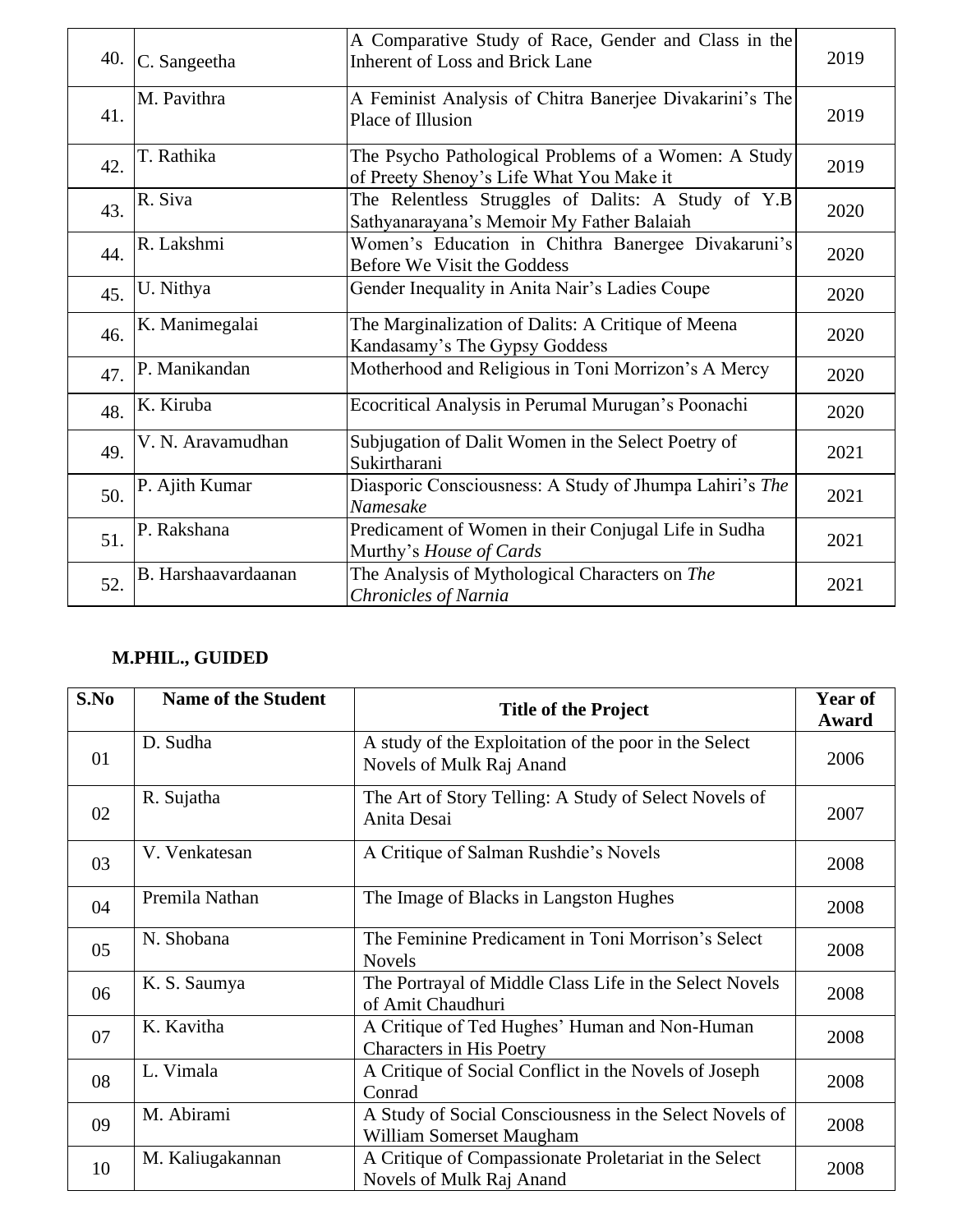|    | S. Edwin Joseph                   | The Predicament of Women in Patriarchal Enclosure as                                                  |      |
|----|-----------------------------------|-------------------------------------------------------------------------------------------------------|------|
| 11 |                                   | Found in the Select Novels of Shashi Deshpande                                                        | 2008 |
| 12 | V. Jothimalai                     | The Art of Story Telling - A Study of Kushwant<br>Singh's Short Stories                               | 2008 |
| 13 | Sandhya Nair                      | A Critique of East – West Encounter in the Select<br>Novels of Ruth Prawer Jhabvala                   | 2008 |
| 14 | S. Sathish                        | Magic Realism: A study of Salman Rushdie's Select<br><b>Novels</b>                                    | 2008 |
| 15 | M. Kavitha                        | A Critique of Diasporic Vision in the Select Novels of<br>Bharati Mukherjee                           | 2008 |
| 16 | P. Anita                          | Describing Violence: A Critical Reading of Manohar<br>Malgonkar's Select Novels                       | 2009 |
| 17 | R. Kalaivanan                     | Human Predicament in the select Novels of Arun Joshi                                                  | 2009 |
| 18 | L. Poucheppa Devy                 | The Predicament of Women in the Select Novels of Sa<br>Deshpande                                      | 2009 |
| 19 | Marie Josephine Vidhya<br>Radhika | Women Protagonists in Anita Desai's Select Novels                                                     | 2010 |
| 20 | S. Abarna                         | Negation of Indifference: Assertion and Withdrawal in<br>the Select Novels of Bama                    | 2010 |
| 21 | Paul Jacob                        | A Journey through Time, Space and History: A Critique<br>of Amitav Ghosh's Select Novels              | 2010 |
| 22 | M. Kayalvizhi                     | Social Evils in the Select Novels of Bhabani<br>Bhattacharya                                          | 2011 |
| 23 | J. P. Gunadevi                    | Nyantara Sahgal's Political Consciousness and her<br>Prescriptions For Political Problems: A Study    | 2011 |
| 24 | N.S. Aranganathan                 | The Theme of Alienation and Conflicts in The Select<br>Novels of Arun Joshi: A Study                  | 2011 |
| 25 | S. Manikandan                     | Historicity in the Select Novels of William Faulkner                                                  | 2013 |
| 26 | R. Sudhakar                       | War and Violence: A Study of Earnest Hemingway's<br><b>Select Novels</b>                              | 2013 |
| 27 | S. Ranjithkumar                   | The Vibrant Voices of the Voiceless: Mulk Raj Anand,<br>Rohinton Mistry and Arundhathi Roy            | 2013 |
| 28 | S. Manikandaraja                  | Mahesweta Devi As a Compassionate Crusader of the<br>Subaltern: The Critique of her Select Novels     | 2013 |
| 29 | S. Saranya                        | Culture Shock in Chitra Banerjee Divakaruni's Select<br><b>Novels</b>                                 | 2014 |
| 30 | P. Bharathi                       | Cultural Identity: A Study of Jhumpalahiri's Select<br><b>Fictional Writings</b>                      | 2014 |
| 31 | R. Raj Mohan                      | The Matrix Of Feminine And Proletariat Sensibilities: A<br>Scrutiny Of Mahasweta Devi's Select Novels | 2014 |
| 32 | A. Surenderakumar                 | The Rhetoric of Promiscuity: A Study of D.H<br>Lawrence's Select Novels                               | 2014 |
| 33 | P. Suriyababu                     | Socio Political Absurdities: A Study of John Updike's<br><b>Trilogical Novels</b>                     | 2014 |
| 34 | B. Jayarani                       | Caste and Dalit Feminism in The Testimonies of Bama,<br>Sivagami, and Urmila Pawar's Select Novels    | 2014 |
| 35 | R. Vidhya                         | Resistance, Reluctance and Reticence of Dalits: A Study<br>of Select Indian Dalit Novels              | 2015 |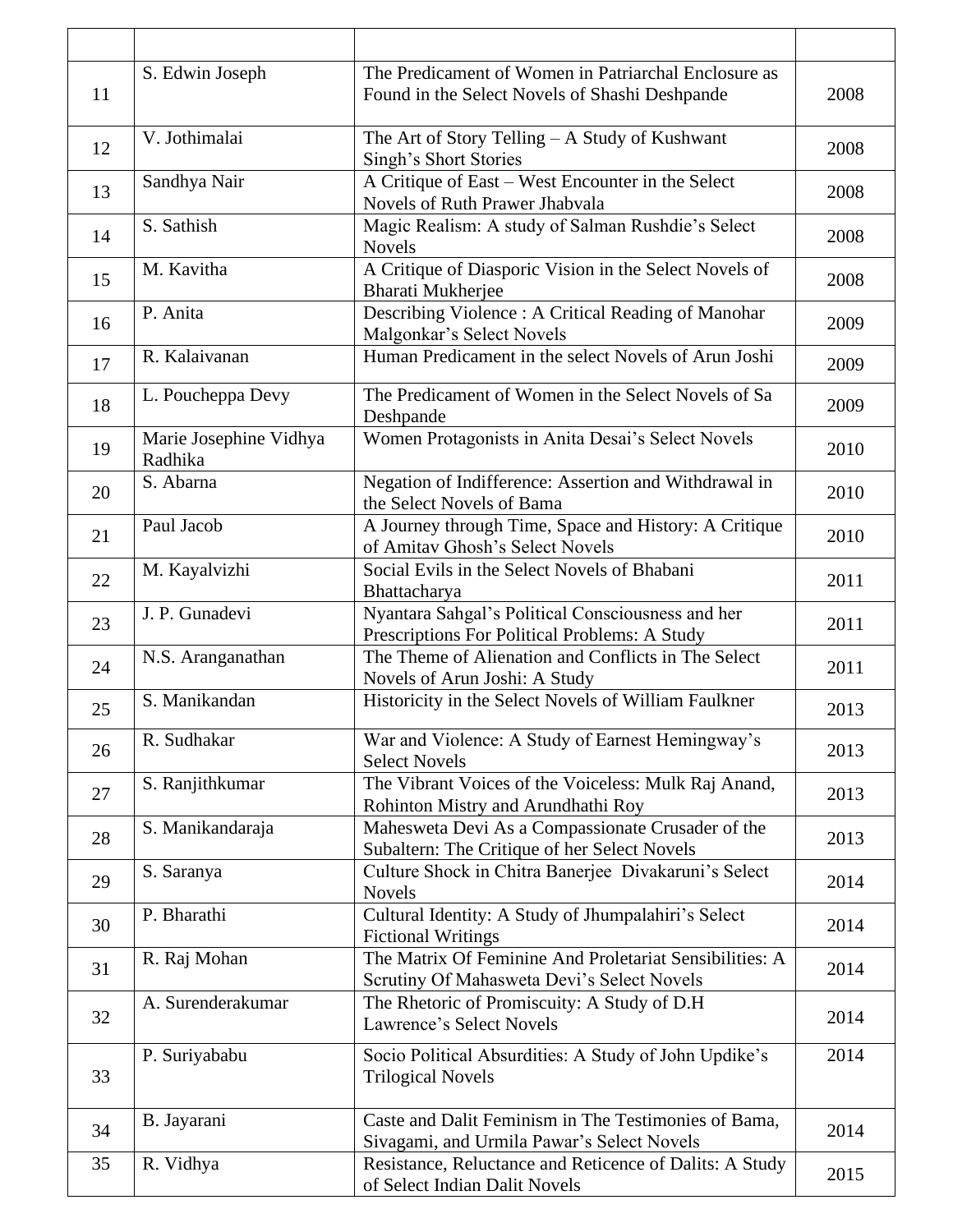| 36 | G. Priya            | Socio-Political Landscapes: A Study of Vikram Seth's<br><b>Select Novels</b>                                           | 2015 |
|----|---------------------|------------------------------------------------------------------------------------------------------------------------|------|
| 37 | G. Thirumalai       | The Psychodynamics of Philip Roth's Promiscuous<br>Confession: A Study of his Select Novels                            | 2015 |
| 38 | G. Krishnakumar     | Sociological Crisis: A Study of Chetan Bhagat's Select<br><b>Novels</b>                                                | 2016 |
| 39 | S. Tamilarasan      | Black's Rage and Resistance: A Postcolonial Discourse<br>of August Wilson's Select Plays                               | 2016 |
| 40 | S. Indumathi        | Historicity, Subjectivity and Modernity: A Sociological<br>discourse of Kiran Nagarkar's Select Novels                 | 2016 |
| 41 | R. Deepika          | The Narrative Techniques in Ruskin Bond's Select<br><b>Novels</b>                                                      | 2016 |
| 42 | Mohan<br>M.         | The Existential Predicaments of Modern men in Louis<br>Nowra's The Boyace Trilogy: A Socialogical                      | 2016 |
| 43 | S. Anjali           | Dalit Consciousness: A Study of Baby Kamble, Daya<br>Pawar and P. Sivagami's Select Novels                             | 2017 |
| 44 | V. Vetrivel         | Vision and Voice: A Critical Appraisal of V.S Naipaul's<br><b>Novels</b>                                               | 2017 |
| 45 | K. Sundaramoorthy   | Human Relationships; A Sociological Study of Arun<br>Joshi's Select Novels                                             | 2018 |
| 46 | C. Divya priya      | Imperialistic Impingement in the Select Novels of<br>Kamala Markandaya                                                 | 2018 |
| 47 | P. Sumathi          | Assertion of Womanhood: A Feminist Reading of Anita<br>Nair's Select Novels                                            | 2018 |
| 48 | C. Chandrasekaran   | Immigrant Women's Search for Identity: A Study of<br>Bharati Mukherjee's Select Novels                                 | 2018 |
| 49 | R. Arun Madhu Kumar | Hypocrisy of the Patriarchal Society: A Sociological<br>Discourse: Discourse in the Select Plays of Vijay<br>Tendulkar | 2018 |
| 50 | R. Vidhyalakshmi    | Diasporic Consciousness in the Selective Novels of<br>Kiran Desai                                                      | 2018 |
| 51 | S.Sudha             | The Existential Torments of Human Beings: A Study of<br>Upamanyu Chaterjee's Novels                                    | 2019 |
| 52 | S. Harshalatha      | Marginalisation of Women: A Gynocritic Study of<br>Ambai's Select Novels                                               | 2019 |

# **M.PHIL THESIS ADJUDICATED:**

| S.No | Name of the<br><b>Candidate</b> | <b>Name of the Title</b>                                                        | Name of the College/<br>University                   | Year |
|------|---------------------------------|---------------------------------------------------------------------------------|------------------------------------------------------|------|
| 1.   | <b>B.Manimaran</b>              | Earnest Hemmingway's Vision<br>of Life; A Study of his Select<br><b>Novels</b>  | Annamalai University                                 | 2007 |
| 2.   | N.Nalina                        | The Ingredients of Feminine<br>Voice in the Select Novels of<br>Margaret Atwood | Periyar University                                   | 2007 |
| 3.   | P. Shuba                        | Treatment of Women in the<br><b>Select Novels of Sashi</b><br>Despande          | Government Arts College,<br>Thiruvalluvar University | 2011 |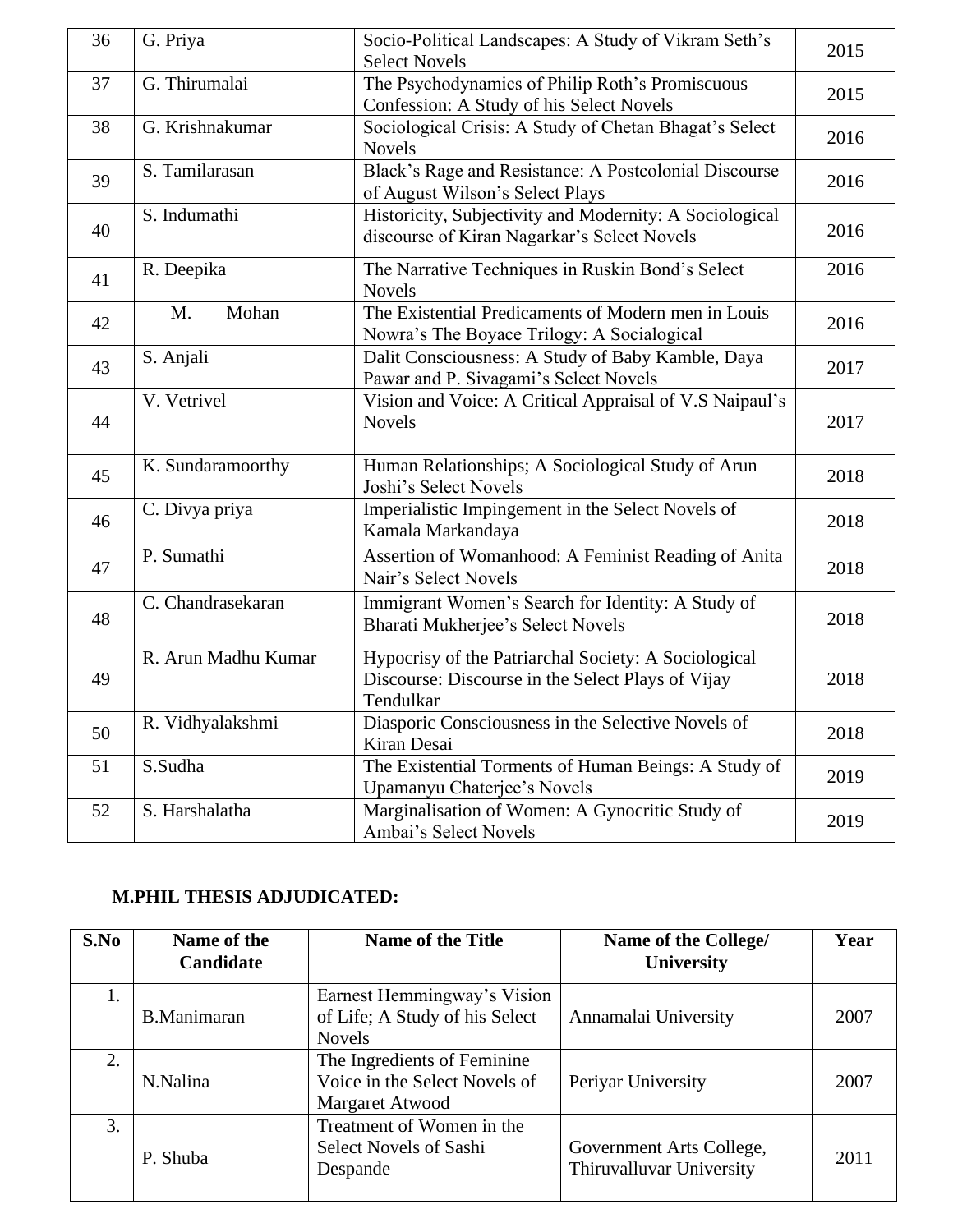| 4.  | V. Rajeshkumar    | <b>Traditional Versus Modernity:</b><br>A Study of Shoba De's Select<br><b>Novels</b>                                | Government Arts College,<br>Thiruvalluvar University          | 2013 |
|-----|-------------------|----------------------------------------------------------------------------------------------------------------------|---------------------------------------------------------------|------|
| 5.  | M. Devi           | A Critique of Social Realism<br>in the Select Novels of<br>Bhabani Bhattacharya                                      | Government Arts College,<br>Thiruvalluvar University          | 2013 |
| 6.  | P. Ranjithkumar   | Loss of Moral Values in<br>American Life: An Analysis of<br>Saul Bellow's Select Novels                              | Annamalai University                                          | 2015 |
| 7.  | N.Palchamy        | V.S Naipaul's Vision of India                                                                                        | Annamalai University                                          | 2015 |
| 8.  | S. Jayabharathi   | Socio-Economic concerns of<br><b>Upton Sinclair: A Study</b>                                                         | Annamalai University                                          | 2015 |
| 9.  | K. Vaideki        | Fear of Death: An Analysis of<br>the Select Novels of Don<br>Delillo                                                 | Annamalai University                                          | 2015 |
| 10. | N. Manuriya       | The Celebration of America: A<br>Study of John Hoyer Updike's<br><b>Select Novels</b>                                | Annamalai University                                          | 2015 |
| 11. | S.Jayapratha      | Treatment of Relationship in<br>Socio-Cultural Indian Concept:<br>A Study of Arun Joshi's Select<br><b>Novels</b>    | Annamalai University                                          | 2016 |
| 12. | S. Sakthi Vignesh | The Study on Ethnographic<br>and English Language<br>Competency of Fishermen<br>Community in Kanyakumari<br>District | <b>Bharathiyar University</b>                                 | 2016 |
| 13. | J.N. Anita        | Motherhood and Death in Toni<br>Morrison's Jazz                                                                      | NI Centre for Higher<br>Education, Noorul Islam<br>University | 2016 |
| 14. | D. Mabin Sherin   | Love, Life and Death in Toni<br>Morrrison's Jazz                                                                     | NI Centre for Higher<br>Education, Noorul Islam<br>University | 2016 |
| 15. | I.Jothilakshmi    | Geriatric Sensibility: a Study<br>with Special Reference to<br>Margaret Laurence's The<br><b>Stone Angel</b>         | NI Centre for Higher<br>Education, Noorul Islam<br>University | 2016 |
| 16. | I. Antony Raj     | <b>Treatment of Women Human</b><br>Relationship in the Select<br>Novels of Anne Tyler                                | Annamalai University                                          | 2016 |
| 17. | A.Rameshkumar     | A Study of Diasporic<br>Sensibility in the Select Novels<br>of Chitra Banergee Divakarni                             | Annamalai University                                          | 2016 |
| 18. | G. Hemanatchartra | <b>Expressive Writing to Heal</b><br><b>Traumatised Victims: A</b><br>qualitative and quantitative<br>Study          | <b>Bharathiyar University</b>                                 | 2016 |
| 19. | S. Ayyapan        | Treatment of Isolation in the<br>Select Novels of Curson<br>Mecellers.                                               | Annamalai University                                          | 2016 |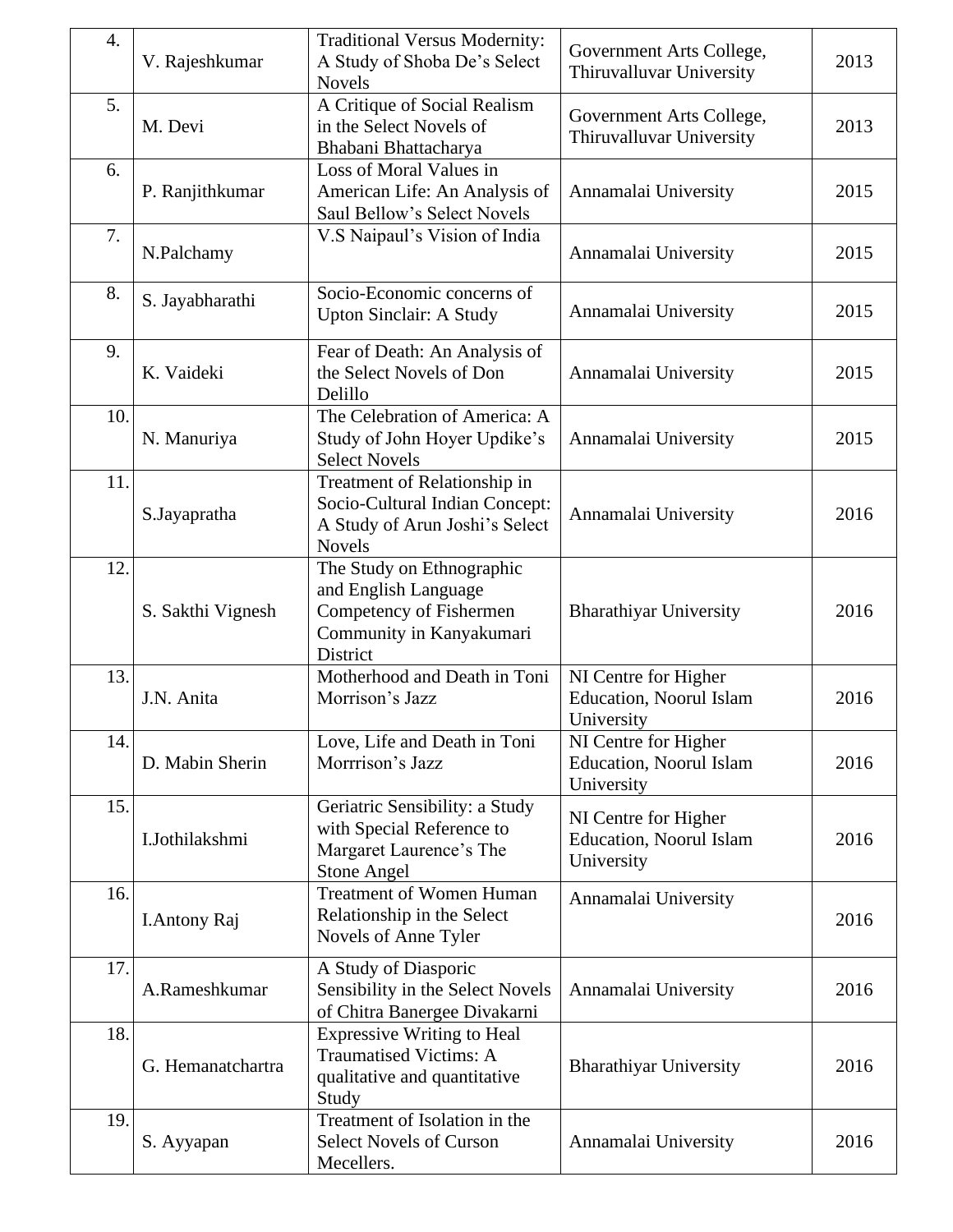| 20. | D.Vignesh               | Fragmentation of the Self: A<br>Study of Select Novels of<br>Philip Roth                                                                                     | Annamalai University                               | 2017 |
|-----|-------------------------|--------------------------------------------------------------------------------------------------------------------------------------------------------------|----------------------------------------------------|------|
| 21. | B. Thilagavathi         | Religious Polemics in the<br>Select Novels of C.S Lewis                                                                                                      | Annamalai University                               | 2017 |
| 22. | V.Prabakaran            | Distorted Human<br>Relationships in the Novels of<br>Ian Mecwan                                                                                              | Annamalai University                               | 2017 |
| 23. | A.Silambarasan          | Portrayal of Women in the<br><b>Select Novels of Anita Nair</b>                                                                                              | Annamalai University                               | 2017 |
| 24. | R. G. Priyadharshini    | Analysis of Merits and<br>Demerits of Familial Life<br>From the Select Novels of<br><b>Tennessee Williams</b>                                                | Dr. SNS Rajalakshmi College<br>of Arts and Science | 2018 |
| 25. | R.Anbarasan             | Nuptial Relationship in the<br>Select Novels of Shoba De                                                                                                     | Annamalai University                               | 2018 |
| 26. | D. Narayani             | Autobiographical Pressure in<br>the Select Novels                                                                                                            | Annamalai University                               | 2018 |
| 27. | P.Miruthula<br>Varshini | Developing Spatial and<br><b>Temporal Skills to Enhance</b><br>the English Language Ability<br>Among Artistic Spectrum<br>Learners: An Experimental<br>Study | Annamalai University                               | 2018 |
| 28. | M.Manivannan            | Mariatu Kmara's the Bite of<br>Mango as a Documentary: A<br>Reading                                                                                          | Annamalai University                               | 2018 |
| 29. | G. Kaviyarasan          | The Tragic Vision of Eugene<br>O'Neill's Select Plays                                                                                                        | Annamalai University                               | 2019 |
| 30. | S.Ishwarya Devi         | Cultural Crisis in the Select<br>Novels of Chinua Achebe                                                                                                     | <b>Bharathiyar University</b>                      | 2019 |
| 31. | T. Abinaya              | Portrayal of Working Class<br>People in the Selecet Novels of<br><b>Richard Russo</b>                                                                        | Annamali University                                | 2019 |
| 32. | D. Kasilingam           | Conflictbetween Tradition and<br>Modernity; An Appraisal of<br>William Styron's Select<br><b>Novels</b>                                                      | Annamali University                                | 2019 |
| 33. | S. Abinaya              | Fluidity of identity in the<br>Select Plays of DH Hwang                                                                                                      | Annamali University                                | 2019 |
| 34. | D. Sathya               | <b>Universal Angst of Modern</b><br>Marriage in Manju Kapur's A<br>Married Woman and Custody.                                                                | <b>Bharathiyar University</b>                      | 2019 |
| 35. | Krishnamurthy B         | A Critical Study of Femle<br>Behaviourism in the Select<br>Novels of Kamala Markandaya                                                                       | <b>Bharathiyar University</b>                      | 2019 |
| 36. | Poornima P              | A Study of Human and<br>Attitudes in reference with<br>Sudha Murthy's Select Short<br>Stories from The Day I<br><b>Stopped Drinking Milk</b>                 | <b>Bharathiyar University</b>                      | 2019 |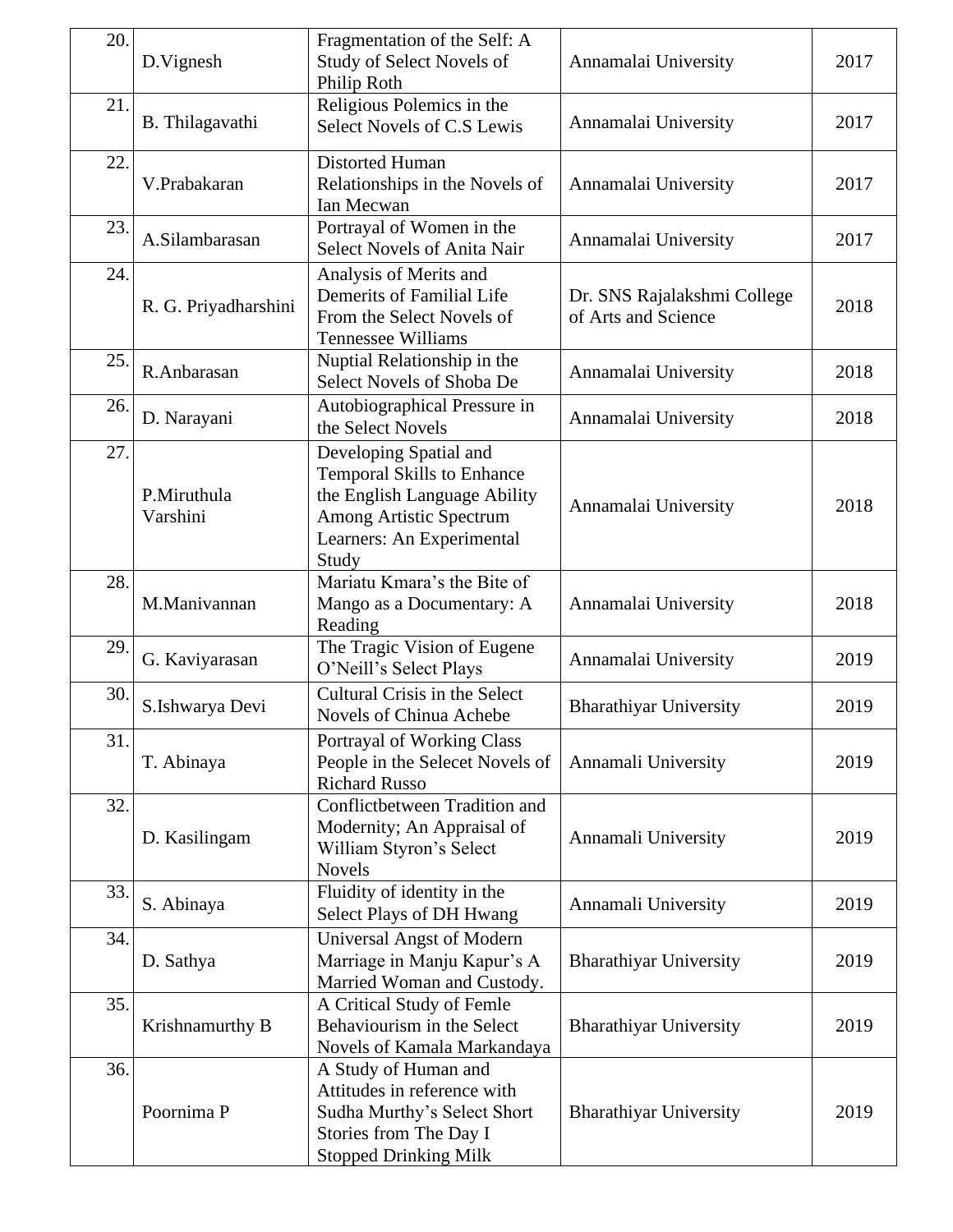| 37. | K. Kanimozhi       | Lousia May Alcott as a<br>Feminist: A Study of Her<br><b>Select Novels</b>                           | Annamali University | 2020 |
|-----|--------------------|------------------------------------------------------------------------------------------------------|---------------------|------|
| 38. | G. Atchaya         | of Subaltern $- A$ Study of<br>Meena Kandasamy's Select<br>Poems                                     | Annamali University | 2021 |
| 39. | <b>Bitul Islam</b> | Lyricism and Feminism: A<br>Comparative Study of Habba<br>Khatoon and Sarojini Naidu                 | Annamali University | 2021 |
| 40. | M. Akshaya         | <b>Enchancing Active Vocabulary</b><br>of Tamil Speaking ESL<br><b>Learners trough Short Stories</b> | Annamali University | 2021 |

# **Ph.D THESES ADJUDICATED:**

| S.No | Name of the<br><b>Candidate</b> | <b>Name of the Title</b>                                                                                                     | Name of the College/<br>University   | Year |
|------|---------------------------------|------------------------------------------------------------------------------------------------------------------------------|--------------------------------------|------|
| 41.  | C. Palanivelrajan               | From Resistance to Resilience:<br>A Study of Maya Angelou's<br><b>Select Autobiographies</b>                                 | Annamalai University                 | 2012 |
| 42.  | J. Sivachandran                 | Diasporic Sensibility in the<br>Select Short Novels of V.S.<br>Naipaul                                                       | <b>Bharathiya University</b>         | 2013 |
| 43.  | S.Radha                         | Life Beyond Death: A Study of<br>Richard Eberhart's Poetry                                                                   | <b>Bharathiya University</b>         | 2013 |
| 44.  | J. Vijayakumar                  | Feminist Soial Concern in<br>Select Work of Mahasweta<br>Devi Shahi Deshpande and<br>Arundhati Roy                           | Dravidian University                 | 2013 |
| 45.  | M.B. Reginald<br>Prithiviraj    | The Plight of the Marginalised:<br>A Study of Plays of Sharon<br>Pollock                                                     | Manonmaniam Sundaranar<br>University | 2013 |
| 46.  | J.Marry Jayanthi                | Cultural Transition in the<br>Select Fictional Writing of<br>Bharti Mukerjee and Jumpa<br>Lahiri: A Study                    | Alagappa University                  | 2013 |
| 47.  | M. Premalatha                   | Emergence of Women in the<br>Select Novels of Shoba De                                                                       | Annamalai University                 | 2014 |
| 48.  | M. Velusamy                     | Religion and Gender: A Study<br>of Githa Hariharan's Select<br><b>Novels</b>                                                 | Manonmaniam Sundaranar<br>University | 2015 |
| 49.  | Y. Vigila Jeba ruby             | Toward an Intuitive and<br>Interpretive Representation of<br>Subject: A Post Structural<br>Feminist Reading of Anita<br>Nair | Annamalai University                 | 2015 |
| 50.  | Adinarayanan                    | Voice of Amrica: A Study if<br>Select Novels of Willa Cather                                                                 | Manonmaniam Sundaranar<br>University | 2015 |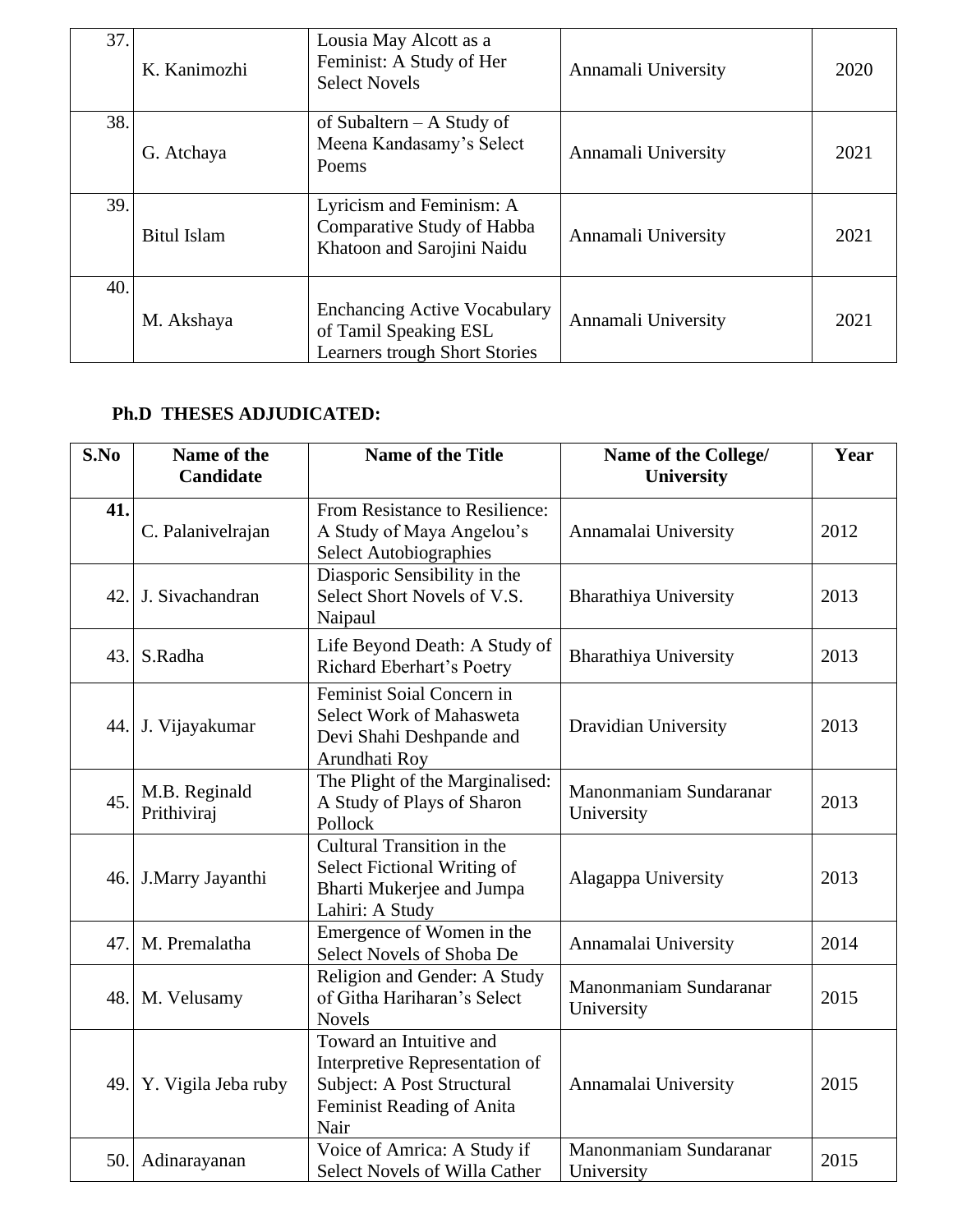| 51.1 | R. Hema Latha               | <b>Creating Black Consciousness:</b><br>A Study of Amiri Barka's<br><b>Select Plays</b>                                                                  | Manonmaniam Sundaranar<br>University | 2015 |
|------|-----------------------------|----------------------------------------------------------------------------------------------------------------------------------------------------------|--------------------------------------|------|
| 52.  | M.B Reginald<br>Prithiviraj | The Plight of the Marginalised:<br>A Study of the Plays of Sharan<br>Pollock                                                                             | Manonmaniam Sundaranar<br>University | 2015 |
| 53.  | V. Kannan                   | <b>Strive for Black Identity</b><br>Perpetuation of Black Culture<br>and Emancipation from White<br>Racism in the Select Novels of<br>Zora Neale Hurston | Periyar University                   | 2016 |
|      | 54. H. Abdulhadi            | Performance as Resistance: A<br>Comparative Study of the<br><b>Select Plays of Badal Sircar</b><br>and K.A Gunasekaran                                   | Manonmaniam Sundaranar<br>University | 2016 |
| 55.  | S.Rajeshwari                | The Art of Story-Telling in the<br>Select Novels of Khushwant<br>Singh                                                                                   | Manonmaniam Sundaranar<br>University | 2016 |
|      | 56. J.Das                   | Jewish Canadian Diaspora<br>with Reference to Select<br>Poems of A.M Klein and<br>Irving Layton.                                                         | <b>Bharathidasan University</b>      | 2016 |
| 57.  | Ansa. C. Prasad             | A Revisionist Perspective of<br>Women in the Select Novels of<br>Toni Morrison and Githa<br>Hariharan                                                    | Manonmaniam Sundaranar<br>University | 2016 |
| 58.  | A. Veeraragavan             | Male Sufferings in the Novels<br>of Evelyn Waugh                                                                                                         | Annamalai University                 | 2017 |
| 59.  | S. Tamilarasi               | Treatment of Social Issues in<br>the Select Plays of Badal<br>Sircar                                                                                     | Annamalai University                 | 2017 |
|      | 60. M. Sagadevan            | Feminism and Mythical<br>Elements in the novels of<br>Anita Nair                                                                                         | Dravidian University                 | 2017 |
| 61.  | S.Sathiamoortthy            | Social Institutions in the<br>Novels of Jaishree Misra                                                                                                   | Annamalai University                 | 2017 |
| 62.  | A.Hariharasudan             | Postmodern Readings into<br>Arundhati Roy's The God of<br>Small Things, Manju Kapur's<br>Married Woman and Aravind<br>Adiga's the White Tiger            | Kalasalingam Univevrsity             | 2017 |
| 63.  | S.Johny                     | Towards a New Dawn: A<br>Reading of Select Indian<br>Subaltern Subjective<br><b>Narratives</b>                                                           | Manonmaniam Sundaranar<br>University | 2017 |
|      | 64. B. Shanmuga Priya       | Human Relationship in the<br><b>Select Novels of Wallace</b><br>Stegner: A Study                                                                         | Annamalai University                 | 2017 |
|      | 65. M. Nandhini Priya       | The Multicultural World in<br>Zadce Smith's White Teeth<br>and on Beauty: A comparative                                                                  | <b>Bharathiyar Universitry</b>       | 2018 |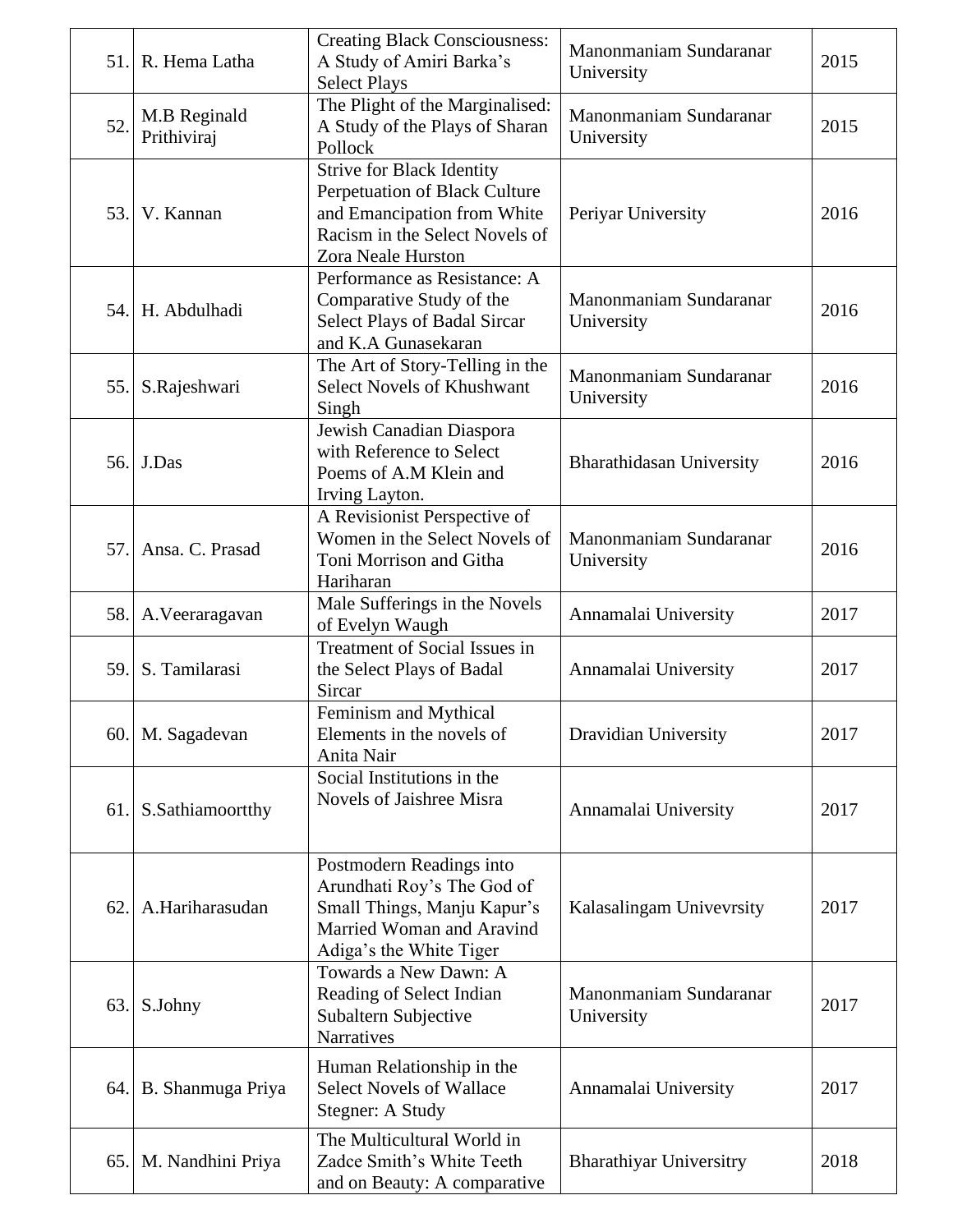|      |                          | Study                                                                                                                                                                            |                                      |      |
|------|--------------------------|----------------------------------------------------------------------------------------------------------------------------------------------------------------------------------|--------------------------------------|------|
|      | 66. V.R Suju             | Displacement, Alienation<br>Memory and Desire A Textual<br>Study of the Select Novels of<br>Chitra Banerjee Divakaruni                                                           | Manonmaniam Sundaranar<br>University | 2018 |
| 67.  | J.Dhivya Silvester       | Decoding Myth of Identity:<br>Nation Culture Gender in the<br>Novels of Khaled Hosseini and<br>Atiq Rahimi                                                                       | Manonmaniam Sundaranar<br>University | 2018 |
|      | 68. L. Faustina Leo      | Subjugation Resistance and the<br>Quest for Transformation of<br>Women in Select Novels of<br>Shashi Despande                                                                    | Manonmaniam Sundaranar<br>University | 2018 |
| 69.1 | K. Mahendravarman        | Voice of the Marginalised: A<br>Study of Mahasweta Devi's<br><b>Select Novels</b>                                                                                                | Annamalai University                 | 2018 |
| 70.  | D.S Prasobh<br>Madhavan  | <b>Acculturation to Transcultural</b><br>Transcendence Interpreting the<br>Ethnographic Novel of<br>Chinnua Achebe                                                               | Manonmaniam Sundaranar<br>University | 2018 |
| 71.  | M.Priya                  | Discovering the Muted Voice:<br>A Feminist Reading of the<br>Novels of Flora Nwapa                                                                                               | <b>Bharathidasan University</b>      | 2018 |
| 72.1 | N. Mannarsamy            | A Study of Gwendolyn<br>Brooks' Black Female<br><b>Experience and Her Quest for</b><br>Identity, Self-Affirmation,<br>Morality and Spiritual<br>Contentment Through Her<br>Poems | Dravidian University                 | 2018 |
| 73.1 | K.Rajkumar               | Paradigm of Socio Political<br>Milieu in the Select Plays of<br><b>Asit Currimbhoy</b>                                                                                           | Madurai Kamaraj University           | 2019 |
| 74.  | J. M. Shoba              | Resurgence of the Black<br>People in the Select Novels of<br><b>Ernest J. Gaines</b>                                                                                             | Periyar University                   | 2019 |
| 75.  | L. Vaishnavi             | Social Cultural and Religious<br>Issues in Select Works of<br>Kiran Nagarkar                                                                                                     | Periyar University                   | 2019 |
| 76.  | <b>I. Angeline Priya</b> | Narrative and Paradigm Shift<br>in Select Novels of Amitav<br>Ghosh                                                                                                              | Manonmaniam Sundaranar<br>University | 2019 |
| 77.  | K.Sufina                 | "Sense of Place,<br><b>Environmental and Ecological</b><br>Justice: an Ecocritical Analysis<br>of Select Indian Novels"                                                          | VIT University (Chennai)             | 2019 |
| 78.  | Malavi. J                | Tradition and Modernity:<br>Revisiting the Writings of 19 <sup>th</sup><br>Century Indian Women<br>Novelists with Special                                                        | Osamania University                  | 2019 |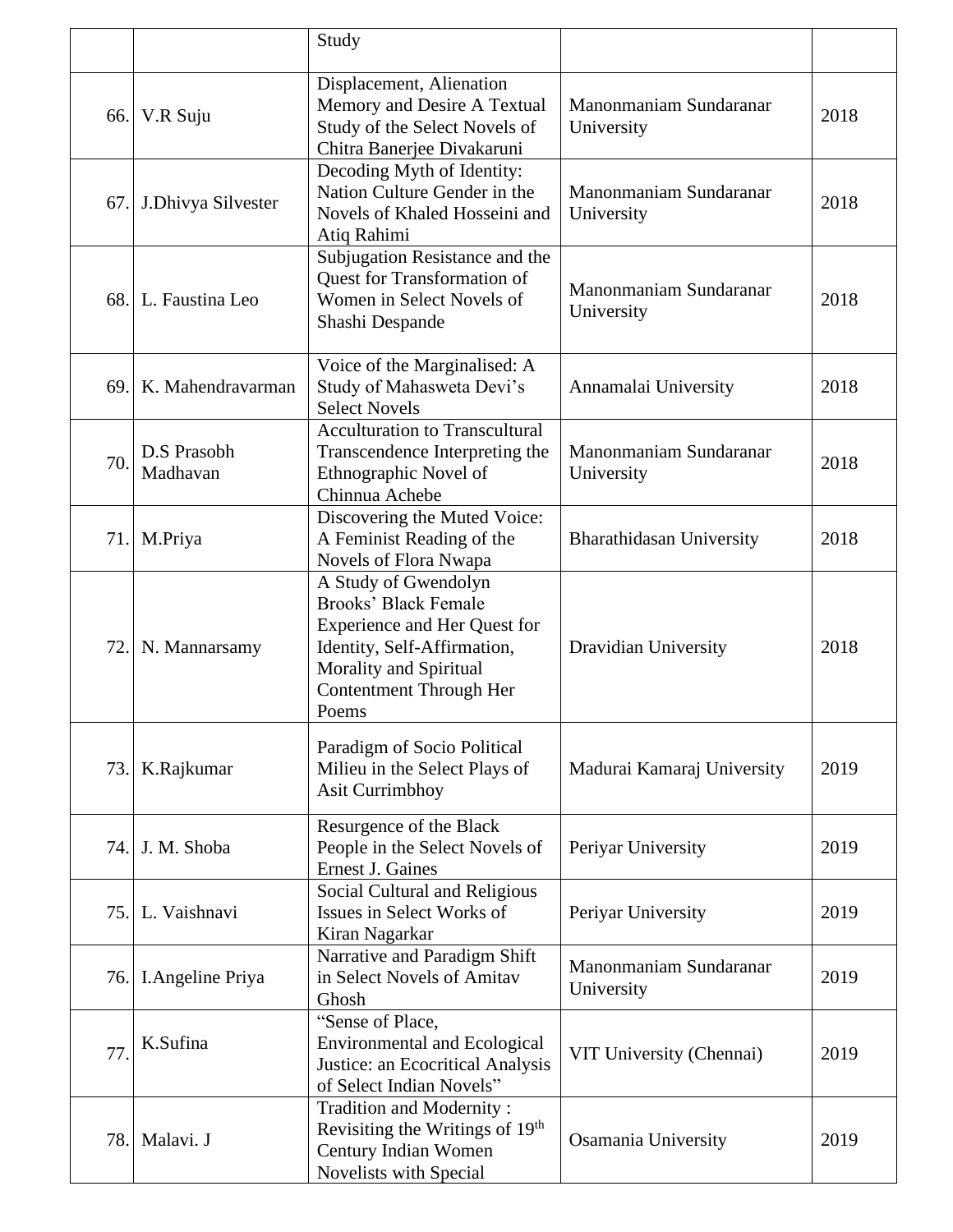|     |                  | Reference to Krupabai<br>Sattanathan and Swarnakumari<br>Debi Ghosal                                              |                                      |      |
|-----|------------------|-------------------------------------------------------------------------------------------------------------------|--------------------------------------|------|
| 79. | M. Suganthiya    | A Study of Ecofeminism in the<br><b>Select Novels of Anita Desai</b>                                              | Annamalai University                 | 2019 |
| 80. | S. Latha         | Problem of Identity and<br>Human Relationship in Anita<br>Nair's Select Novels                                    | Periyar University                   | 2019 |
| 81. | P.Venkanna       | Mn-Woman Relationship in<br>the Select Major Fictionof<br><b>Earnest Hemingway</b>                                | Osmania University                   | 2019 |
| 82. | K. Rajmohan      | Ienated Individuals' Search for<br>Meaningful xistence in Select<br>Novels Anita Desai and Arun<br>Joshi          | Periyar University                   | 2020 |
| 83. | P. Sridharan     | Feminism in the Select Novels<br>of Anita Nair                                                                    | Periyar University                   | 2020 |
| 84. | Stanley. J. E    | The Ethnic Crisis and the<br>Cross Cultural Identity: A<br>Reading of Amy Tan from a<br>Post Colonial Perspective | Manonmaniam Sundaranar<br>University | 2021 |
| 85. | M. Maryl Chrisho | The Journey of Women<br><b>Empowerment: A Socio</b><br>Political Reading of Nayantara<br>Saghal's Select Novels   | Manonmaniam Sundaranar<br>University | 2021 |
| 86. | A. Rajeswari     | <b>Black Consciousness in the</b><br><b>Novels of Alex Haley</b>                                                  | Annamalai University                 | 2021 |

# **QUESTION PAPER SETTING BOARD:**

| S.No           | Name of the College/<br><b>University</b>               | <b>Degree</b>                      | Year |
|----------------|---------------------------------------------------------|------------------------------------|------|
| $\mathbf{1}$   | <b>Bharathyiar University</b>                           | M.A English                        | 2008 |
| $\overline{2}$ | Annamalai University                                    | B. A, B.C.A, B.Sc, Part II English | 2008 |
| 3              | <b>Bharathiyar University</b>                           | <b>B.</b> A English                | 2012 |
| $\overline{4}$ | Noorul Islam University                                 | <b>B.B.A</b> English               | 2015 |
| 5              | Pondicherry University                                  | M. A English                       | 2015 |
| 6              | Muthurangam Govt. Arts<br>College (Autonomous) Vellore. | M. A English                       | 2015 |
| $\tau$         | Muthurangam Govt. Arts<br>College (Autonomous) Vellore. | M. A English                       | 2016 |
|                |                                                         |                                    | 2020 |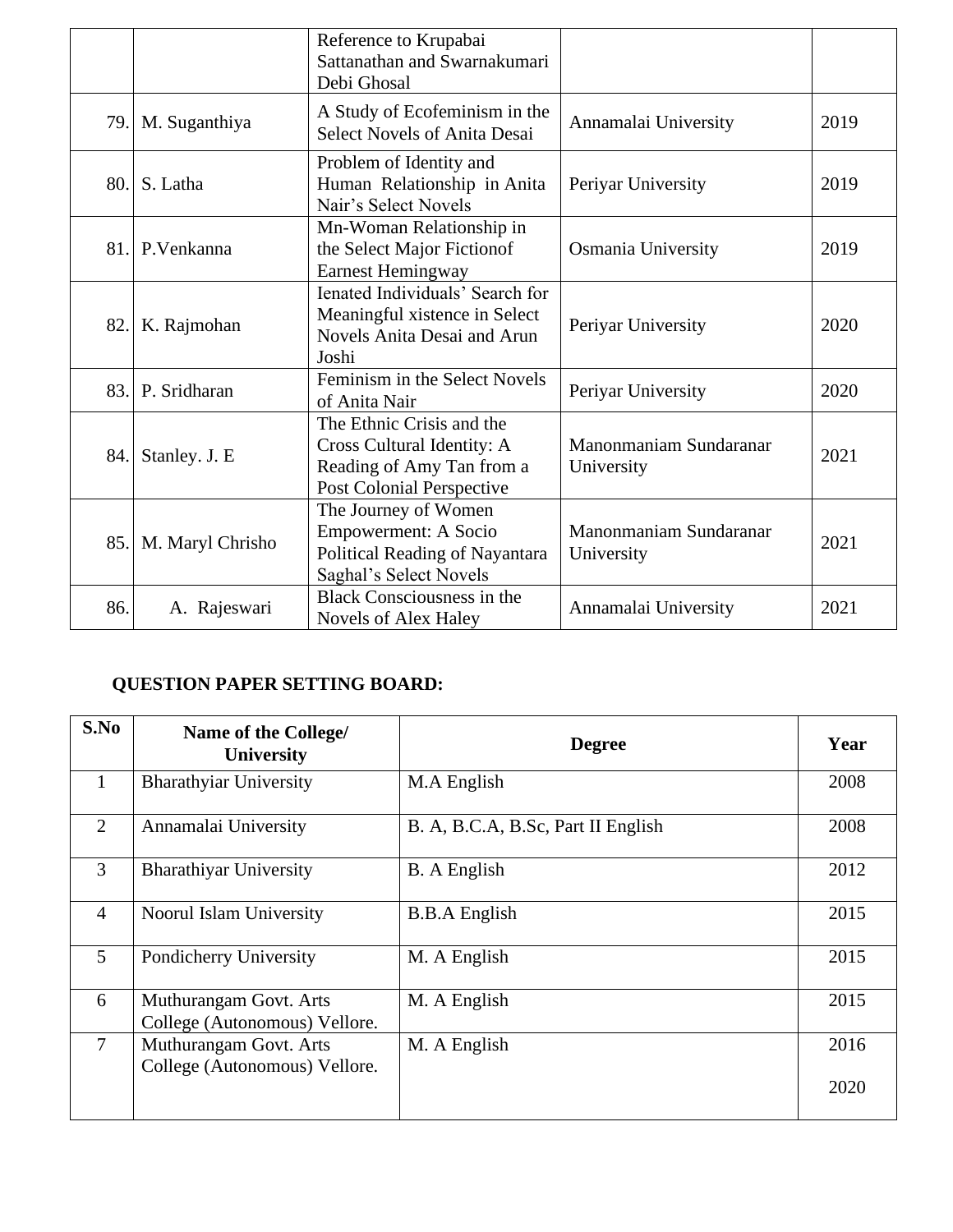# **UNIVERSITY EXAM VALUATION BOARD:**

| Sl.No          | Name of the College/ University            | <b>Degree</b>                                     | Year |
|----------------|--------------------------------------------|---------------------------------------------------|------|
| $\mathbf{1}$   | Tamil Nadu Open University                 | B.A English/Foundation in English                 | 2009 |
| $\overline{2}$ | Annamalai University                       | B. A / M.A/ M.Phil English/ Foundation<br>Courses | 2011 |
| 3              | Pondicherry University                     | M.A English                                       | 2013 |
| $\overline{4}$ | Muthurangam Govt. Arts College             | M.A/M.Phil English                                | 2013 |
| 5              | Pondicherry University                     | M.A English                                       | 2013 |
| 6              | Thiruvalluvar University                   | B.A/M.A/M.Phil English                            | 2014 |
| 7              | Karnataka State Women's University         | M.A English                                       | 2015 |
| 8              | Annamalai University Distance<br>Education | B. A / M.A/ English/ Foundation Courses           | 2015 |

#### **M.PHIL DISSERTATION EVALUATION BOARD:**

| S.No           | <b>Name of the College/University</b> | <b>Degree</b>  | Year |
|----------------|---------------------------------------|----------------|------|
|                | Annamalai University                  | M.Phil English | 2015 |
| 2              | Thiruvalluvar University              | M.Phil English | 2015 |
| 3              | Muthurangam Govt. Arts College        | M.Phil English | 2015 |
| $\overline{4}$ | Noorul Islam University               | M.Phil English | 2016 |
| 5              | <b>Bharathyiar University</b>         | M.Phil English | 2018 |
| 6              | Muthurangam Govt. Arts College        | M.Phil English | 2020 |
| 7              | Annamalai University                  | M.Phil English | 2021 |

## **PH.D THESIS EVALUATION BOARD:**

| S.No           | Name of the College/ University     | <b>Degree</b> | Year |
|----------------|-------------------------------------|---------------|------|
|                | Manomaniam Sundaranar<br>University | Ph.D English  | 2014 |
| 2              | Alagappa University                 | Ph.D English  | 2014 |
| 3              | Annamalai University                | Ph.D English  | 2015 |
| $\overline{4}$ | <b>Bharathyiar University</b>       | Ph.D English  | 2015 |
| 5              | Kalasalingam University             | Ph.D English  | 2018 |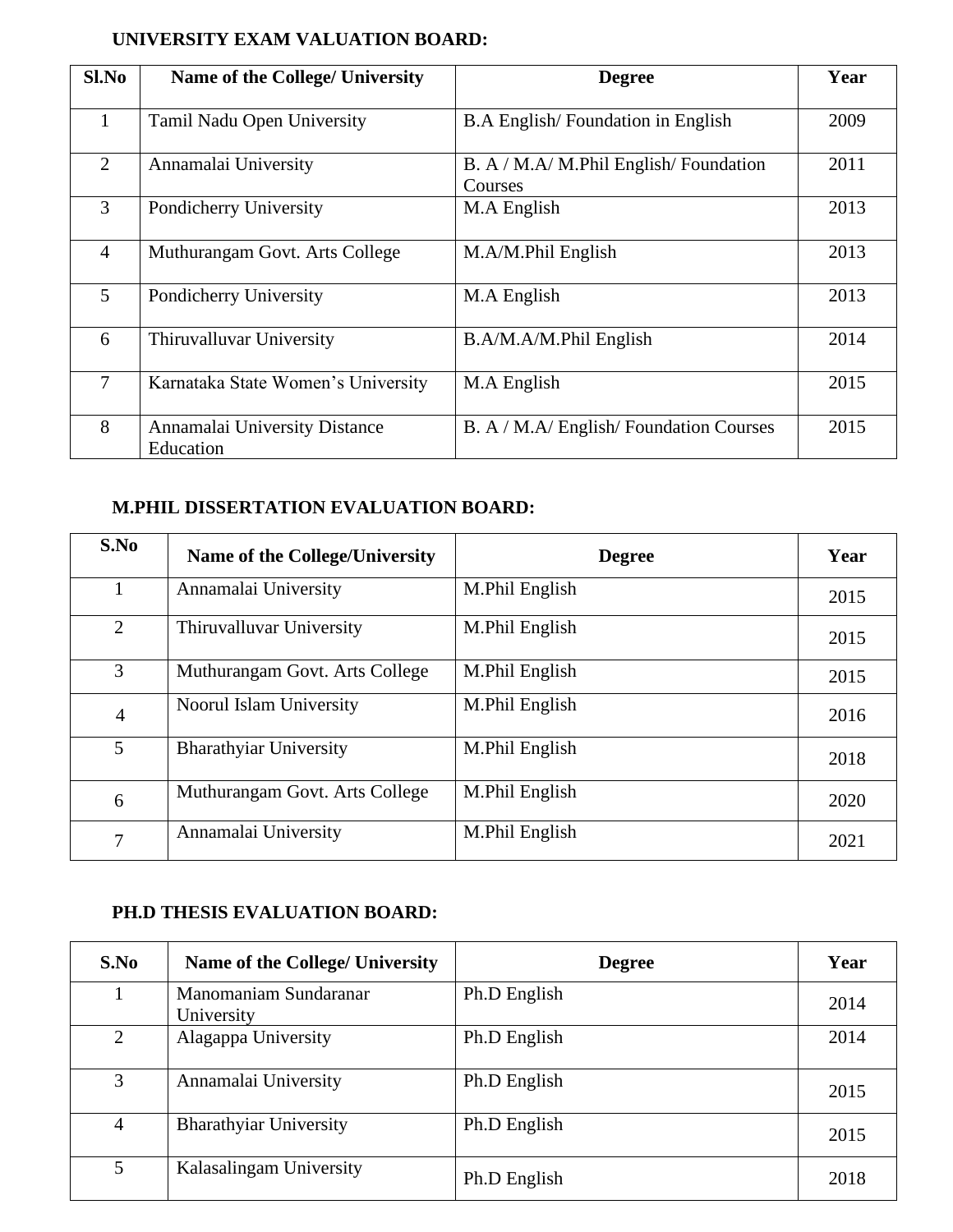|  | Madurai Kamarai University | Ph.D English | 2018 |
|--|----------------------------|--------------|------|
|--|----------------------------|--------------|------|

# **PH.D VIVA- VOCE /BOARD/CONDUCTED:**

| S.No | <b>Name of the College/University</b> | <b>Degree</b> | <b>Candidate Name</b>    | Year |
|------|---------------------------------------|---------------|--------------------------|------|
| 1.   | Alagappa University                   | Ph.D English  | J. Marry Jeyanthi        | 2014 |
| 2.   | Manomaniam Sundaranar<br>University   | Ph.D English  | M.S Radha                | 2014 |
| 3.   | <b>Bharathyiar University</b>         | Ph.D English  | N. Sivachandran          | 2015 |
| 4.   | Manomaniam Sundaranar<br>University   | Ph.D English  | M.B Reginald Prithiviraj | 2015 |
| 5.   | Manomaniam Sundaranar<br>University   | Ph.D English  | R. Hema latha            | 2016 |
| 6.   | Annamalai University                  | Ph.D English  | M Premalatha             | 2016 |
| 7.   | Annamalai University                  | Ph.D English  | S. Rajeshwari            | 2016 |
| 8.   | Manomaniam Sundaranar<br>University   | Ph.D English  | R. Hemalatha             | 2016 |
| 9.   | Dravidian University                  | Ph.D English  | J. Vijayakumar           | 2017 |
| 10.  | Manomaniam Sundaranar<br>University   | Ph.D English  | Y. Vijila Jebruby        | 2017 |
| 11.  | Periyar University                    | Ph.D English  | V. Kannan                | 2018 |
| 12.  | Kalasalingam University               | Ph.D English  | A. Hariharasudan         | 2018 |
| 13.  | Madrai Kamarajar University           | Ph.D English  | K. Rajkumar              | 2019 |
| 14.  | Annamalai University                  | Ph.D English  | S.Sathiyamoorthy         | 2019 |
| 15.  | Manomaniam Sundaranar<br>University   | Ph.D English  | J. Dhivya Silvester      | 2019 |
| 16.  | Manomaniam Sundaranar<br>University   | Ph.D English  | D.S Prasobh Madhavan     | 2019 |
| 17.  | <b>Bharathidasan University</b>       | Ph.D English  | M. Priya                 | 2019 |
| 18.  | VIT University (Chennai)              | Ph.D English  | K.Sufina                 | 2019 |
| 19.  | Bharathidasan University              | Ph.D English  | M. Sivasankari           | 2020 |
| 20.  | Annamalai University                  | Ph.D English  | B. Shanmuga Priya        | 2020 |
| 21.  | Periyar University                    | Ph.D English  | L. Vaishnavi             | 2020 |
| 22.  | Manomaniam Sundaranar<br>University   | Ph.D English  | <b>I.Angeline Priya</b>  | 2020 |
| 23.  | Periyar University                    | Ph.D English  | S. Latha                 | 2020 |
| 24.  | Periyar University                    | Ph.D English  | K. Rajmohan              | 2020 |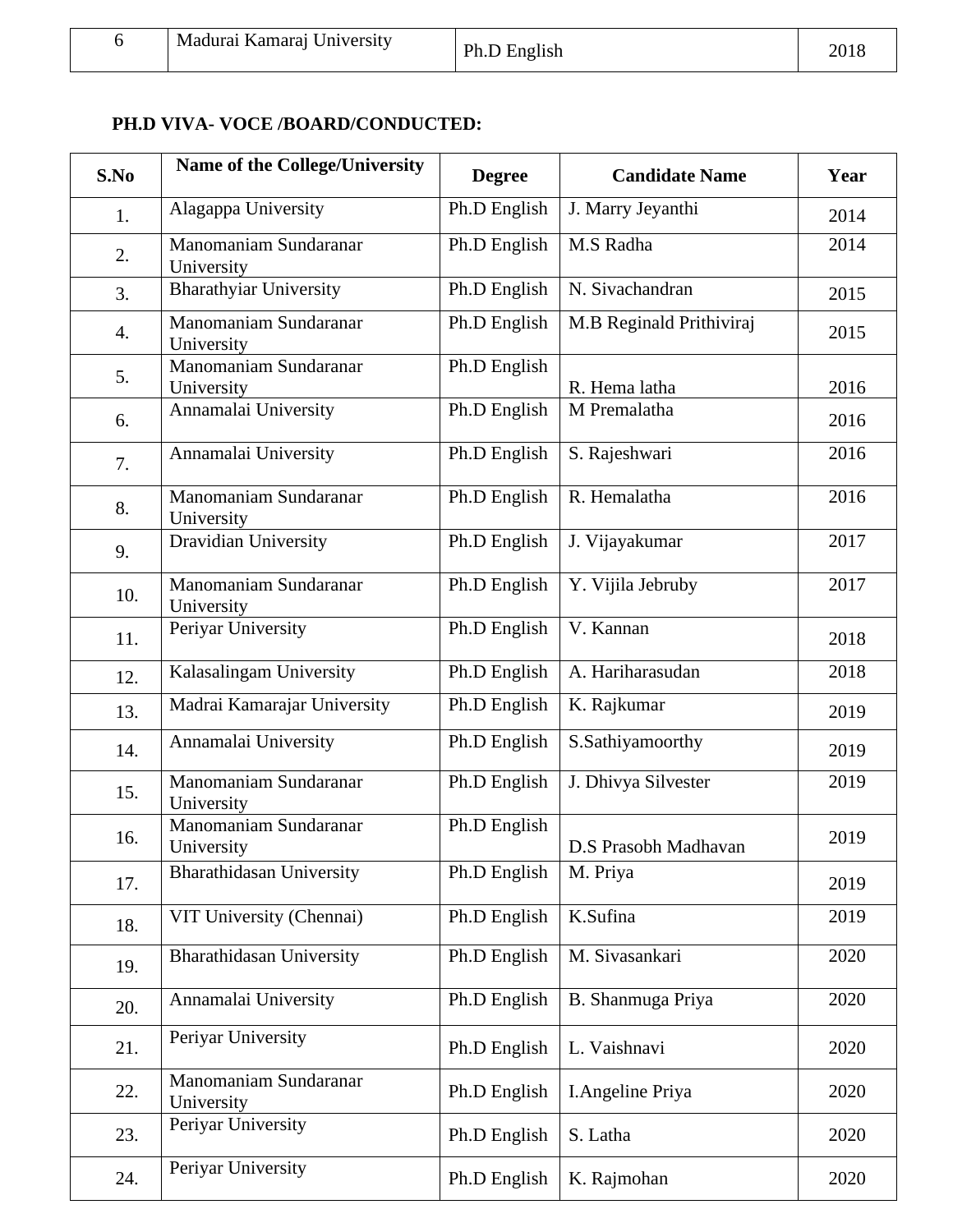| 25. | Annamalai University                 | Ph.D English | M. Suganthiya    | 2021 |
|-----|--------------------------------------|--------------|------------------|------|
| 26. | Bharathidasan University             | Ph.D English | A.Suraiya        | 2021 |
| 27. | Manomaniam Sundaranar<br>University  | Ph.D English | M. Maryl Chrisho | 2021 |
| 28. | Manomaniam Sundaranar<br>University  | Ph.D English | S. I. Muthamizh  | 2021 |
| 29. | Periyar University                   | Ph.D English | J.M Shoba        | 2021 |
| 30. | Manonmaniam Sundaranar<br>University | Ph.D English | Stanley. J. E    | 2021 |

## **RECOGNIZED RESEARCH SUPERVISOR:**

| S.No           | Name of the College/ University     | <b>Degree</b>        | Year |
|----------------|-------------------------------------|----------------------|------|
| 1              | Annamalai University                | M.Phil/ Ph.D English | 2011 |
| $\overline{2}$ | Manomaniam Sundaranar<br>University | M.Phil English       | 2008 |
| 3              | Madurai Kamaraj University          | M.Phil English       | 2007 |
| $\overline{4}$ | Dravidian University                | M.Phil/ Ph.D English | 2008 |
| 5              | Periyar University                  | M.Phil English       | 2007 |
| 6              | <b>Bharathyiar University</b>       | Ph.D English         | 2014 |
| $\overline{7}$ | Thiruvalluvar University            | M.Phil/ Ph.D English | 2014 |

# **M.A PROJECT EVALUATION AND VIVA-VOCE:**

| S.No           | Name of the College/ University                             | <b>Degree</b> | Year |
|----------------|-------------------------------------------------------------|---------------|------|
| 1              | Idhaya College of Arts and Science<br>for Women, Chengam    | M.A Project   | 2015 |
| $\overline{2}$ | Shanmugam College of Arts and<br>Science, Kallakurichi      | M.A Project   | 2016 |
| 3              | Sanghamam College of Arts and<br>Science, Annamangalam.     | M.A Project   | 2013 |
| $\overline{4}$ | Bharathi Women's Arts and<br>Science College, Kallakuruchi. | M.A Project   | 2013 |
| 5              | Government Arts College,<br>Thiruvannamalai.                | M.A Project   | 2013 |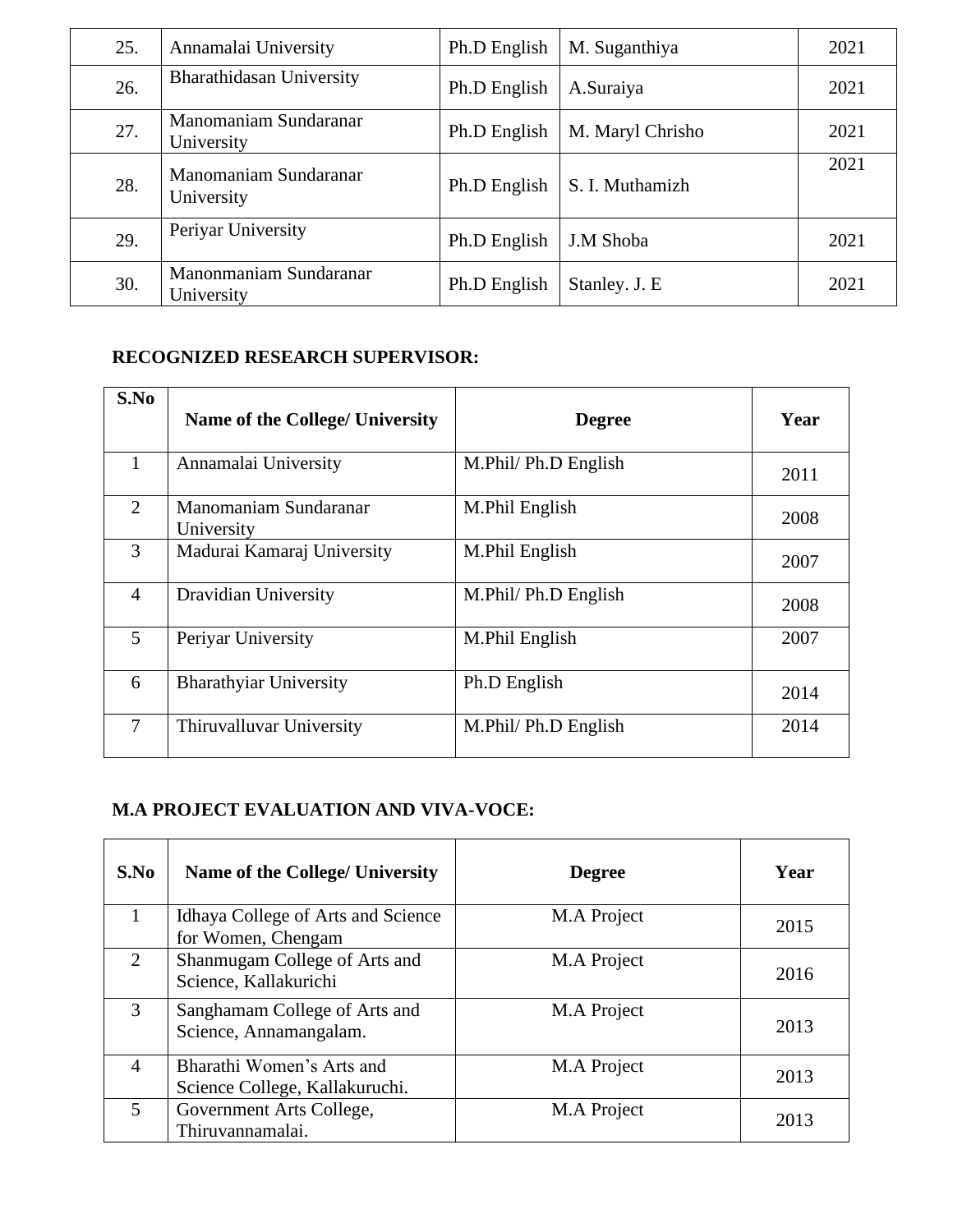| S.No           | <b>Name of the College/ University</b>                                 | <b>Degree</b>                   | Year |
|----------------|------------------------------------------------------------------------|---------------------------------|------|
| $\mathbf{1}$   | E.S Arts and Science College<br>Villupuram                             | <b>B.A</b> English              | 2016 |
| $\overline{2}$ | Yelageri Arts and Science College<br>Tirupattur                        | <b>B.</b> A English             | 2016 |
| 3              | Valliammai Women's College,<br>Tirukkoilur                             | M.A English                     | 2016 |
| $\overline{4}$ | ArunaVidhya Arts and Science<br>College, Chengam                       | M.A English                     | 2016 |
| 5              | Immaculate College for Women,<br>Cuddalore                             | <b>B.</b> A English             | 2016 |
| 6              | Islamiah Women's College,<br>Vaniyambadi                               | <b>B.A English</b>              | 2016 |
| $\overline{7}$ | Voorhees College, Vellore                                              | <b>B.A</b> English              | 2015 |
| 8              | Joseph Arts and Science College,<br>Thirunavalur                       | M.Phil English                  | 2015 |
| 9              | Arignar Anna Govt. Arts<br>College, Villupuram                         | Mphil/Ph.D English              | 2015 |
| 10             | <b>Aravindar Arts and Science</b><br>College, Kalasapakkam             | M.A English                     | 2015 |
| 11             | Tirukkoilur College of Arts and<br>Science, Tirukkoilur                | M.Phil English                  | 2015 |
| 12             | Arignar Anna Govt. Arts College,<br>Cheyyar                            | M.Phil English                  | 2015 |
| 13             | E.S Arts and Science College.<br>Kandamandi Taluk, Viluppuram<br>(Dt)  | <b>B.A</b> English              | 2016 |
| 14             | Islamiah Women's College.<br>Vaniyambadi, Vellore (Dt)                 | <b>B.A English Addl.Section</b> | 2016 |
| 15             | Yelagiri Arts and Science College.<br>(Co-Ed) Tirupattur, Vellore (Dt) | <b>B.A</b> English              | 2016 |
| 16             | Valliammai Women's College.<br>Tirukoilur Taluk, Villupuram (Dt)       | M.A English                     | 2016 |
| 17             | Aruna Vidhya Arts and Science<br>College. (Co-Ed) Thiruvannamalai      | M.A English                     | 2016 |
| 18             | Immaculate College for Women.<br>Pudupalayam, Cuddalore (Dt)           | <b>B.A</b> English              | 2016 |
| 19             | Immaculate College for Women.                                          | M.A English                     | 2016 |

## **MEMBER OF THE AFFILIATION INSPECTION COMMISSION:**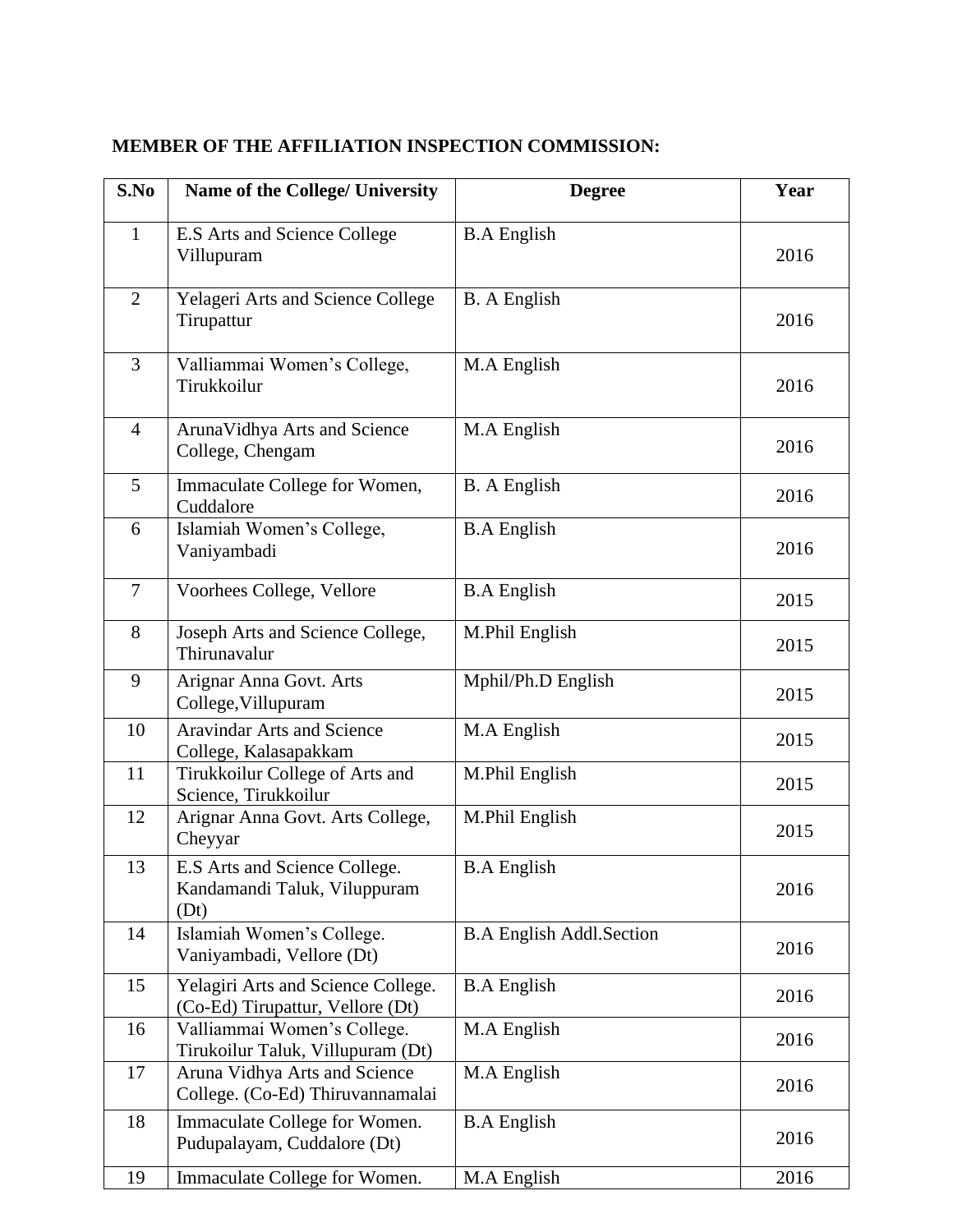|    | Viriyur, Sankarapuram Taluk,<br>Villupuram (Dt)                                                      |                                          |      |
|----|------------------------------------------------------------------------------------------------------|------------------------------------------|------|
| 20 | <b>Sacred Heart Arts and Science</b><br>College.<br>Peranai, Tindivanam, Viluppuram<br>(Dt)          | <b>B.A</b> English                       | 2017 |
| 21 | <b>Sacred Heart Arts and Science</b><br>College. Tirupattur, Vellore Dt                              | II Shift-BA English Addl. Section        | 2017 |
| 22 | Don Bosco College (Co-Ed)<br>Yelagiri, Tirupattur                                                    | M.A., English                            | 2017 |
| 23 | Ranipettai Arts Sciences and<br>Management College (Co-Ed)<br>Walaja, Vellore Dt                     | <b>BA</b> English                        | 2017 |
| 24 | Karan arts and Science College.<br>(Co-Ed) Nachipattu,<br>Thiruvannamalai                            | <b>BA</b> English                        | 2017 |
| 25 | Karan arts and Science College.<br>(Co-Ed) Nachipattu,<br>Thiruvannamalai                            | <b>BA</b> English                        | 2018 |
| 26 | DLR Arts and Science College.<br>(Co-Ed) Arcot, Vellore (Dt)                                         | <b>BA</b> English                        | 2018 |
| 27 | St. Ann's College of Arts and<br>Science (Co-Ed), Tindivanam                                         | <b>MA</b> English                        | 2018 |
| 28 | Islamiah Women's College.<br>Vaniyambadi, Vellore (Dt)                                               | M.Phil., English                         | 2018 |
| 29 | Sri Lakshmi College of Arts and<br>Science (Co-Ed), Kallakurichi,<br>Villupuram Dt.                  | M.Phil., English                         | 2018 |
| 30 | Sishya Arts and Science College<br>(Co-Ed), Su.Valavetti Village and<br>Post, Tiruvannamali District | <b>BA</b> English                        | 2019 |
| 31 | St.Charles College of Arts and<br>Science for Women                                                  | <b>BA</b> English                        | 2019 |
| 32 | Vanavil Arts and Science College,<br>Nattrampalli-635851 (Convenor)                                  | II B.Sc Physics and II B.Sc<br>Chemistry | 2021 |
| 33 | Immaculate College for Women,<br>Cuddalore                                                           | III B.Sc Botany and III B.Com            | 2021 |
| 34 | Shree Ragavendra Arts and Science<br>College, Chidambaram                                            | II B.Sc Physics                          | 2021 |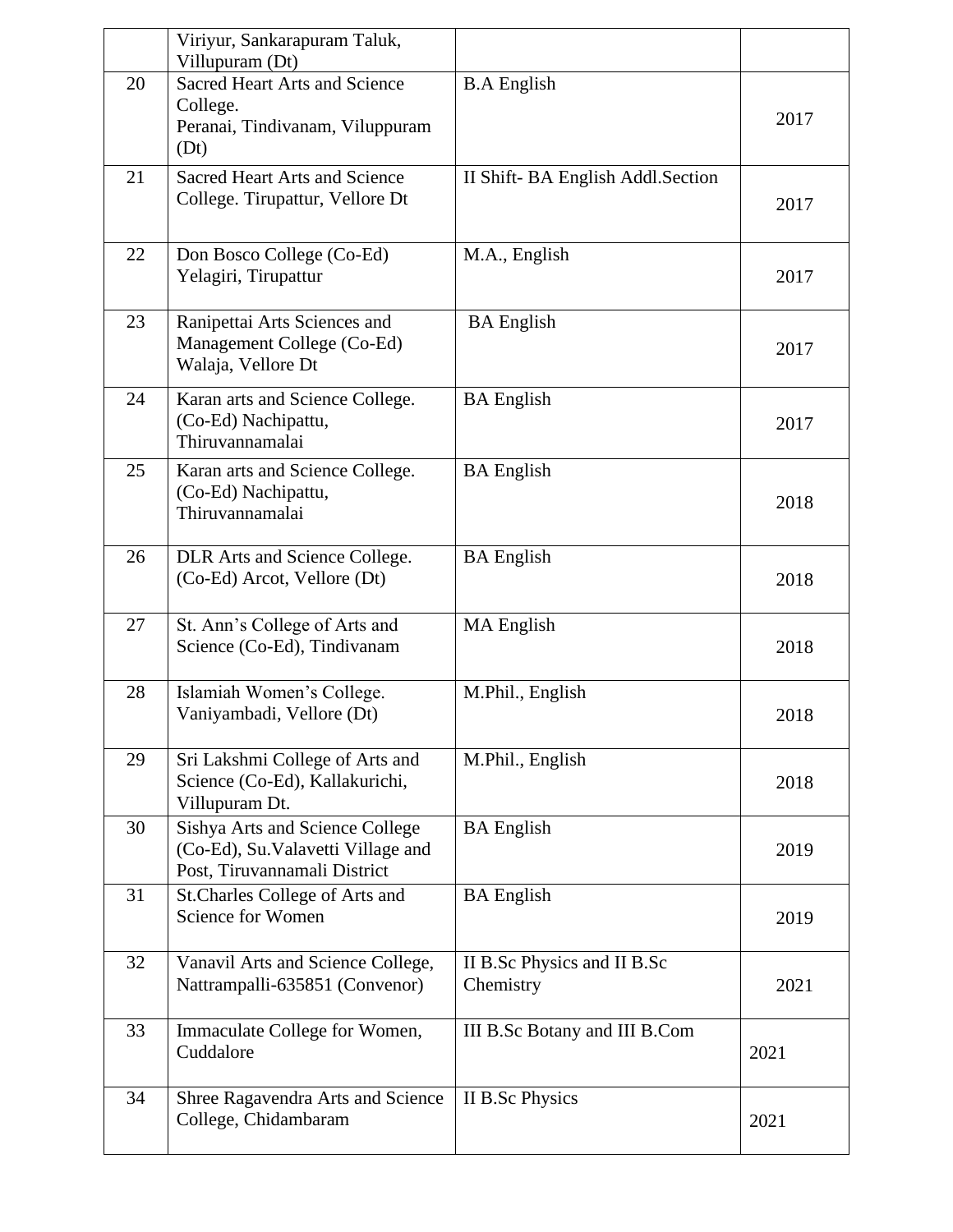## **CONVENER OF THE AFFILIATION INSPECTION COMMISSION:**

| S.No     | Name of the College/ University                                     | <b>Degree</b>                                                 | Year |
|----------|---------------------------------------------------------------------|---------------------------------------------------------------|------|
|          | St. Joseph's College of Arts and<br>Science (Autonomous) Cuddalore. | B.Sc., Zoology and II M.A., Tamil                             | 2020 |
| $\gamma$ | <b>RAAK</b> Arts and Science College,<br>Cuddalore                  | B. Com (Finance & Accounts)<br><b>B.Sc., Computer Science</b> | 2020 |

#### **MEMBER IN BOARD OF STUDIES:**

| S.No           | Name of the College/University                                                  | <b>Degree</b>                | Year    |
|----------------|---------------------------------------------------------------------------------|------------------------------|---------|
| $\mathbf{1}$   | Thiruvalluvar University, Vellore                                               | M.A / M.Phil English         | 2014-17 |
| $\overline{2}$ | Theivanaiammal College for<br>Women, Villupuram                                 | B.A/M.A/ M.Phil English      | 2013    |
| $\overline{3}$ | Sacred Heart College, Tiruppatur                                                | B.A/M.A/ M.Phil English      | 2014    |
| $\overline{4}$ | Sri Saradha College for Women,<br>Salem                                         | B.A/M.A/ M.Phil English      | 2016    |
| 5              | Dr. SNS Rajalakshmi College of<br>Arts and Science (Autonomous),<br>Coimbatore. | <b>English Literature</b>    | 2017    |
| 6              | Islamiah College (Autonomous),<br>Vaniyambadi.                                  | B.A/M.A English              | 2018    |
| $\overline{7}$ | Thiruvalluvar University, Vellore                                               | M.A English Revised Syllabus | 2018    |
| 8              | Sacred Heart College, Tiruppatur                                                | B.A/M.A/ M.Phil English      | 2019    |
| 9              | Thiruvalluvar University, Vellore                                               | M.A English                  | 2019    |
| 10             | Dr. SNS Rajalakshmi College of<br>Arts and Science (Autonomous),<br>Coimbatore. | B.A/M.A English              | 2019    |
| 11             | Manonmaniam Sundaranar<br>University                                            | Part-II English UG Courses   | 2020    |

## **MEMBER IN DOCTORAL COMMITTEE:**

| S.No | <b>Name of the College/University</b> | <b>Degree</b> | Year |
|------|---------------------------------------|---------------|------|
|      | Thiruvalluvar University, Vellore     | Ph.D English  | 2014 |
| ◠    | Pondicherry University                | Ph.D English  | 2016 |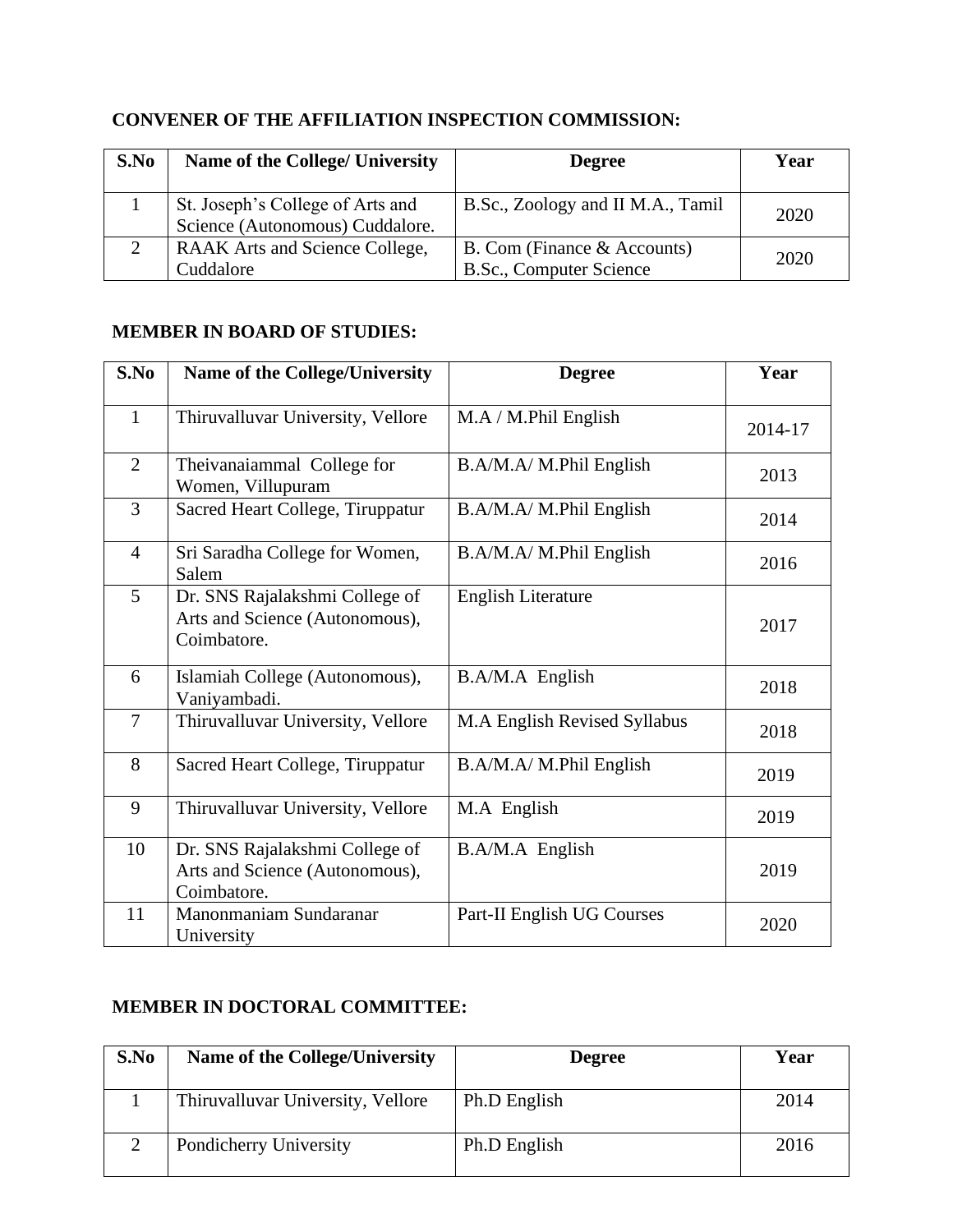| 3 | VIT University, Chennai                               | Ph.D English | 2015 |
|---|-------------------------------------------------------|--------------|------|
| 4 | VIT University, Chennai Campus                        | Ph.D English | 2019 |
| 5 | Periyar University PG Extension<br>Centre, Dharmapuri | Ph.D English | 2019 |
| 6 | VIT University, Vellore                               | Ph.D English | 2020 |
|   | Alagappa University                                   | Ph.D English | 2021 |

## **MEMBER IN SCRUTINY COMMITTEE:**

| S.No | <b>Name of the College/University</b> | <b>Dicipline</b>                         | Year |
|------|---------------------------------------|------------------------------------------|------|
|      | Thiruvalluvar University, Vellore     | Selection of Registerar, COE,<br>Faculty | 2021 |

## **MEMBER IN FACULTY SELECTION COMMITTEE:**

| S.No           | <b>Name of the College/University</b> | <b>Name of the Post</b>    | Year    |
|----------------|---------------------------------------|----------------------------|---------|
|                |                                       |                            |         |
|                | Thiruvalluvar University, Vellore     | <b>Assistant Professor</b> | 2014-15 |
|                |                                       |                            |         |
| $\overline{2}$ | Thiruvalluvar University              | <b>Assistant Professor</b> | 2013-14 |
|                | Constituent College, Kallakurichi     |                            |         |
| 3              | Sri Saradha College for Women,        | <b>Assistant Professor</b> | 2016-17 |
|                | Salem                                 |                            |         |

# **MEMBER IN ADMISSION COMMITTEE:**

| S.No | Name of the College/University                        | <b>Degree</b>          | Year |
|------|-------------------------------------------------------|------------------------|------|
|      |                                                       |                        |      |
|      | Dept. of English<br>Thiruvalluvar University, Vellore | M.A/Mphil/Ph.D English | 2015 |
|      | Dept. of English<br>Thiruvalluvar University, Vellore | M.A/Mphil/Ph.D English | 2019 |

#### **MEMBER IN ADVISORY COMMITTEE:**

| S.No | Name of the College/University | <b>Nature of Work</b> | Year |
|------|--------------------------------|-----------------------|------|
|      | Nehru Yuva kendra, Vellore     | Member                | 2020 |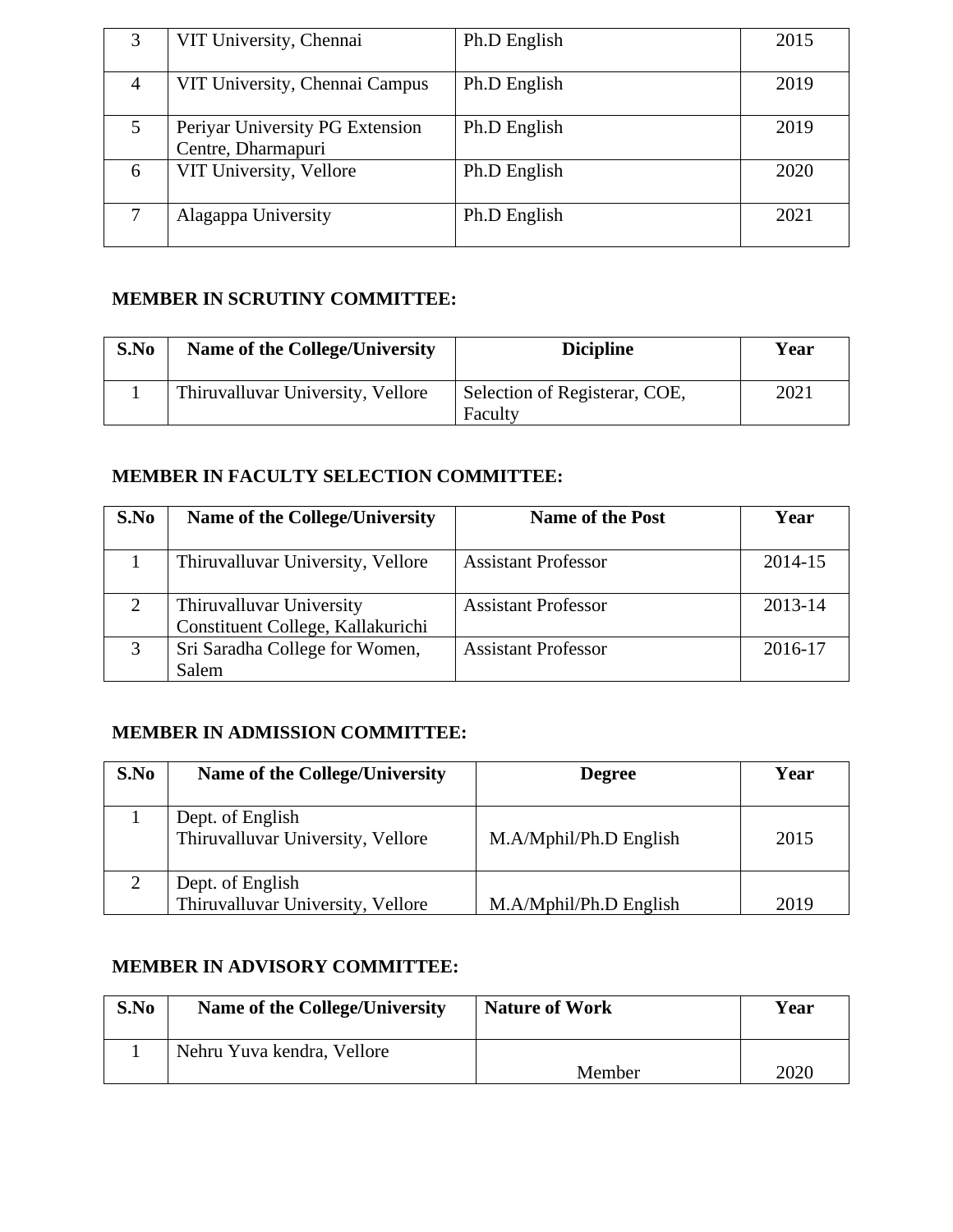## **EXTRA CURRICULAR ACTIVITIES:**

| S.No | <b>Name of the College/University</b> | <b>Nature of Work</b> | Year    |
|------|---------------------------------------|-----------------------|---------|
|      | Annamalai University                  | NSS Programme Officer | 2007-10 |

## **UNIVERSITY EXAM OBSERVER:**

| S.No | Name of the College/University      | <b>Nature of Work</b>       | Year |
|------|-------------------------------------|-----------------------------|------|
|      | Tamilnadu State Teachers University | B.Ed.,/M.Ed., Exam Observer | 2013 |

## **MEMBER IN CBD COMMITTEE (CASTE BASED DISCRIMINATION):**

| S.No | <b>Name of the College/University</b>                            | <b>Thiruvalluvar University</b> | Year |
|------|------------------------------------------------------------------|---------------------------------|------|
|      | Thiruvalluvar University, Vellore&<br><b>Affiliated Colleges</b> | <b>Staff &amp; Students</b>     | 2017 |

## **SC/ST NOMINEE OF THE ADMISSION COMMITTEE:**

| S.No           | <b>Name of the College/University</b>                       | <b>Degree</b>          | Year |
|----------------|-------------------------------------------------------------|------------------------|------|
| 1              | Dept. of English<br>Thiruvalluvar University, Vellore       | M.A/M.Sc/Mphil         | 2015 |
| $\overline{2}$ | Dept. of English<br>Thiruvalluvar University, Vellore       | M.A/Mphil/ English     | 2016 |
| 3              | Dept. of Tamil<br>Thiruvalluvar University, Vellore         | M.A/Mphil/Tamil        | 2016 |
| $\overline{4}$ | Dept. of Mathematics<br>Thiruvalluvar University, Vellore   | M.A/Mphil/ Mathematics | 2016 |
| 5              | Dept. of Chemistry<br>Thiruvalluvar University, Vellore     | M.A/Mphil/ Chemistry   | 2016 |
| 6              | Dept. of Biotechnology<br>Thiruvalluvar University, Vellore | M.A/Mphil/ Bio-tech.   | 2016 |
| $\overline{7}$ | Dept. of Economics<br>Thiruvalluvar University, Vellore     | M.A/Mphil/ Economics   | 2016 |
| 8              | Dept. of Zoology<br>Thiruvalluvar University, Vellore       | M.A/Mphil/Zoology      | 2016 |
| 9              | Thiruvalluvar University Constituent<br>College, Tiruppatur | B.A/Bsc/B.com/         | 2016 |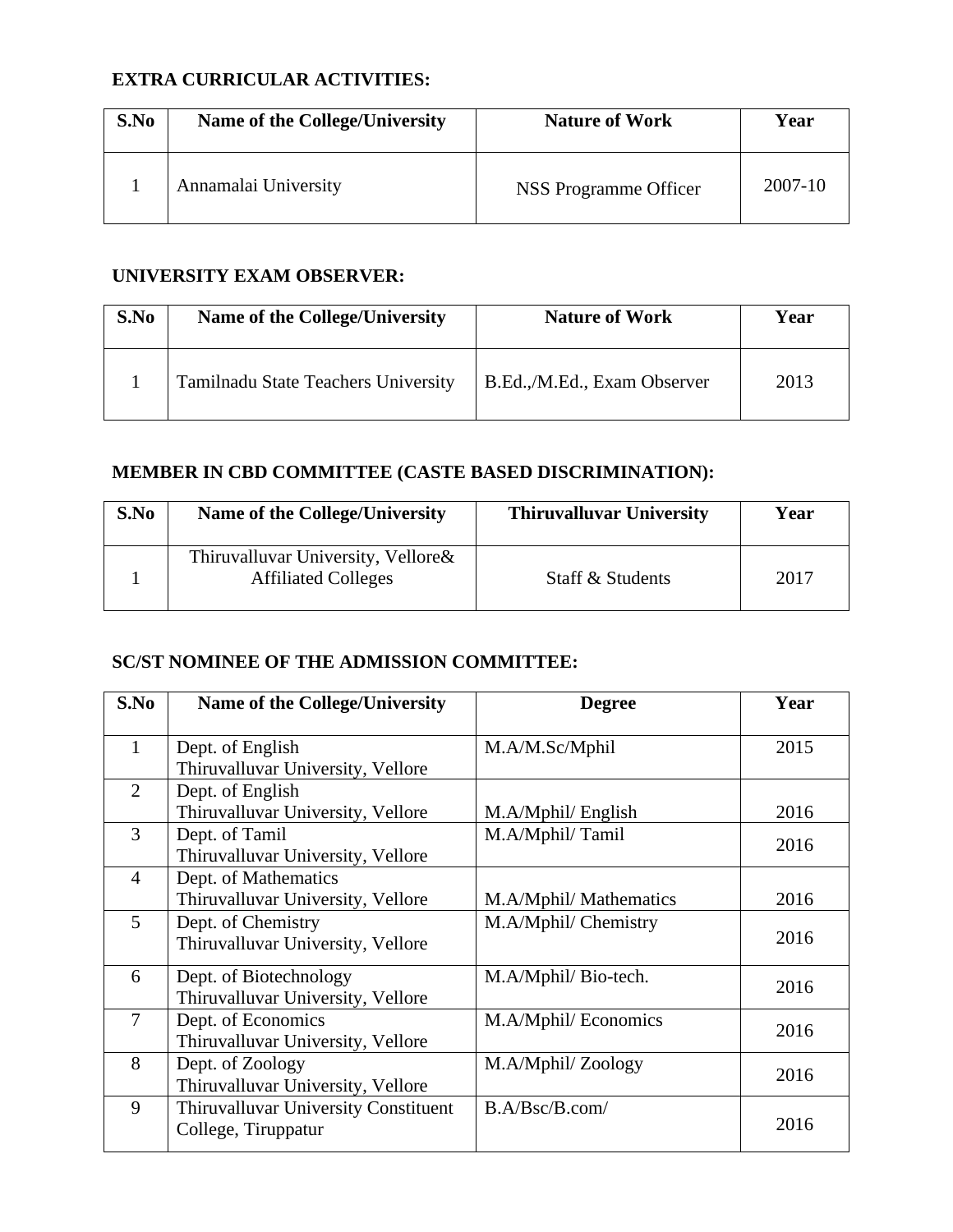## **SOFT SKILL DEVELOPMENT COMMITTEE:**

| S.No | Name of the College/University | <b>Nature of Work</b>         | Year |
|------|--------------------------------|-------------------------------|------|
|      | Thiruvalluvar University       | Soft Skill Development Centre | 2013 |

#### **UNIVERSITY REPRESENTATIVE:**

| S.No | Name of the College/University                 | <b>Nature of Work</b>                           | Year |
|------|------------------------------------------------|-------------------------------------------------|------|
|      | Arignar Anna Govt. Arts College,<br>Villupuram | <b>Central Valuation Board</b><br>(Examination) | 2013 |

#### **ASSOCIATE EDITOR:**

| S.No | Name of the Journal/Publisher                                              | <b>Nature of Work</b> | <b>ISBN Number</b>  | Year |
|------|----------------------------------------------------------------------------|-----------------------|---------------------|------|
|      | Literary Innovation - A Bi-Annual<br><b>International Literary Journal</b> | Associate Editor      | ISBN: 2279-<br>0128 | 2015 |

#### **UNIVERSITY CO-ORDINATOR:**

| S.No | Name of the College/University                  | <b>Nature of Work</b>                        | Year |
|------|-------------------------------------------------|----------------------------------------------|------|
|      | Theivanaiammal College for Women,<br>Villupuram | <b>Higher Studies Awareness</b><br>Programme | 2016 |

## **NSS CO-ORDINATOR:**

| S.No | <b>Name of the College/University</b> | <b>Nature of Work</b> | Year |
|------|---------------------------------------|-----------------------|------|
|      | Thiruvalluvar University              | Co-ordinator          | 2019 |

#### **SWACHH SURVEKSHAN VISIT 2019:**

| S.No | <b>Name of the College/University</b> | <b>Nature of Work</b> | Year |
|------|---------------------------------------|-----------------------|------|
|      | Thiruvalluvar University              | Convener              | 2019 |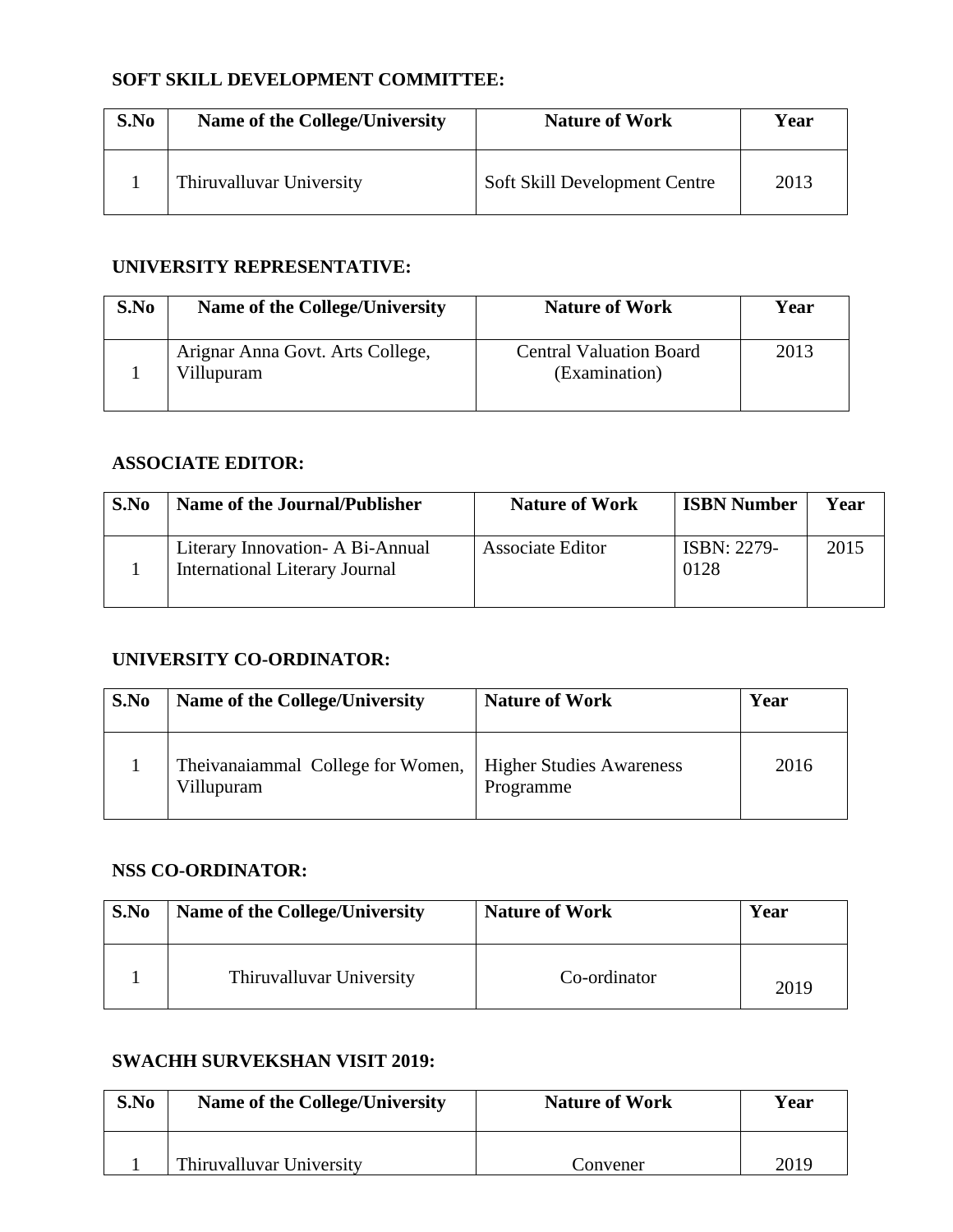#### **UNIVERSITY NOMINEE:**

| S.No | Name of the College/University | <b>Nature of Work</b>       | Year |
|------|--------------------------------|-----------------------------|------|
|      | Thiruvalluvar University       | Board of Studies in English | 2021 |

#### **NOMINEE FOR ACADEMIC COUNCIL:**

| S.No | Name of the College/University                                      | <b>Nature of Work</b>     | Year |
|------|---------------------------------------------------------------------|---------------------------|------|
|      | Thiruvalluvar University                                            | Member                    | 2017 |
| 2    | Sacred Heart College (Autonomous)<br>Tirupattur.                    | <b>University Nominee</b> | 2018 |
| 3    | St. Joseph's College of Arts and<br>Science (Autonomous), Cuddalore | <b>University Nominee</b> | 2019 |

## **MEMBER IN NAAC COMMITTEE:**

| S.No | <b>Name of the College/University</b> | <b>Nature of Work</b> | Year |
|------|---------------------------------------|-----------------------|------|
|      | Thiruvalluvar University              | Deputy Co-ordinator   | 2017 |

#### **MEMBER IN BOARD OF RESEARCH STUDIES:**

| S.No | <b>Name of the College/University</b> | <b>Nature of Work</b> | Year |
|------|---------------------------------------|-----------------------|------|
|      | Thiruvalluvar University              | Member                | 2017 |

#### **MEMBER IN LAND HOLDING COMMITTEE:**

| S.No | <b>Name of the College/University</b> | <b>Nature of Work</b> | Year |
|------|---------------------------------------|-----------------------|------|
|      | Thiruvalluvar University              | Member                | 2019 |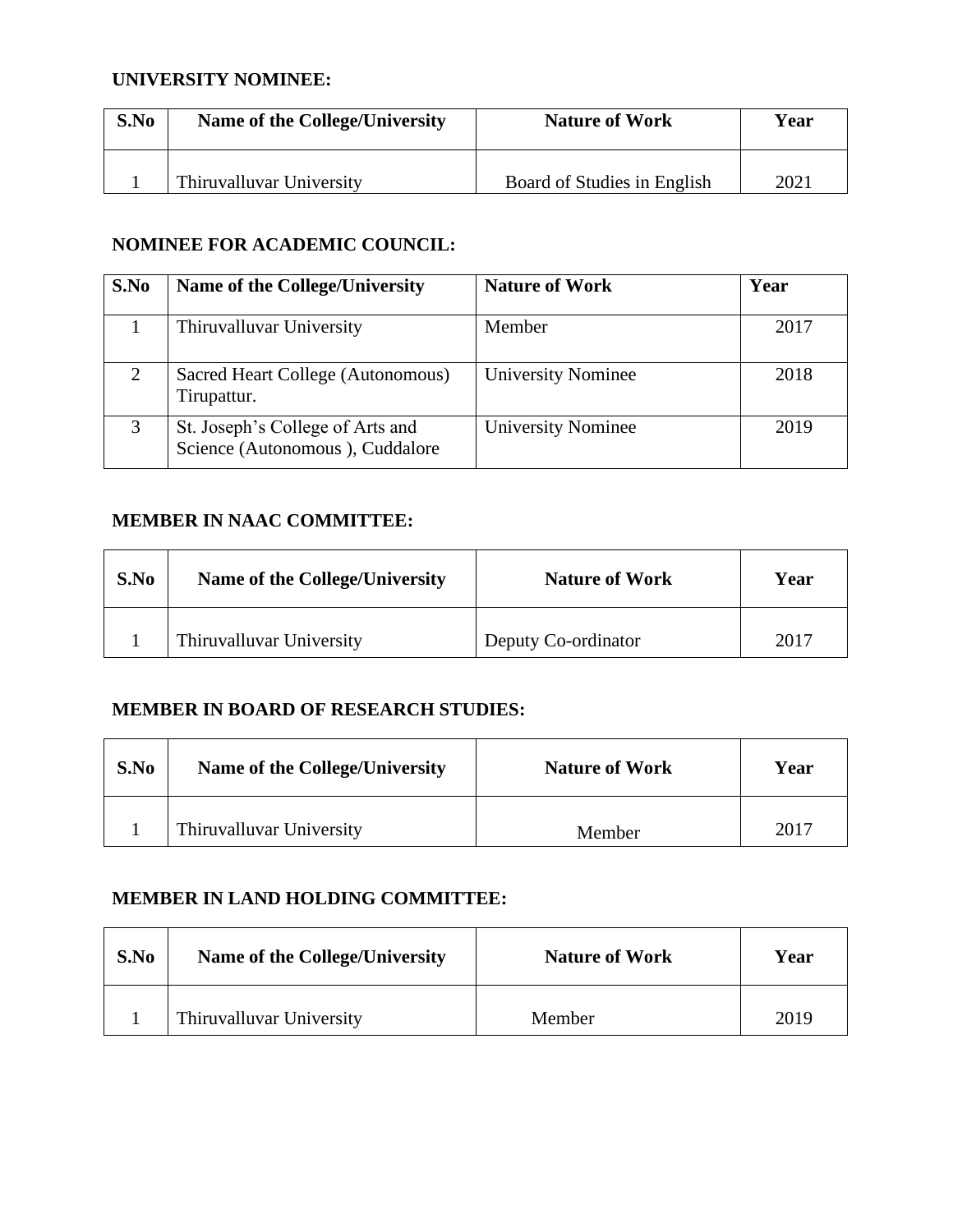## **EXAMINATION INSPECTION SQUAD TO VISIT COLLEGES COMMITTEE:**

| S.No | <b>Name of the College/University</b> | <b>Nature of Work</b> | Year |
|------|---------------------------------------|-----------------------|------|
|      | Thiruvalluvar University              | Member                | 2018 |

#### **MEMBER IN AWRENESS CAMP COMMITTEE:**

| S.No | <b>Name of the College/University</b> | <b>Nature of Work</b> | Year |
|------|---------------------------------------|-----------------------|------|
|      | Thiruvalluvar University              | Co-ordinator          | 2016 |

#### **MEMBER IN PLACEMENT CELL:**

| S.No | Name of the College/University | <b>Nature of Work</b> | Year |
|------|--------------------------------|-----------------------|------|
|      | Annamalai University           | Co-ordinator          | 2013 |

#### **SC/ST EMPLOYER GRIEVANCE REDRESSED CELL:**

| S.No | <b>Name of the College/University</b> | <b>Nature of Work</b> | Year |
|------|---------------------------------------|-----------------------|------|
|      | Thiruvalluvar University              | Member                | 2018 |
| 2    | Thiruvalluvar University              | Member                | 2019 |

#### **DIRECTOR INCHARGE:**

| S.No | <b>Name of the College/University</b> | <b>Nature of Work</b>                                      | Year |
|------|---------------------------------------|------------------------------------------------------------|------|
|      | Thiruvalluvar University              | <b>Centre for Campus Development</b><br>Director In-Charge | 2019 |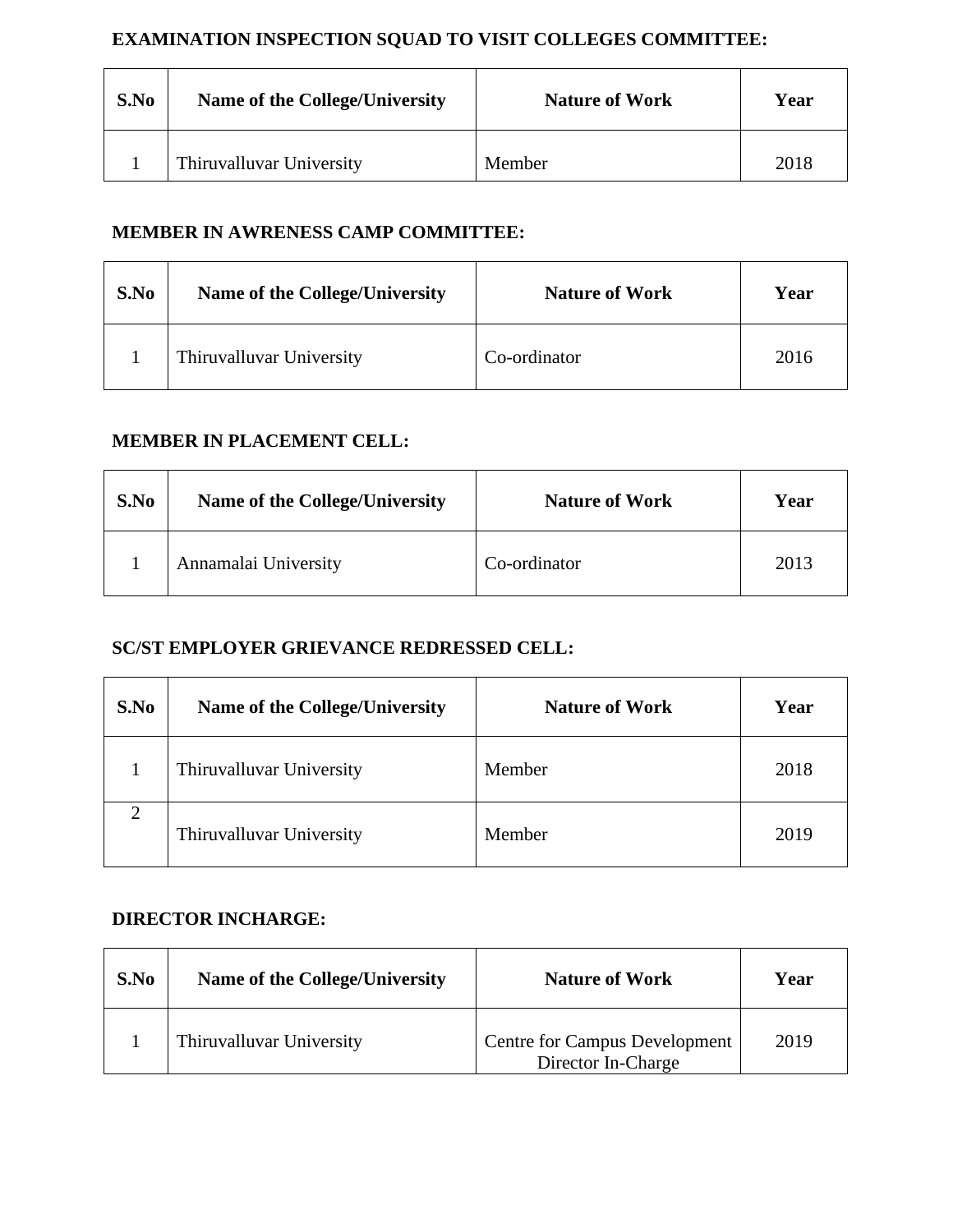## **HEAD & PROFESSOR INCHARGE:**

| S.No | <b>Name of the College/University</b> | Dept.                             | Year |
|------|---------------------------------------|-----------------------------------|------|
|      | Thiruvalluvar University              | Department of Computer<br>Science | 2021 |

#### **ACTED AS JUDGE:**

| S.No | Name of the College/University | <b>Programme Name</b>   | Year |
|------|--------------------------------|-------------------------|------|
|      | Thiruvalluvar University       | Women's Day Celebration | 2016 |

#### **EXTERNAL EXPERT COMMITTEE:**

| S.No                        | <b>Name of the College/University</b> | <b>Nature of Work</b>                                                     | Year |
|-----------------------------|---------------------------------------|---------------------------------------------------------------------------|------|
|                             | Pondicherry University                | External Expert to review<br><b>Upgradation from JRF to SRF</b>           | 2016 |
| $\mathcal{D}_{\mathcal{L}}$ | Thiruvalluvar University              | Member                                                                    | 2017 |
| 3                           | Thiruvalluvar University              | Member                                                                    | 2018 |
| 4                           | Pondicherry University                | External Expert to review Up<br>gradation from RGNJRF to<br><b>RGNSRF</b> | 2018 |

#### **ORGANIZING COMMITTEE MEMBER/ ORGANISED:**

| S.No           | Name of the College/University                          | <b>Nature of Work</b>                 | Year |
|----------------|---------------------------------------------------------|---------------------------------------|------|
| 1              | Thiruvalluvar University, Vellore                       | Dr.B.RAmbedkar's Birthday             |      |
|                |                                                         | Celebration                           | 2016 |
| $\overline{2}$ | Thiruvalluvar University, Vellore                       | $12th$ Convocation                    |      |
|                |                                                         |                                       | 2016 |
| 3              | Annamalai University, Chidambaram<br><b>NSS</b>         | <b>Plant Tree Saplings</b>            | 2009 |
| $\overline{4}$ | Annamalai University, Chidambaram<br><b>Hostel Duty</b> | <b>Students Welfare</b>               | 2010 |
| 5              | Annamalai University, Chidambaram<br><b>NSS</b>         | Cultural Committee (NATIC)            | 2007 |
| 6              | Annamalai University, Chidambaram<br><b>NSS</b>         | <b>Publicity Committee</b><br>(NATIC) | 2007 |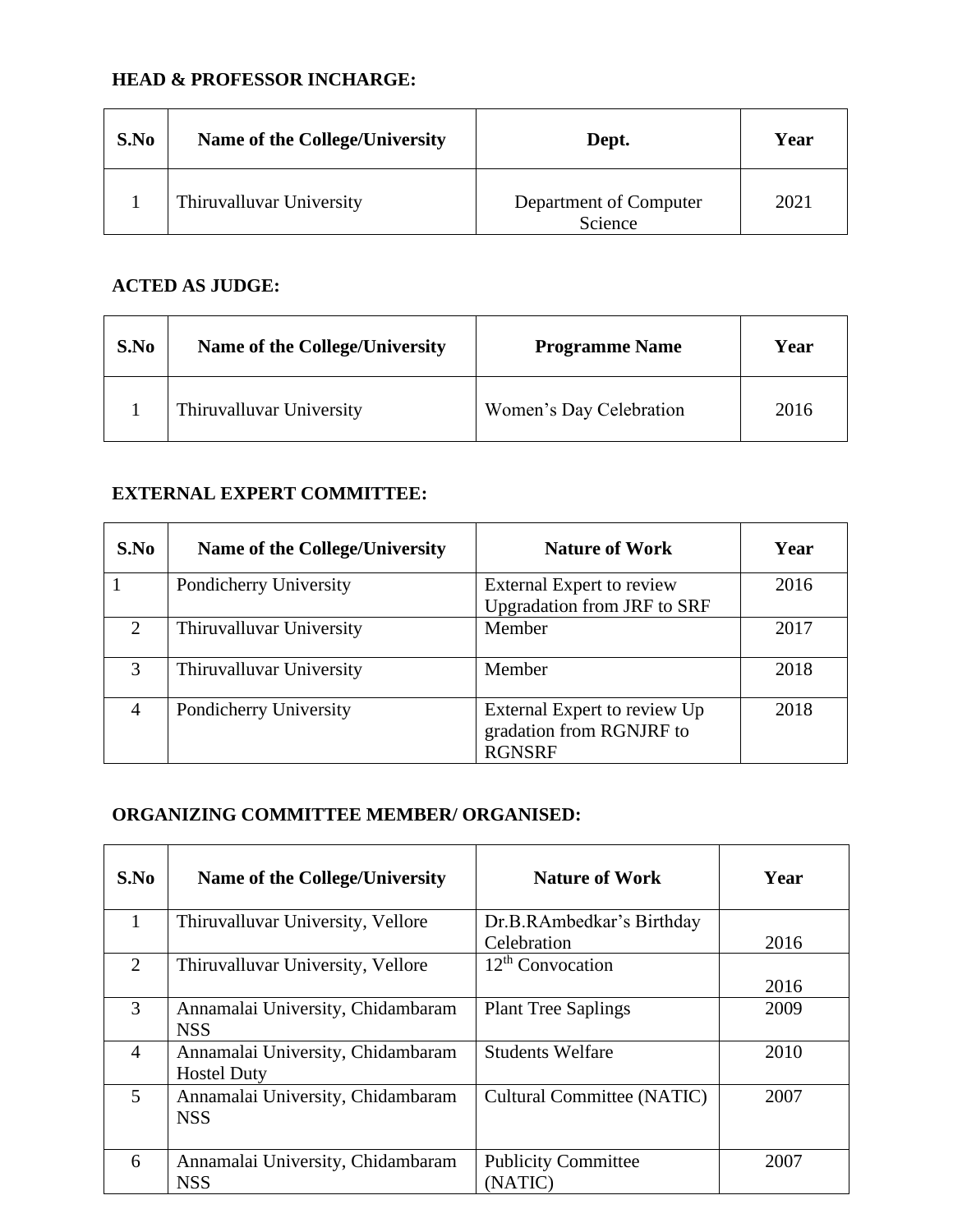| Annamalai University, Chidambaram<br><b>NSS</b> | <b>Accommodation Committee</b> | 2007 |
|-------------------------------------------------|--------------------------------|------|
| Annamalai University, Chidambaram<br><b>NSS</b> | Campus Cleaning                | 2008 |

## **NSS SPECIAL CAMPING PROGRAMME:**

| S.No | <b>Name of the Camping Place</b>  | <b>Nature of Programme</b> | Date/Year    |
|------|-----------------------------------|----------------------------|--------------|
|      | Annamalai University, Chidambaram | <b>Health Awareness</b>    | $6.3.2008 -$ |
|      | <b>NSS</b>                        | Programme                  | 15.3.2008    |
|      | Kollakudi Village.                |                            |              |
| 2    | Annamalai University, Chidambaram | <b>Health Awareness</b>    |              |
|      | <b>NSS</b>                        | Programme                  | 23.3.2009-   |
|      | Manikollai Village                |                            | 29.3.2009    |
| 3    | Annamalai University, Chidambaram | <b>Health Awareness</b>    |              |
|      | <b>NSS</b>                        | Programme                  | 26.3.2010-   |
|      | Mudikandanallore Village          |                            | 1.4.2010     |

## **NSS ORIENTATION PROGRAMME:**

| S.No | <b>Name of the Institution</b>    | <b>Nature of Programme</b>   | Year |
|------|-----------------------------------|------------------------------|------|
|      | Dept. of English                  | Orientation Programme to NSS |      |
|      | Annamalai University, Chidambaram | Volunteers                   | 2008 |
|      |                                   |                              |      |
| 2    | Dept. of English                  | Orientation Programme to NSS |      |
|      | Annamalai University, Chidambaram | Volunteers                   | 2009 |
| 3    | Dept. of English                  | Dept. of English             |      |
|      | Annamalai University, Chidambaram | Annamalai University,        | 2010 |
|      |                                   | Chidambaram                  |      |

# **AWARD RECOGNITION:**

| S.No | <b>Name of the Organization</b>         | Name of the<br>Award                               | <b>Purpose of the Award</b>                               | Year |
|------|-----------------------------------------|----------------------------------------------------|-----------------------------------------------------------|------|
|      | Bharatiya Dalit Sahitiya<br>Akademi     | Dr.Ambedkar<br>Fellowship<br>Award                 | Commendable Literary,<br>Social and Cultural<br>Services  | 2008 |
| 2    | Kurinji Kabilar Literary<br>Association | <b>Best</b><br>University<br>Faculty<br>Award-2019 | <b>Outstanding Contribution</b><br>of Teaching & Research | 2019 |

# **INVITED LECTURES:**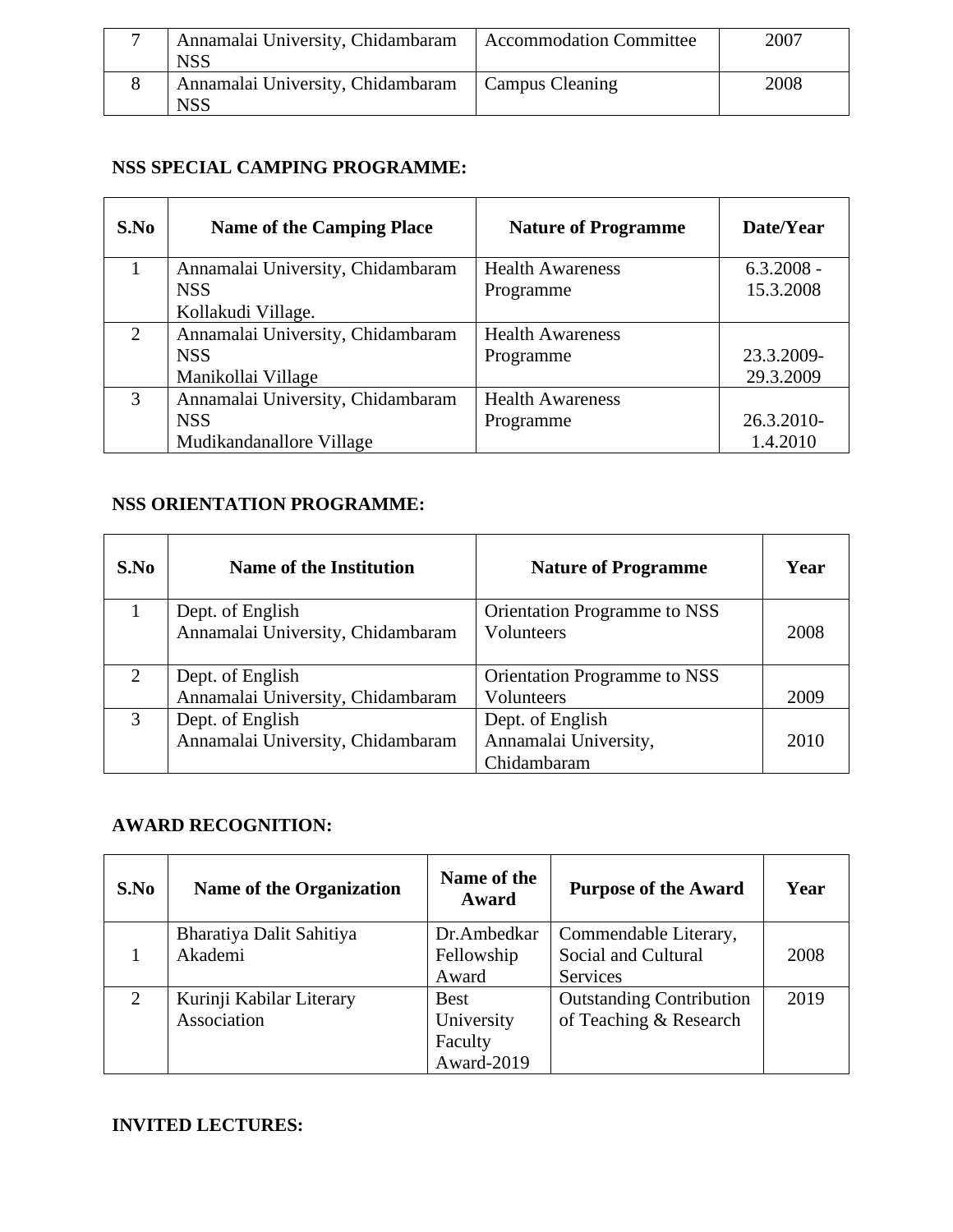| S.No             | Title of the<br>Lecture                                                      | <b>Title of Conference</b>                                            | <b>Organized By</b>                                                                       | Year |
|------------------|------------------------------------------------------------------------------|-----------------------------------------------------------------------|-------------------------------------------------------------------------------------------|------|
| 1.               | <b>Improving Fluency</b><br>and Self-<br>Expression                          | <b>In-Service Training</b><br>Programme for Faculty<br><b>Members</b> | Faculty of Arts,<br>Annamalai University                                                  | 2010 |
| 2.               | Learning English<br>As a Second<br>Language                                  | <b>RCET-Shakespeare Forum</b>                                         | Rover College of<br>Engineering and Tech.<br>Perambalur.                                  | 2010 |
| 3.               | Important and<br>Need for Technical<br>Communication                         | <b>In-Service Training</b><br>Programme for Faculty<br><b>Members</b> | Faculty of Arts,<br>Annamalai University                                                  | 2010 |
| $\overline{4}$ . | Format of the<br>Thesis and<br>Technicalities of<br>Presentation             | <b>M.Phil Researchers</b>                                             | Dept. of English<br>Annamalai University                                                  | 2011 |
| 5.               | Preparing the List<br>of Works Cited                                         | <b>M.Phil Researchers</b>                                             | Dept. of English<br>Annamalai University                                                  | 2011 |
| 6.               | The Mechanics of<br>Writings                                                 | M.Phil Researchers                                                    | Dept. of English<br>Annamalai University                                                  | 2011 |
| 7.               | The Role of<br>Computer and<br>Internet in<br>Learning English               | <b>Special Lecture</b>                                                | Rover College of<br>Engineering and Tech.<br>Perambalur.                                  | 2011 |
| 8.               | Valedictory<br>Address on<br>Fourth World<br>Literature                      | National Conference on<br>Fourth World Literature                     | Dept. of English<br>Gonzaga College of Arts<br>and Science                                | 2013 |
| 9.               | <b>Resource Person</b><br>for UGC-XII<br>PlanA Survey of<br>Victorian Period | Net Coaching For PG&<br><b>Research Students</b>                      | Dept. of English<br>Govt. Arts College,<br>Chidambaram                                    | 2013 |
| 10.              | Importance of<br>Studying<br>Literature                                      | <b>Special Lecture</b>                                                | Dept. of English<br><b>BWDA Arts and Science</b><br>College                               | 2013 |
| 11.              | The Aesthetics of<br>Literature                                              | <b>Special Lecture</b>                                                | Dept. of English<br>Sri Vinayaka Colllege of<br>Arts and Science                          | 2013 |
| 12.              | The Survey of<br>Romantic<br>Literature                                      | <b>Special Lecture</b>                                                | Dept. of English<br>Sreemath Sivagnana<br>Balaya Swamigal Tamil<br>Arts, Science College. | 2014 |
| 13.              | Subaltern<br>Literature                                                      | <b>State Level Seminar on</b><br><b>Subaltern Literature</b>          | Dept. of English<br><b>Sacred Heart College</b>                                           | 2014 |
| 14.              | English as a<br>Medium of<br>Universal<br>Communication                      | <b>Special Lecture</b>                                                | Priyadarshini<br><b>Engineering College</b>                                               | 2016 |
| 15.              | The Beauty of<br><b>English Literature</b>                                   | <b>Special Lecture</b>                                                | Dept. of English<br>Arignar Anna Govt. Arts                                               | 2016 |